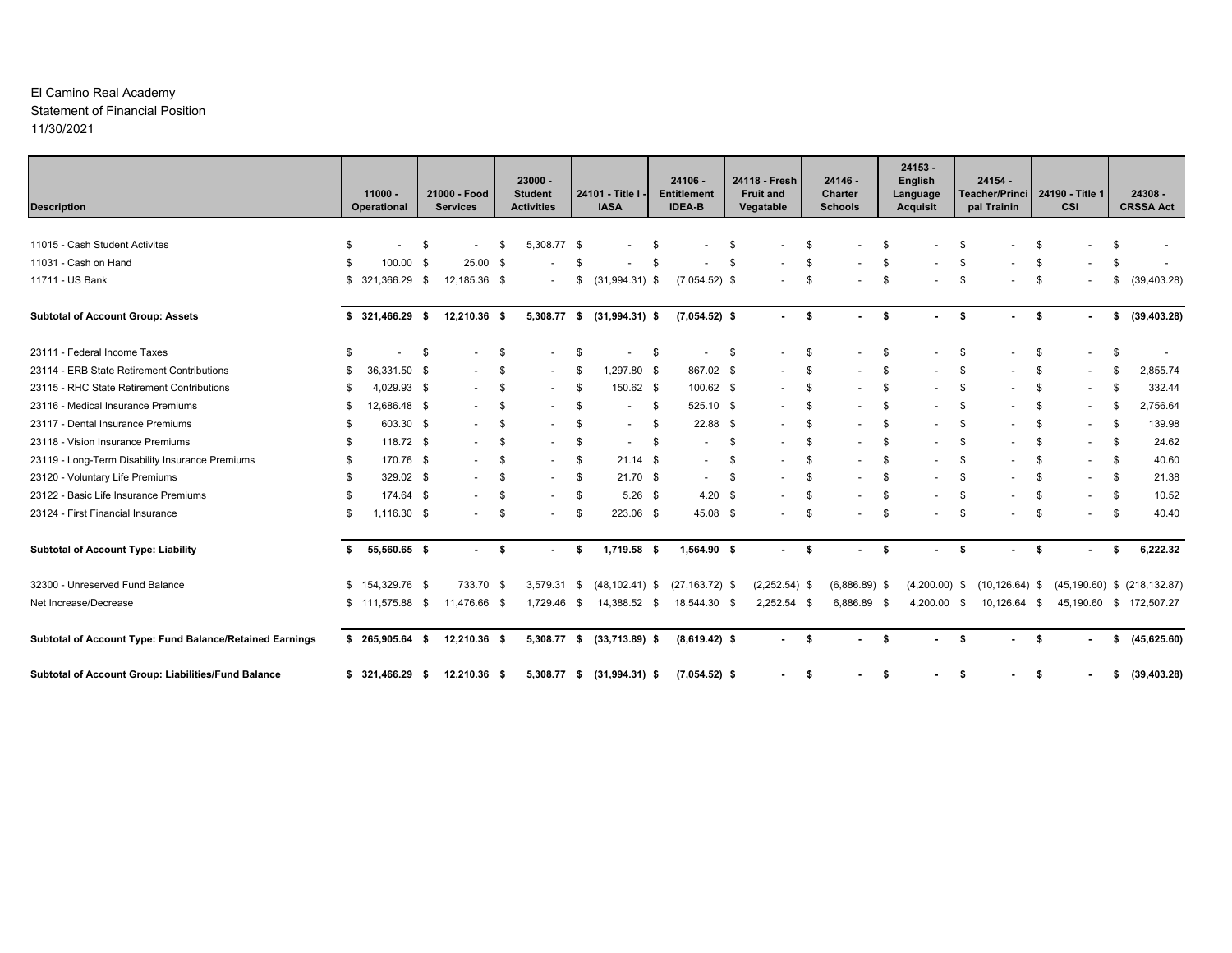# El Camino Real Academy Statement of Financial Position 11/30/2021

| <b>Description</b>                                       | 24316 - Air<br><b>Quality 2</b> |    | 24330 - ARP<br><b>ESSER III</b> |      | 25153 - Title<br><b>XIX MEDICAID</b><br>$3/21$ Y |      | 31200 - Public<br><b>School Capital</b><br>Out | $31600 -$<br>Capital<br>Improvements<br>$HB-3$ |      | $31701 -$<br>Capital<br>Improvements<br>SB <sub>9</sub> |    | <b>Total</b>            |
|----------------------------------------------------------|---------------------------------|----|---------------------------------|------|--------------------------------------------------|------|------------------------------------------------|------------------------------------------------|------|---------------------------------------------------------|----|-------------------------|
|                                                          |                                 |    |                                 |      |                                                  |      |                                                |                                                |      |                                                         |    |                         |
| 11015 - Cash Student Activites                           | \$                              | S  |                                 | \$   |                                                  | \$   |                                                | \$                                             | \$   |                                                         |    | 5,308.77                |
| 11031 - Cash on Hand                                     | \$                              |    |                                 | \$   |                                                  |      |                                                | \$                                             | \$   |                                                         |    | 125.00                  |
| 11711 - US Bank                                          | \$<br>$(3,092.00)$ \$           |    | $(53,782.68)$ \$                |      | 33,165.84                                        |      | $$$ (106,332.50) \$                            | 5,987.69                                       | \$   | 29,991.40                                               | \$ | 161,037.29              |
| <b>Subtotal of Account Group: Assets</b>                 | \$<br>$(3,092.00)$ \$           |    | $(53,782.68)$ \$                |      |                                                  |      | 33,165.84 \$ (106,332.50) \$                   | 5,987.69 \$                                    |      |                                                         |    | 29,991.40 \$ 166,471.06 |
| 23111 - Federal Income Taxes                             | \$                              | \$ |                                 | \$   |                                                  | \$   |                                                | \$                                             | S    |                                                         |    |                         |
| 23114 - ERB State Retirement Contributions               | \$                              | \$ |                                 | \$   | 722.59 \$                                        |      |                                                | \$                                             | \$   | $\overline{\phantom{a}}$                                | S  | 43.882.73               |
| 23115 - RHC State Retirement Contributions               | \$                              | \$ | 1,808.08 \$                     |      | 83.86 \$                                         |      |                                                | \$                                             | \$   | $\overline{\phantom{a}}$                                |    | 4,907.31                |
| 23116 - Medical Insurance Premiums                       | \$                              | \$ | 209.84                          | -\$  | 656.38 \$                                        |      |                                                | \$                                             | \$   |                                                         | S  | 17,355.10               |
| 23117 - Dental Insurance Premiums                        | \$                              | \$ | 730.50                          | - \$ | 28.60 \$                                         |      |                                                | \$<br>$\overline{\phantom{a}}$                 | \$   | $\blacksquare$                                          | \$ | 851.96                  |
| 23118 - Vision Insurance Premiums                        | \$                              | \$ | 57.20 \$                        |      | $6.26$ \$                                        |      |                                                | \$                                             | \$   |                                                         | \$ | 155.86                  |
| 23119 - Long-Term Disability Insurance Premiums          | \$                              | \$ | $6.26$ \$                       |      | 9.98 <sup>5</sup>                                |      |                                                | \$<br>$\overline{\phantom{a}}$                 | \$   | $\blacksquare$                                          | \$ | 255.62                  |
| 23120 - Voluntary Life Premiums                          | \$                              | \$ | $13.14$ \$                      |      | $\sim$                                           | \$   |                                                | \$                                             | \$   |                                                         | \$ | 372.10                  |
| 23122 - Basic Life Insurance Premiums                    | \$                              | \$ | $10.52$ \$                      |      | 5.26                                             | - \$ |                                                | \$                                             | \$   |                                                         | \$ | 210.40                  |
| 23124 - First Financial Insurance                        | \$                              | \$ |                                 | \$   | 167.10 \$                                        |      |                                                | \$                                             | \$   |                                                         | \$ | 1,591.94                |
| <b>Subtotal of Account Type: Liability</b>               | \$                              | \$ | 2,835.54 \$                     |      | 1,680.03 \$                                      |      |                                                | \$                                             | \$   |                                                         | \$ | 69,583.02               |
| 32300 - Unreserved Fund Balance                          | \$                              | \$ |                                 | \$   | 40,896.12 \$                                     |      |                                                | \$<br>55,621.60 \$                             |      | 55,265.90                                               | \$ | (51,629.28)             |
| Net Increase/Decrease                                    | \$<br>$(3,092.00)$ \$           |    | $(56, 618.22)$ \$               |      |                                                  |      | $(9,410.31)$ \$ $(106,332.50)$ \$              | $(49, 633.91)$ \$                              |      | $(25, 274.50)$ \$                                       |    | 148,517.32              |
| Subtotal of Account Type: Fund Balance/Retained Earnings | \$<br>$(3,092.00)$ \$           |    | $(56, 618.22)$ \$               |      |                                                  |      | 31,485.81 \$ (106,332.50) \$                   | 5,987.69 \$                                    |      | 29,991.40 \$                                            |    | 96,888.04               |
| Subtotal of Account Group: Liabilities/Fund Balance      | \$<br>$(3,092.00)$ \$           |    | $(53,782.68)$ \$                |      |                                                  |      | 33,165.84 \$ (106,332.50) \$                   | 5.987.69                                       | - \$ |                                                         |    | 29,991.40 \$ 166,471.06 |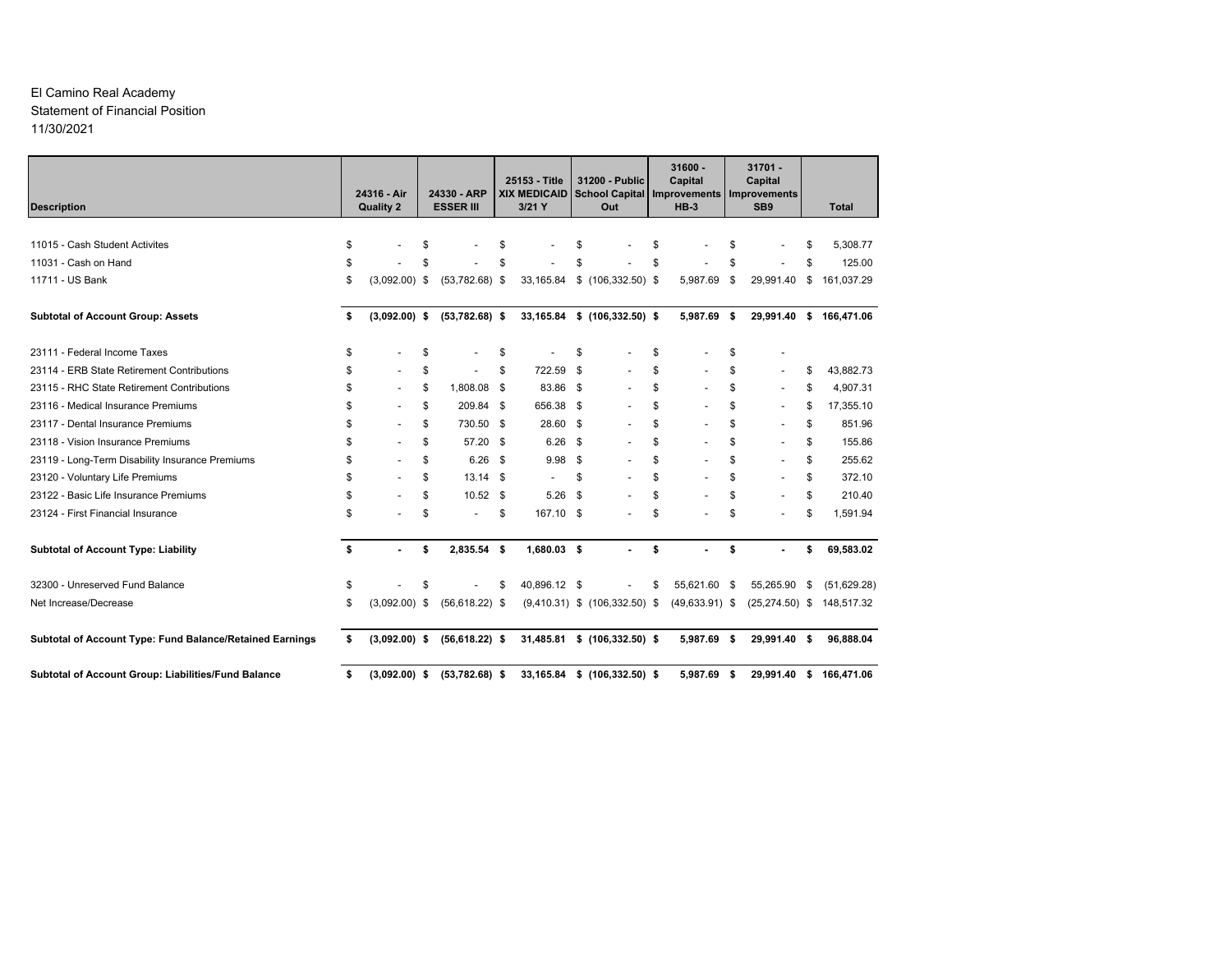Statement of Revenue, Expenditures and Changes in Fund Balance Year to Date 11/30/2021

| Description                                                            | 11000 -<br><b>Operational</b> |      | 21000 - Food<br><b>Services</b> | 23000 - Non-<br>Instructional<br><b>Support</b> | 24101 - Title I -<br><b>IASA</b> | 24106 -<br><b>Entitlement</b><br><b>IDEA-B</b> |
|------------------------------------------------------------------------|-------------------------------|------|---------------------------------|-------------------------------------------------|----------------------------------|------------------------------------------------|
|                                                                        |                               |      |                                 |                                                 |                                  |                                                |
| 41110 - Ad Valorem Taxes - School District                             | \$                            | \$   |                                 | \$                                              | \$                               | \$                                             |
| 41920 - Contributions and Donations From Private Sources               | \$                            | \$   |                                 | \$<br>2,306.56                                  | \$                               | \$                                             |
| 41980 - Refund of Prior Year's Expenditures                            | \$<br>1,343.77                | \$   | $\overline{a}$                  | \$<br>$\overline{a}$                            | \$<br>$\overline{\phantom{a}}$   | \$                                             |
| 41924 - Revenue from District                                          | \$                            | \$   |                                 | \$<br>$\overline{a}$                            | \$<br>48,102.41                  | \$<br>36,557.58                                |
| 43101 - State Equalization Guarantee                                   | \$<br>1,381,763.11            | \$   |                                 | \$<br>$\overline{a}$                            | \$<br>$\overline{a}$             | \$                                             |
| 44301 - Other Restricted Grants – Federal Direct                       | \$                            | \$   |                                 | \$<br>$\overline{a}$                            | \$                               | \$                                             |
| 44500 - Restricted Grants From the Federal Government Through the S \$ | $\overline{a}$                | \$   | 47,498.00                       | \$<br>$\overline{a}$                            | \$<br>$\overline{a}$             | \$                                             |
| <b>Total Revenue</b>                                                   | \$1,383,106.88                | \$   | 47,498.00                       | \$<br>2,306.56                                  | \$<br>48,102.41                  | \$<br>36,557.58                                |
| 1000 - Instruction                                                     | \$<br>570,045.53              | \$   |                                 | \$<br>577.10                                    | \$<br>33,713.89                  | \$<br>17,750.78                                |
| 2110 - Attendance and Social Work Services                             | \$<br>16,257.58               | \$   |                                 | \$                                              | \$                               | \$                                             |
| 2120 - Guidance Services                                               | \$<br>51,050.16               | \$   |                                 | \$                                              | \$                               | \$                                             |
| 2130 - Health Services                                                 | \$<br>1,945.42                | \$   |                                 | \$<br>Ĭ.                                        | \$                               | \$                                             |
| 2140 - Psychological Services                                          | \$<br>11,298.75               | - \$ |                                 | \$<br>$\overline{a}$                            | \$                               | \$<br>262.50                                   |
| 2150 - Speech Pathology and Audiology Services                         | \$<br>4,620.00                | \$   |                                 | \$<br>$\overline{a}$                            | \$                               | \$                                             |
| 2160 - Occupational Therapy-Related Services                           | \$<br>3,340.00                | \$   |                                 | \$<br>$\overline{a}$                            | \$                               | \$                                             |
| 2190 - Other Support Services-Student                                  | \$<br>43,021.21               | \$   |                                 | \$<br>$\overline{a}$                            | \$                               | \$                                             |
| 2230 - Instruction-Related Technology                                  | \$<br>23,350.34               | \$   |                                 | \$<br>$\overline{a}$                            | \$                               | \$                                             |
| 2310 - Board of Education                                              | \$<br>102,220.74 \$           |      |                                 | \$<br>$\overline{a}$                            | \$                               | \$                                             |
| 2410 - Office of the Principal                                         | \$<br>24,335.50               | - \$ |                                 | \$<br>$\overline{a}$                            | \$                               | \$                                             |
| 2510 - Fiscal Services                                                 | \$<br>59,833.05               | - \$ |                                 | \$<br>$\overline{a}$                            | \$                               | \$                                             |
| 2530 - Printing, Publishing, and Duplicating Services                  | \$<br>10,199.60 \$            |      |                                 | \$<br>$\overline{a}$                            | \$                               | \$                                             |
| 2580 - Administrative Technology Services                              | \$<br>29,370.70               | - \$ | $\overline{\phantom{a}}$        | \$<br>$\overline{a}$                            | \$                               | \$                                             |
| 2590 - Other Support Services-Central Services                         | \$<br>6,810.11                | - \$ | $\overline{\phantom{a}}$        | \$<br>$\overline{a}$                            | \$                               | \$                                             |
| 2610 - Operation of Buildings                                          | \$<br>168,779.26              | \$   | $\overline{a}$                  | \$<br>$\overline{a}$                            | \$                               | \$                                             |
| 2690 - Other Operation & Maintenance of Plant                          | \$<br>27,944.87               | \$   | $\overline{\phantom{a}}$        | \$<br>$\overline{a}$                            | \$                               | \$                                             |
| 3100 - Food Services Operations                                        | \$<br>$\overline{a}$          | \$   | 36,021.34                       | \$<br>$\overline{a}$                            | \$                               | \$                                             |
| 4000 - Capital Outlay                                                  | \$<br>117,108.18 \$           |      | $\overline{\phantom{a}}$        | \$<br>$\overline{\phantom{a}}$                  | \$<br>$\overline{\phantom{a}}$   | \$                                             |
| <b>Total Expenditure</b>                                               | \$1,271,531.00                | \$   | 36,021.34                       | \$<br>577.10                                    | \$<br>33,713.89                  | \$<br>18,013.28                                |
| Total Other Financing Sources (Uses)                                   | \$                            | \$   |                                 | \$                                              | \$                               | \$                                             |
| Excess (deficiency) of revenues and other financing                    |                               |      |                                 |                                                 |                                  |                                                |
| sources over expenditures and other financing uses                     | \$<br>111,575.88 \$           |      | 11,476.66 \$                    | 1,729.46 \$                                     | 14,388.52 \$                     | 18,544.30                                      |
| Fund Balance, Beginning of year                                        | \$<br>154,329.76 \$           |      | 733.70 \$                       | 3,579.31                                        | \$<br>$(48, 102.41)$ \$          | (27, 163.72)                                   |
| Fund Balance, End of year                                              | \$<br>265,905.64 \$           |      | 12,210.36 \$                    | 5,308.77                                        | \$<br>$(33,713.89)$ \$           | (8,619.42)                                     |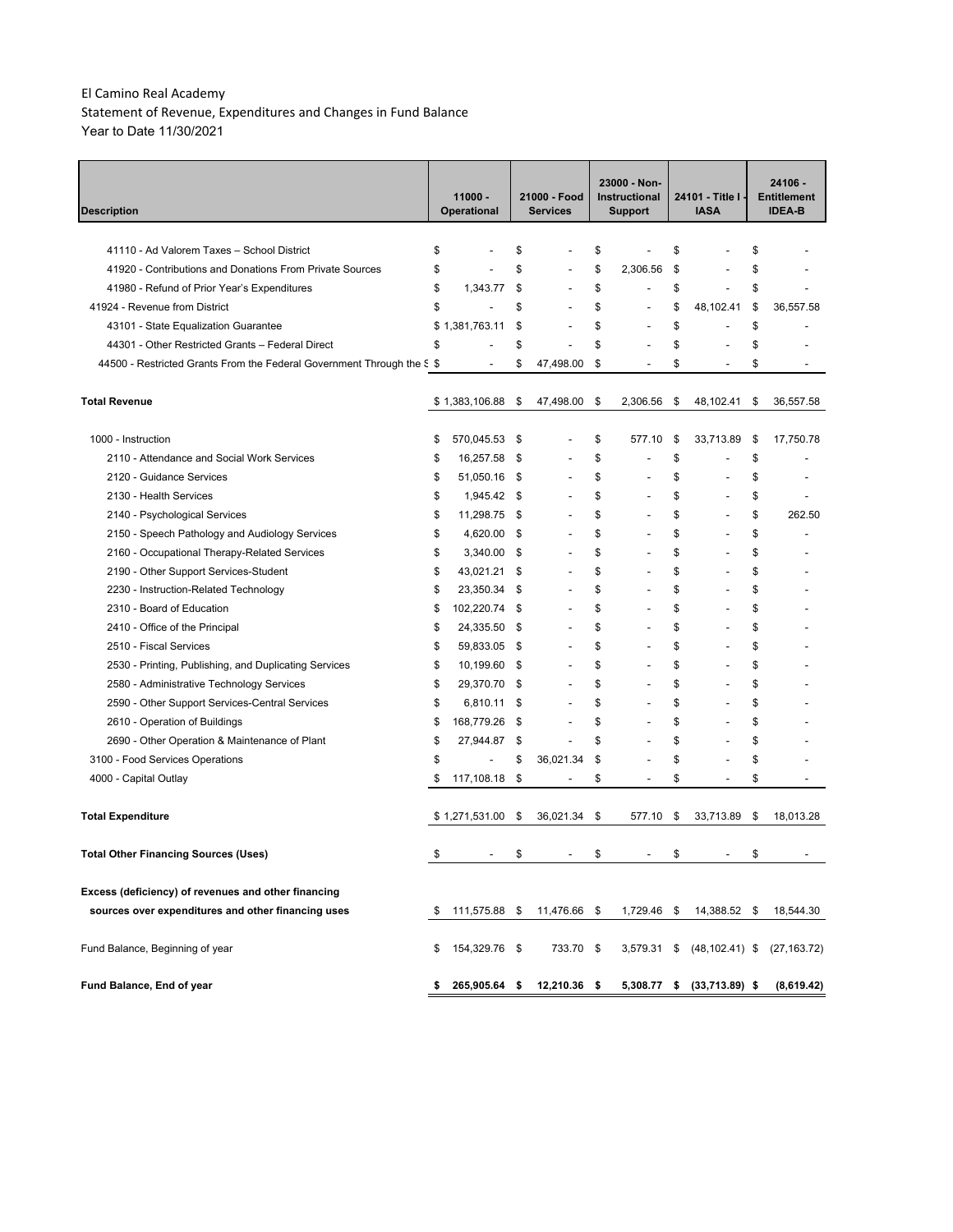Statement of Revenue, Expenditures and Changes in Fund B Year to Date 11/30/2021

| <b>Description</b>                                                     | 24118 - Fresh<br><b>Fruit and</b><br>Vegatable |    | 24146 -<br><b>Charter</b><br><b>Schools</b> | 24153 -<br><b>English</b><br>Language<br><b>Acquisit</b> | 24154 -<br>Teacher/Princi<br>pal Trainin | 24190 - Title 1<br>CSI |
|------------------------------------------------------------------------|------------------------------------------------|----|---------------------------------------------|----------------------------------------------------------|------------------------------------------|------------------------|
|                                                                        |                                                |    |                                             |                                                          |                                          |                        |
| 41110 - Ad Valorem Taxes - School District                             | \$                                             | \$ |                                             | \$                                                       | \$                                       | \$                     |
| 41920 - Contributions and Donations From Private Sources               | \$                                             | \$ |                                             | \$                                                       | \$                                       | \$                     |
| 41980 - Refund of Prior Year's Expenditures                            | \$<br>$\overline{a}$                           | \$ | L,                                          | \$<br>$\overline{a}$                                     | \$                                       | \$                     |
| 41924 - Revenue from District                                          | \$<br>L,                                       | \$ | 6,886.89                                    | \$<br>4,200.00                                           | \$<br>10,126.64                          | \$<br>45,190.60        |
| 43101 - State Equalization Guarantee                                   | \$<br>$\overline{a}$                           | \$ | ÷                                           | \$<br>$\overline{\phantom{a}}$                           | \$                                       | \$                     |
| 44301 - Other Restricted Grants - Federal Direct                       | \$<br>$\overline{a}$                           | \$ |                                             | \$                                                       | \$                                       | \$                     |
| 44500 - Restricted Grants From the Federal Government Through the S \$ | 11,505.33                                      | \$ | $\overline{a}$                              | \$<br>$\overline{a}$                                     | \$<br>$\overline{\phantom{a}}$           | \$                     |
| <b>Total Revenue</b>                                                   | \$<br>11,505.33                                | \$ | 6,886.89                                    | \$<br>4,200.00                                           | \$<br>10,126.64                          | \$<br>45,190.60        |
| 1000 - Instruction                                                     | \$                                             | \$ |                                             | \$                                                       | \$                                       | \$                     |
| 2110 - Attendance and Social Work Services                             | \$                                             | \$ |                                             | \$                                                       | \$                                       | \$                     |
| 2120 - Guidance Services                                               | \$                                             | \$ | L,                                          | \$                                                       | \$                                       | \$                     |
| 2130 - Health Services                                                 | \$                                             | \$ |                                             | \$                                                       | \$                                       | \$                     |
| 2140 - Psychological Services                                          | \$<br>L,                                       | \$ |                                             | \$                                                       | \$                                       | \$                     |
| 2150 - Speech Pathology and Audiology Services                         | \$<br>$\overline{a}$                           | \$ |                                             | \$                                                       | \$                                       | \$                     |
| 2160 - Occupational Therapy-Related Services                           | \$<br>$\overline{a}$                           | \$ | $\overline{a}$                              | \$                                                       | \$                                       | \$                     |
| 2190 - Other Support Services-Student                                  | \$<br>Ĭ.                                       | \$ | ÷                                           | \$                                                       | \$                                       | \$                     |
| 2230 - Instruction-Related Technology                                  | \$<br>$\overline{a}$                           | \$ | ÷                                           | \$                                                       | \$                                       | \$                     |
| 2310 - Board of Education                                              | \$<br>$\overline{a}$                           | \$ | ÷                                           | \$<br>$\overline{\phantom{a}}$                           | \$                                       | \$                     |
| 2410 - Office of the Principal                                         | \$<br>$\overline{a}$                           | \$ | ÷                                           | \$                                                       | \$                                       | \$                     |
| 2510 - Fiscal Services                                                 | \$                                             | \$ | ÷                                           | \$                                                       | \$                                       | \$                     |
| 2530 - Printing, Publishing, and Duplicating Services                  | \$<br>$\overline{a}$                           | \$ | ÷                                           | \$                                                       | \$                                       | \$                     |
| 2580 - Administrative Technology Services                              | \$<br>L,                                       | \$ | ÷                                           | \$                                                       | \$                                       | \$                     |
| 2590 - Other Support Services-Central Services                         | \$<br>$\overline{a}$                           | \$ | ÷                                           | \$                                                       | \$                                       | \$                     |
| 2610 - Operation of Buildings                                          | \$<br>L,                                       | \$ | ÷                                           | \$                                                       | \$                                       | \$                     |
| 2690 - Other Operation & Maintenance of Plant                          | \$<br>$\overline{a}$                           | \$ | L,                                          | \$                                                       | \$                                       | \$                     |
| 3100 - Food Services Operations                                        | \$<br>9,252.79                                 | \$ |                                             | \$                                                       | \$                                       | \$                     |
| 4000 - Capital Outlay                                                  | \$<br>$\qquad \qquad \blacksquare$             | \$ | $\overline{\phantom{a}}$                    | \$<br>$\overline{\phantom{a}}$                           | \$<br>$\overline{\phantom{a}}$           | \$                     |
| Total Expenditure                                                      | \$<br>9,252.79                                 | \$ |                                             | \$                                                       | \$                                       | \$                     |
| <b>Total Other Financing Sources (Uses)</b>                            | \$                                             | S  |                                             | \$                                                       | \$                                       | \$                     |
| Excess (deficiency) of revenues and other financing                    |                                                |    |                                             |                                                          |                                          |                        |
| sources over expenditures and other financing uses                     | \$<br>$2,252.54$ \$                            |    | 6,886.89 \$                                 | 4,200.00 \$                                              | 10,126.64                                | \$<br>45,190.60        |
| Fund Balance, Beginning of year                                        | \$<br>$(2,252.54)$ \$                          |    | $(6,886.89)$ \$                             | $(4,200.00)$ \$                                          | $(10, 126.64)$ \$                        | (45, 190.60)           |
| Fund Balance, End of year                                              | \$                                             | \$ |                                             | \$                                                       | \$                                       | \$                     |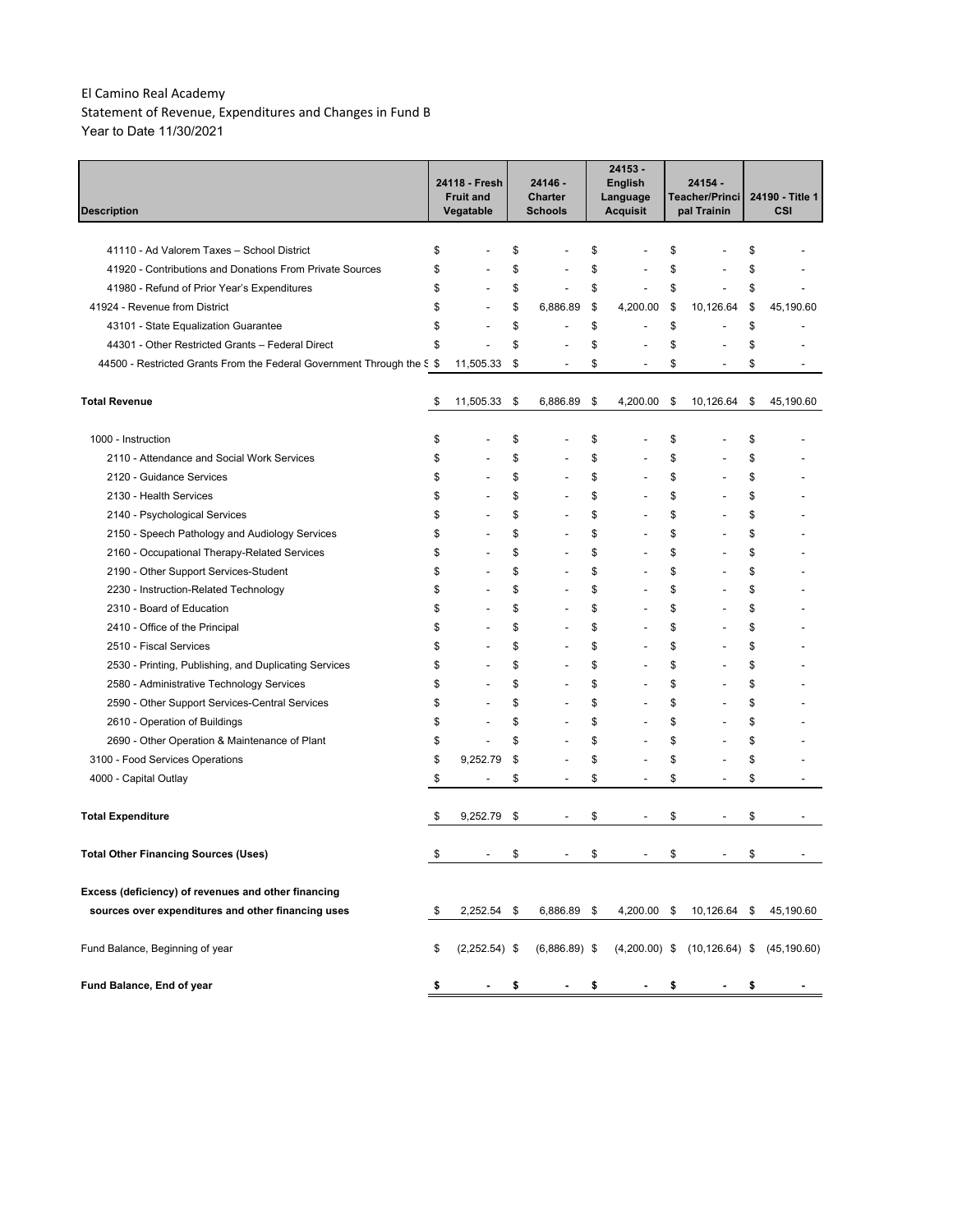Statement of Revenue, Expenditures and Changes in Fund B Year to Date 11/30/2021

| <b>Description</b>                                                     | 24308 -<br><b>CRSSA</b> |                          |      | 24316 - Air<br><b>Quality 2</b> | 24330 - ARP<br><b>ESSER III</b>  |     | 25153 - Title<br><b>XIX MEDICAID</b><br>3/21 Y | 31200 - Public<br><b>School Capital</b><br>Out |
|------------------------------------------------------------------------|-------------------------|--------------------------|------|---------------------------------|----------------------------------|-----|------------------------------------------------|------------------------------------------------|
|                                                                        |                         |                          |      |                                 |                                  |     |                                                |                                                |
| 41110 - Ad Valorem Taxes - School District                             | \$                      |                          | \$   |                                 | \$                               | \$  |                                                | \$                                             |
| 41920 - Contributions and Donations From Private Sources               | \$                      |                          | \$   | ÷                               | \$                               | \$  |                                                | \$                                             |
| 41980 - Refund of Prior Year's Expenditures                            | \$                      | $\overline{a}$           | \$   | L,                              | \$<br>L.                         | \$  |                                                | \$                                             |
| 41924 - Revenue from District                                          | \$                      | 258,959.52               | \$   | $\overline{a}$                  | \$                               | \$  |                                                | \$                                             |
| 43101 - State Equalization Guarantee                                   | \$                      |                          | \$   | $\overline{a}$                  | \$<br>L.                         | \$  |                                                | \$                                             |
| 44301 - Other Restricted Grants - Federal Direct                       | \$                      |                          | \$   |                                 | \$                               | \$  | 8.647.49                                       | \$                                             |
| 44500 - Restricted Grants From the Federal Government Through the S \$ |                         |                          | \$   |                                 | \$                               | \$  |                                                | \$                                             |
| <b>Total Revenue</b>                                                   | \$                      | 258,959.52               | - \$ | $\overline{a}$                  | \$                               | \$  | 8,647.49                                       | \$                                             |
| 1000 - Instruction                                                     | \$                      | 594.58                   | \$   |                                 | \$<br>26,931.92                  | \$  |                                                | \$                                             |
| 2110 - Attendance and Social Work Services                             | \$                      |                          | \$   | ÷                               | \$                               | \$  |                                                | \$                                             |
| 2120 - Guidance Services                                               | \$                      | 333.25                   | \$   | $\overline{a}$                  | \$<br>14,796.76                  | \$  |                                                | \$                                             |
| 2130 - Health Services                                                 | \$                      | 18,390.74                | \$   | $\overline{a}$                  | \$<br>÷                          | \$  | 17,812.26                                      | \$                                             |
| 2140 - Psychological Services                                          | \$                      |                          | \$   | ÷                               | \$                               | \$  |                                                | \$                                             |
| 2150 - Speech Pathology and Audiology Services                         | \$                      |                          | \$   | ÷                               | \$<br>$\overline{a}$             | \$  |                                                | \$                                             |
| 2160 - Occupational Therapy-Related Services                           | \$                      |                          | \$   | $\overline{a}$                  | \$<br>$\overline{a}$             | \$  |                                                | \$                                             |
| 2190 - Other Support Services-Student                                  | \$                      | $\overline{a}$           | \$   | $\overline{a}$                  | \$<br>14,889.54                  | \$  |                                                | \$                                             |
| 2230 - Instruction-Related Technology                                  | \$                      | $\overline{a}$           | \$   | $\overline{a}$                  | \$<br>Ĭ.                         | \$  |                                                | \$                                             |
| 2310 - Board of Education                                              | \$                      | $\overline{a}$           | \$   | $\overline{a}$                  | \$                               | \$  |                                                | \$                                             |
| 2410 - Office of the Principal                                         | \$                      | 37,725.69                | \$   | $\overline{a}$                  | \$<br>$\overline{a}$             | \$  |                                                | \$                                             |
| 2510 - Fiscal Services                                                 | \$                      |                          | \$   | $\overline{a}$                  | \$<br>$\overline{a}$             | \$  | 245.54                                         | \$                                             |
| 2530 - Printing, Publishing, and Duplicating Services                  | \$                      | $\overline{a}$           | \$   | $\overline{a}$                  | \$<br>÷,                         | \$  | $\overline{\phantom{a}}$                       | \$                                             |
| 2580 - Administrative Technology Services                              | \$                      | $\overline{a}$           | \$   | $\overline{\phantom{0}}$        | \$<br>$\overline{\phantom{a}}$   | \$  |                                                | \$                                             |
| 2590 - Other Support Services-Central Services                         | \$                      | $\overline{\phantom{a}}$ | \$   | $\overline{a}$                  | \$<br>$\overline{a}$             | \$  | $\overline{\phantom{a}}$                       | \$                                             |
| 2610 - Operation of Buildings                                          | \$                      | 29,407.99                | \$   | $\overline{a}$                  | \$<br>$\overline{a}$             | \$  |                                                | \$                                             |
| 2690 - Other Operation & Maintenance of Plant                          | \$                      | $\overline{a}$           | \$   | 3,092.00                        | \$<br>$\overline{a}$             | \$  |                                                | \$                                             |
| 3100 - Food Services Operations                                        | \$                      | $\overline{a}$           | \$   | Ĭ.                              | \$                               | \$  |                                                | \$                                             |
| 4000 - Capital Outlay                                                  | \$                      | $\overline{\phantom{a}}$ | \$   | $\overline{a}$                  | \$<br>$\overline{a}$             | \$  | $\overline{a}$                                 | \$<br>106,332.50                               |
| <b>Total Expenditure</b>                                               | \$                      | 86,452.25                | \$   | 3,092.00                        | \$<br>56,618.22                  | -\$ | 18,057.80                                      | \$<br>106,332.50                               |
| Total Other Financing Sources (Uses)                                   |                         |                          | \$   |                                 | \$                               | \$  |                                                | \$                                             |
| Excess (deficiency) of revenues and other financing                    |                         |                          |      |                                 |                                  |     |                                                |                                                |
| sources over expenditures and other financing uses                     | \$                      | 172,507.27 \$            |      |                                 | $(3,092.00)$ \$ $(56,618.22)$ \$ |     |                                                | $(9,410.31)$ \$ $(106,332.50)$                 |
| Fund Balance, Beginning of year                                        |                         | \$ (218, 132.87) \$      |      |                                 | \$                               | \$  | 40,896.12 \$                                   |                                                |
| Fund Balance, End of year                                              |                         | \$ (45,625.60) \$        |      |                                 | $(3,092.00)$ \$ $(56,618.22)$ \$ |     | 31,485.81                                      | \$(106, 332.50)                                |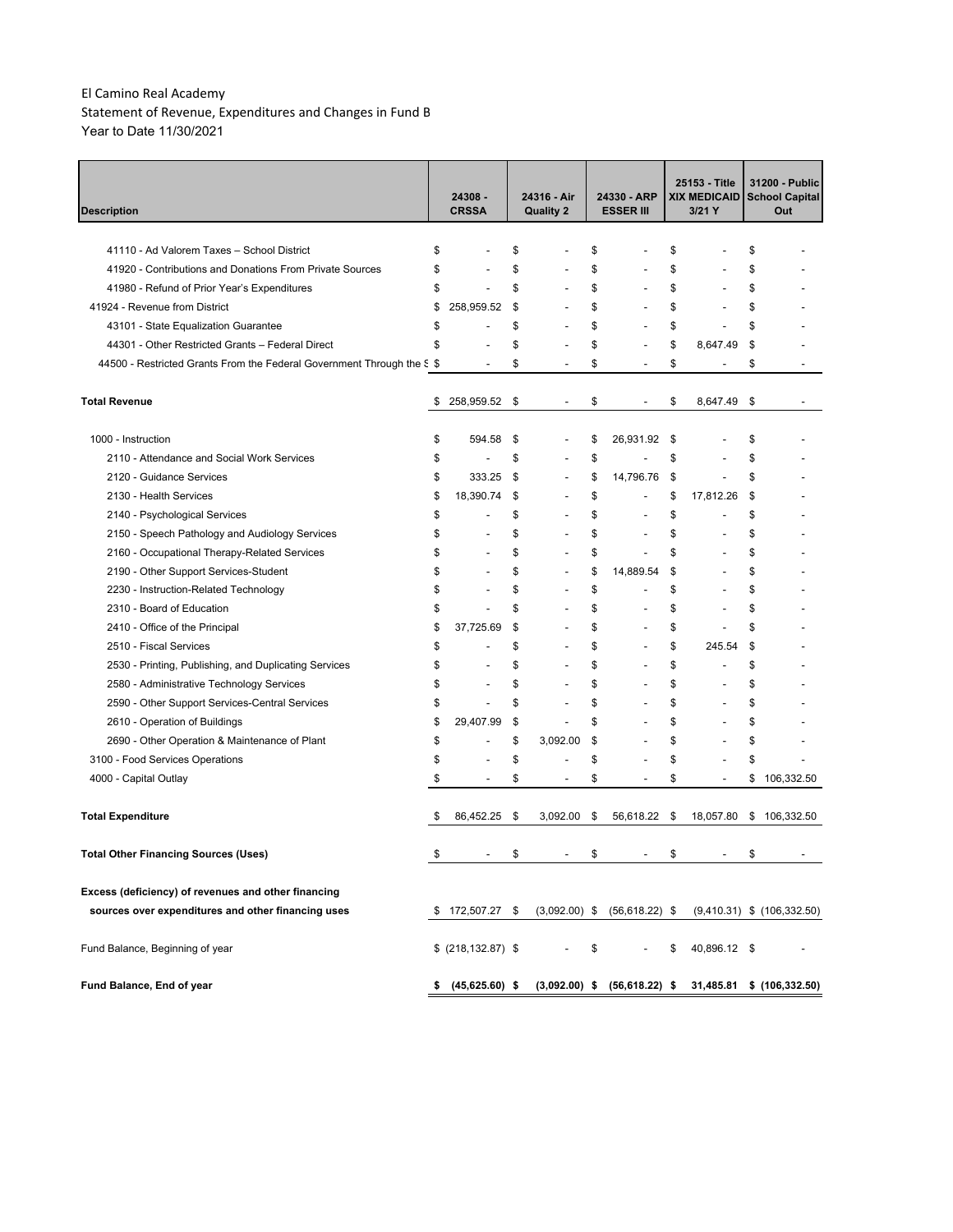Statement of Revenue, Expenditures and Changes in Fund B Year to Date 11/30/2021

|                                                                        | 31600 -<br>Capital<br>Improvements | 31701 -<br>Capital<br><b>Improvements</b> |                           |
|------------------------------------------------------------------------|------------------------------------|-------------------------------------------|---------------------------|
| Description                                                            | <b>HB-3</b>                        | SB <sub>9</sub>                           | Total                     |
|                                                                        |                                    |                                           |                           |
| 41110 - Ad Valorem Taxes - School District                             | \$<br>9,010.28                     | \$<br>4,455.57                            | \$<br>13,465.85           |
| 41920 - Contributions and Donations From Private Sources               | \$                                 | \$                                        | \$<br>2,306.56            |
| 41980 - Refund of Prior Year's Expenditures                            | \$                                 | \$<br>$\overline{a}$                      | \$<br>1,343.77            |
| 41924 - Revenue from District                                          | \$<br>$\overline{\phantom{0}}$     | \$                                        | \$<br>410,023.64          |
| 43101 - State Equalization Guarantee                                   | \$<br>$\overline{\phantom{a}}$     | \$<br>$\overline{\phantom{a}}$            | \$1,381,763.11            |
| 44301 - Other Restricted Grants - Federal Direct                       | \$                                 | \$<br>$\overline{a}$                      | \$<br>8,647.49            |
| 44500 - Restricted Grants From the Federal Government Through the S \$ | $\overline{\phantom{a}}$           | \$<br>$\overline{\phantom{a}}$            | \$<br>59,003.33           |
| <b>Total Revenue</b>                                                   | \$<br>9,010.28                     | \$<br>4,455.57                            | \$1,876,553.75            |
| 1000 - Instruction                                                     | \$                                 | \$                                        | \$<br>649,613.80          |
| 2110 - Attendance and Social Work Services                             | \$<br>$\overline{a}$               | \$<br>$\overline{a}$                      | \$<br>16,257.58           |
| 2120 - Guidance Services                                               | \$<br>$\overline{\phantom{a}}$     | \$<br>$\overline{a}$                      | \$<br>66,180.17           |
| 2130 - Health Services                                                 | \$<br>$\overline{a}$               | \$<br>$\overline{a}$                      | \$<br>38,148.42           |
| 2140 - Psychological Services                                          | \$                                 | \$                                        | \$<br>11,561.25           |
| 2150 - Speech Pathology and Audiology Services                         | \$                                 | \$                                        | \$<br>4,620.00            |
| 2160 - Occupational Therapy-Related Services                           | \$                                 | \$                                        | \$<br>3,340.00            |
| 2190 - Other Support Services-Student                                  | \$                                 | \$                                        | \$<br>57,910.75           |
| 2230 - Instruction-Related Technology                                  | \$                                 | \$                                        | \$<br>23,350.34           |
| 2310 - Board of Education                                              | \$<br>90.10                        | \$<br>44.56                               | \$<br>102,355.40          |
| 2410 - Office of the Principal                                         | \$                                 | \$<br>$\overline{a}$                      | \$<br>62,061.19           |
| 2510 - Fiscal Services                                                 | \$                                 | \$                                        | \$<br>60,078.59           |
| 2530 - Printing, Publishing, and Duplicating Services                  | \$<br>$\overline{\phantom{a}}$     | \$<br>$\overline{a}$                      | \$<br>10,199.60           |
| 2580 - Administrative Technology Services                              | \$                                 | \$                                        | \$<br>29,370.70           |
| 2590 - Other Support Services-Central Services                         | \$                                 | \$                                        | \$<br>6,810.11            |
| 2610 - Operation of Buildings                                          | \$                                 | \$                                        | \$<br>198,187.25          |
| 2690 - Other Operation & Maintenance of Plant                          | \$                                 | \$<br>$\overline{a}$                      | \$<br>31,036.87           |
| 3100 - Food Services Operations                                        | \$                                 | \$                                        | \$<br>45,274.13           |
| 4000 - Capital Outlay                                                  | \$<br>58,554.09                    | \$<br>29,685.51                           | \$<br>311,680.28          |
| <b>Total Expenditure</b>                                               | \$<br>58,644.19                    | \$<br>29,730.07                           | \$1,728,036.43            |
| Total Other Financing Sources (Uses)                                   | \$                                 | \$                                        | \$                        |
|                                                                        |                                    |                                           |                           |
| Excess (deficiency) of revenues and other financing                    |                                    |                                           |                           |
| sources over expenditures and other financing uses                     | \$<br>$(49, 633.91)$ \$            |                                           | (25,274.50) \$ 148,517.32 |
| Fund Balance, Beginning of year                                        | \$<br>55,621.60                    | \$<br>55,265.90                           | \$<br>(51,629.28)         |
| Fund Balance, End of year                                              | \$<br>5,987.69                     | \$<br>29,991.40                           | \$<br>96,888.04           |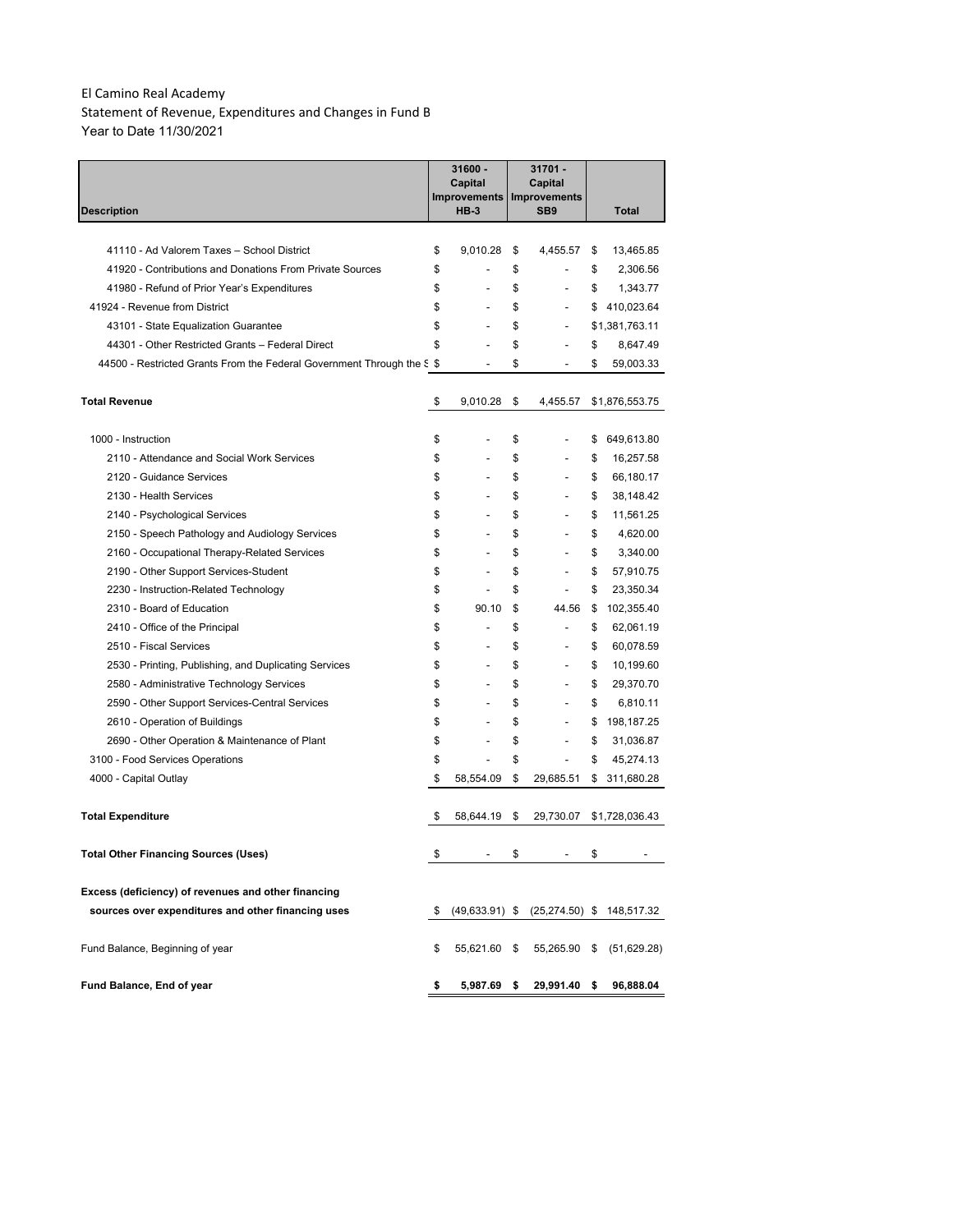# **Bank: US Bank**

| Acct        |                   | Date Number | Payee                                 |                                                        | Amount           |
|-------------|-------------------|-------------|---------------------------------------|--------------------------------------------------------|------------------|
| Operational | 11/4/2021         | 121564      | ADP, Inc.                             | direct deposit, taxes, fees                            | \$<br>70,257.67  |
| Operational | 11/9/2021         | 4689        | New Mexico Gas Company                | gas usage                                              | \$<br>440.24     |
| Operational | 11/9/2021         | 4691        | <b>PNM</b>                            | electric usage                                         | \$<br>2,284.19   |
| Operational | 11/9/2021         | 4690        | <b>PNM</b>                            | electric usage                                         | \$<br>3,062.04   |
| Operational | 11/9/2021         | 4684        | Canon Financial Services, Inc.        | copier lease                                           | \$<br>2,227.08   |
| Operational | 11/9/2021         | 4685        | Central NM Community College          | Bookstore: Mora, A dual credit                         | \$<br>103.75     |
| Operational | 11/9/2021         | 4686        | Financial Services, LLC               | <b>LED</b> retrofit                                    | \$<br>1,483.08   |
|             |                   |             |                                       | Prof'l legal services surrounding various admin topics |                  |
| Operational | 11/9/2021         | 4687        | Matthews Fox, PC                      | (non-litigation in nature)                             | \$<br>2,261.75   |
| Operational | 11/9/2021         | 4688        | Mercer, Jennifer                      | Rmbst for website design (WIX subscription)            | \$<br>174.74     |
| Operational | 11/10/2021 121565 |             | <b>First Financial Administrators</b> | supplemental employee ins                              | \$<br>1,822.08   |
| Operational | 11/10/2021 121566 |             | New Mexico Public Schools Ins.        | employee insurance                                     | \$<br>20,988.14  |
| Operational | 11/10/2021 121567 |             | NM Retiree Health Care Authori        | retiree health contributions                           | \$<br>4,753.29   |
| Operational | 11/15/2021 121568 |             | New Mexico Educational Retirem        | educational retirement contrib                         | \$<br>40,904.77  |
| Operational | 11/15/2021 121569 |             | <b>US Bank</b>                        | bank fees                                              | \$<br>89.55      |
| Operational | 11/18/2021 121570 |             | ADP, Inc.                             | direct deposit, taxes, fees                            | \$<br>78,828.14  |
| Operational | 11/24/2021 4694   |             | Albuquerque Bernalillo County         | water usage                                            | \$<br>1,869.43   |
| Operational | 11/24/2021 4695   |             | Albuquerque Hispanic Chamber o        | Annual membership fee                                  | \$<br>325.00     |
| Operational | 11/24/2021 4696   |             | All American Waste Removal            | garbage removal                                        | \$<br>856.12     |
| Operational | 11/24/2021 4698   |             | Ardham Technologies, LLC              | computer consulting                                    | \$<br>2,880.55   |
| Operational | 11/24/2021 4700   |             | Canteen of Central New Mexico         | oct food service                                       | \$<br>18,322.54  |
| Operational | 11/24/2021 4701   |             | CDWG, Inc.                            | computers and accessories                              | \$<br>7,540.00   |
| Operational | 11/24/2021 4702   |             | CenturyLink                           | T <sub>1</sub>                                         | \$<br>545.28     |
| Operational | 11/24/2021 4703   |             | <b>Comfort Systems</b>                | <b>HVAC</b> service                                    | \$<br>10,057.28  |
| Operational | 11/24/2021 4712   |             | Crataegus, LLC                        | janitorial service                                     | \$<br>4,332.00   |
| Operational | 11/24/2021 4704   |             | <b>Crystal Springs Water</b>          | bottled water and dispensers                           | \$<br>546.11     |
| Operational | 11/24/2021 4706   |             | <b>Education Technologies</b>         | microsoft licenses                                     | \$<br>1,316.08   |
| Operational | 11/24/2021 4709   |             | Harris                                | Aptafund                                               | \$<br>3,155.82   |
| Operational | 11/24/2021 4723   |             | LSG and Associates INC.               | ancillary services                                     | \$<br>6,750.00   |
| Operational | 11/24/2021 4715   |             | Orkin                                 | monthly pest service                                   | \$<br>137.52     |
| Operational | 11/24/2021 4716   |             | Pitney Bowes Purchase Power           | postage                                                | \$<br>34.89      |
| Operational | 11/24/2021 4720   |             | Presbyterian Healthcare Servic        | EAP program                                            | \$<br>261.00     |
| Operational | 11/24/2021 4724   |             | Saylor, Rick                          | monthly lease purchase                                 | \$<br>58,554.09  |
| Operational | 11/24/2021 4719   |             | T-Mobile                              | hotspots for families/staff                            | \$<br>220.00     |
| Operational | 11/24/2021 4722   |             | <b>Verizon Wireless</b>               | School cell phone fees                                 | \$<br>263.35     |
| Operational | 11/24/2021 4692   |             | Accountability and Compliance,        | Consulting for STARS reporting                         | \$<br>425.75     |
| Operational | 11/24/2021 4693   |             | <b>ADS</b>                            | Emergency Activity Fund (ECF) consulting               | \$<br>3,975.20   |
| Operational | 11/24/2021 4697   |             | American Waste Removal, Inc.          | Qtrly grease trap cleaning                             | \$<br>131.55     |
| Operational | 11/24/2021 4699   |             | Canon Financial Services, Inc.        | copier lease                                           | \$<br>4,485.14   |
| Operational | 11/24/2021 4705   |             | Edgenuity, Inc.                       | <b>FY22 concurrent licenses</b>                        | \$<br>10,111.57  |
| Operational | 11/24/2021 4707   |             | Fire Prevention Bureau                | Op'l permit                                            | \$<br>310.00     |
| Operational | 11/24/2021 4708   |             | Guitar Center                         | Music class piano                                      | \$<br>329.99     |
| Operational | 11/24/2021 4710   |             | Home Depot                            | SEL supplies to promote empathy                        | \$<br>179.81     |
| Operational | 11/24/2021 4711   |             | ITSQuest, Inc.                        | substitute services (Bartolini, ML)                    | \$<br>1,596.60   |
|             |                   |             |                                       | temporary workers for various positions (Villalobos, G |                  |
| Operational | 11/24/2021 4714   |             | Office Team                           | Hired 12/20/21; Rosales, L Hired 12/13/21)             | \$<br>8,290.32   |
| Operational | 11/24/2021 4717   |             | Scholastic Inc.                       | Literacy Pro license and magazines for classrooms      | \$<br>3,452.32   |
|             |                   |             |                                       | Reimbursement for various school supplies and office   |                  |
|             |                   |             |                                       | supplies from Amazon, Harbor Freight, and Home         |                  |
| Operational | 11/24/2021 4718   |             | Scofield, Mary                        | Deposit                                                | \$<br>1,901.22   |
| Operational | 11/24/2021 4721   |             | University of Oregon                  | <b>SWIS Annual license</b>                             | \$<br>350.00     |
|             |                   |             |                                       | Total                                                  | \$<br>383,187.04 |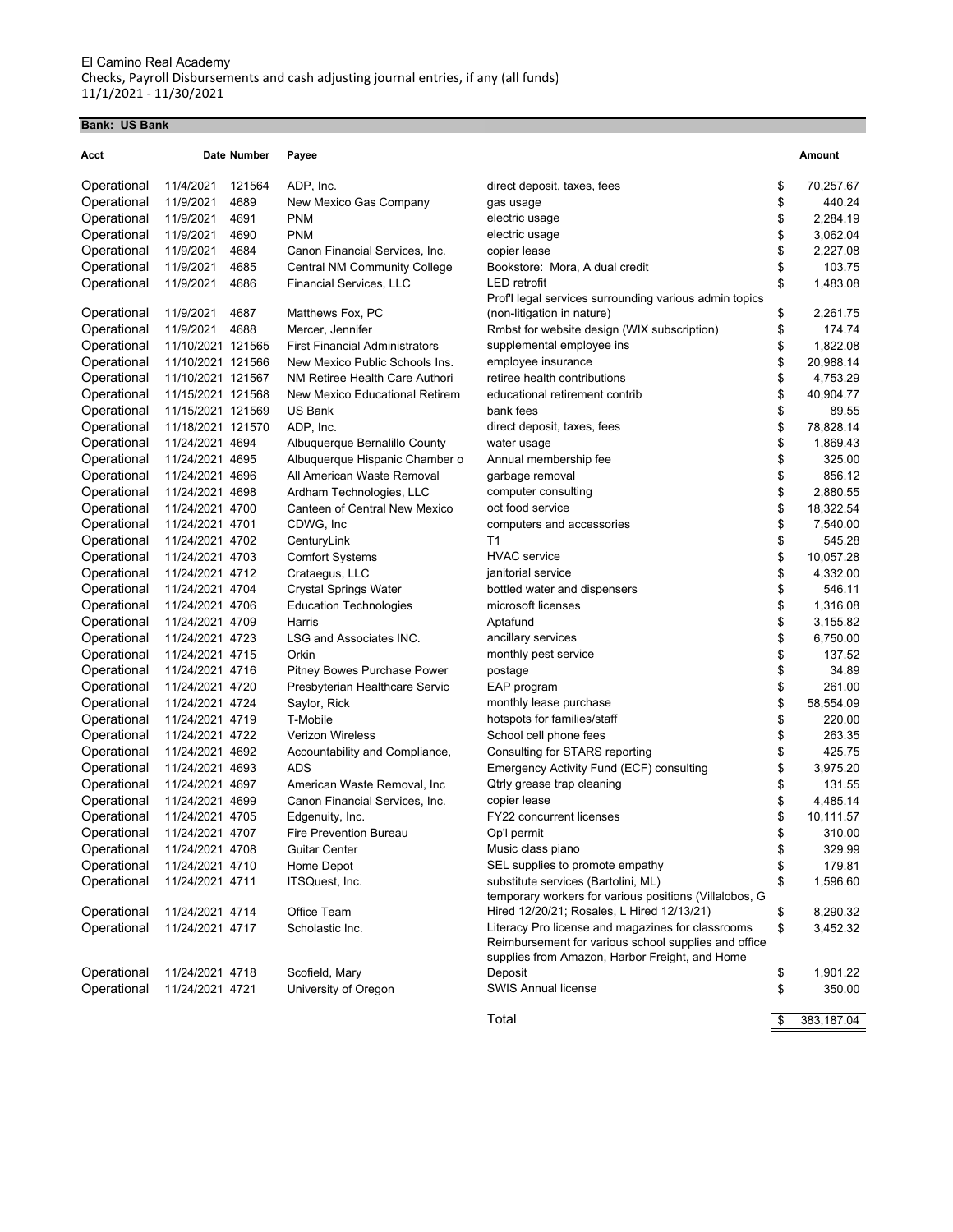\_\_\_\_\_\_\_

|                                                                       |                    |    |                          |      |                             |                                   |     |             | % of Actual to |
|-----------------------------------------------------------------------|--------------------|----|--------------------------|------|-----------------------------|-----------------------------------|-----|-------------|----------------|
| <b>Account Code</b>                                                   | <b>Description</b> |    | <b>Budget (YTD)</b>      |      | <b>Actual (YTD)</b>         | Encumbrance (YTD) Available (YTD) |     |             | <b>Budget</b>  |
|                                                                       |                    |    |                          |      |                             |                                   |     |             |                |
| 11000-1000-51100-0000-001069-1611 Instruction-Salaries Expense        |                    | S  |                          |      | 356,652.00 \$ 102,141.77 \$ |                                   | \$  | 254,510.23  | 28.63          |
| 11000-1000-51100-1010-001069-1411 Instruction-Salaries Expense        |                    | S  | 498,888.00 \$            |      | 161,276.63 \$               |                                   | \$  | 337,611.37  | 32.32          |
| 11000-1000-51100-1010-001069-1413 Instruction-Salaries Expense        |                    | S  | 92,958.00 \$             |      | $\overline{\phantom{a}}$    | \$                                | \$  | 92,958.00   | 0.00           |
| 11000-1000-51100-1010-001069-1711 Instruction-Salaries Expense        |                    | S  | 75,814.00 \$             |      | 22,479.68 \$                |                                   | \$  | 53,334.32   | 29.65          |
| 11000-1000-51100-1010-001069-1713 Instruction-Salaries Expense        |                    | S  | 24,980.00 \$             |      | 7,401.52 \$                 |                                   | \$  | 17,578.48   | 29.62          |
| 11000-1000-51100-2000-001069-1412 Instruction-Salaries Expense        |                    | S  | 63,170.00 \$             |      | 19,605.92 \$                |                                   | \$. | 43,564.08   | 31.03          |
| 11000-1000-51100-2000-001069-1712 Instruction-Salaries Expense        |                    | S  | 22,900.00 \$             |      | 6,785.20 \$                 |                                   | \$  | 16,114.80   | 29.62          |
| 11000-1000-51100-4020-001069-1411 Instruction-Salaries Expense        |                    | \$ | 50,850.00 \$             |      | $\blacksquare$              | \$                                | \$. | 50,850.00   | 0.00           |
| 11000-1000-51100-4020-001069-1416 Instruction-Salaries Expense        |                    | S  | 25,781.00 \$             |      | $\blacksquare$              | \$                                | \$. | 25,781.00   | 0.00           |
| 11000-1000-51300-0000-001069-1611 Instruction-Additional Compensation |                    | S  | $\overline{\phantom{a}}$ | \$   | 241.88 \$                   |                                   | \$  | (241.88)    | 0.00           |
| 11000-1000-51300-1010-001069-1411 Instruction-Additional Compensation |                    | S  | 38,358.00                | - \$ | 9,493.53 \$                 |                                   | \$  | 28,864.47   | 24.74          |
| 11000-1000-51300-1010-001069-1711 Instruction-Additional Compensation |                    | S  |                          | \$   | 336.00 \$                   |                                   | \$  | (336.00)    | 0.00           |
| 11000-1000-51300-2000-001069-1412 Instruction-Additional Compensation |                    | \$ | 5,000.00 \$              |      | 6,517.60 \$                 |                                   | \$  | (1,517.60)  | 130.35         |
| 11000-1000-51300-4040-001069-0000 Instruction-Additional Compensation |                    | \$ | 108,487.00 \$            |      |                             | \$                                | \$  | 108,487.00  | 0.00           |
| 11000-1000-51300-4040-001069-1411 Instruction-Additional Compensation |                    | \$ | 12,250.00 \$             |      | 19,757.63 \$                |                                   | \$  | (7,507.63)  | 161.28         |
| 11000-1000-51300-4040-001069-1412 Instruction-Additional Compensation |                    | \$ | $\overline{\phantom{a}}$ | \$   | 2,877.04 \$                 |                                   | \$  | (2,877.04)  | 0.00           |
| 11000-1000-51300-4040-001069-1416 Instruction-Additional Compensation |                    | \$ | $\blacksquare$           | \$   | 1,298.96 \$                 |                                   | \$  | (1,298.96)  | 0.00           |
| 11000-1000-51300-4040-001069-1611 Instruction-Additional Compensation |                    | \$ |                          | \$   | 7,214.70 \$                 |                                   | \$  | (7,214.70)  | 0.00           |
| 11000-1000-51300-4040-001069-1711 Instruction-Additional Compensation |                    | \$ |                          | \$   | 1,815.44 \$                 |                                   | \$  | (1,815.44)  | 0.00           |
| 11000-1000-51300-4040-001069-1712 Instruction-Additional Compensation |                    | \$ | $\overline{\phantom{a}}$ | \$   | 368.88 \$                   |                                   | \$  | (368.88)    | 0.00           |
| 11000-1000-51300-4040-001069-1713 Instruction-Additional Compensation |                    | \$ | $\overline{\phantom{a}}$ | \$   | 402.40 \$                   |                                   | \$  | (402.40)    | 0.00           |
| 11000-1000-51300-9000-001069-1618 Instruction-Additional Compensation |                    | \$ | 9,000.00                 | -\$  | 937.50 \$                   |                                   | \$  | 8,062.50    | 10.41          |
| 11000-1000-52111-0000-001069-0000 Instruction-Educational Retirement  |                    | \$ | $\overline{\phantom{a}}$ | \$   | $9,083.25$ \$               |                                   | \$  | (9,083.25)  | 0.00           |
| 11000-1000-52111-1010-001069-0000 Instruction-Educational Retirement  |                    | \$ | 166,900.00 \$            |      | 20,022.77 \$                |                                   | \$  | 146,877.23  | 11.99          |
| 11000-1000-52111-2000-001069-0000 Instruction-Educational Retirement  |                    | S. | 13,040.00 \$             |      | 3,677.47 \$                 |                                   | \$  | 9,362.53    | 28.20          |
| 11000-1000-52111-4020-001069-0000 Instruction-Educational Retirement  |                    | S  | 11,610.00 \$             |      | 512.94 \$                   |                                   | \$  | 11,097.06   | 4.41           |
| 11000-1000-52111-4040-001069-0000 Instruction-Educational Retirement  |                    | £  | 18,291.00 \$             |      | 21,289.83 \$                |                                   | £.  | (2,998.83)  | 116.39         |
| 11000-1000-52112-0000-001069-0000 Instruction-ERA - Retiree Health    |                    | S  | $\overline{\phantom{a}}$ | - \$ | 1,198.70 \$                 |                                   | \$  | (1, 198.70) | 0.00           |
| 11000-1000-52112-1010-001069-0000 Instruction-ERA - Retiree Health    |                    | S  | 22,033.00                | - \$ | 2,639.73 \$                 |                                   | \$  | 19,393.27   | 11.98          |
| 11000-1000-52112-2000-001069-0000 Instruction-ERA - Retiree Health    |                    | \$ | 1,721.00 \$              |      | 483.95 \$                   |                                   | \$  | 1,237.05    | 28.12          |
| 11000-1000-52112-4020-001069-0000 Instruction-ERA - Retiree Health    |                    | \$ | 1,533.00 \$              |      | 72.28 \$                    |                                   | \$  | 1,460.72    | 4.71           |
| 11000-1000-52112-4040-001069-0000 Instruction-ERA - Retiree Health    |                    | \$ | 2,415.00 \$              |      | 2,810.57 \$                 |                                   | \$  | (395.57)    | 116.37         |
| 11000-1000-52210-0000-001069-0000 Instruction-FICA Payments           |                    | \$ | $\blacksquare$           | \$   | 409.67 \$                   | $\overline{\phantom{a}}$          | \$  | (409.67)    | 0.00           |
| 11000-1000-52210-1010-001069-0000 Instruction-FICA Payments           |                    |    | $\blacksquare$           | \$   | 228.04 \$                   |                                   | \$  | (228.04)    | 0.00           |
| 11000-1000-52220-0000-001069-0000 Instruction-Medicare Payments       |                    |    |                          | \$   | 931.09 \$                   |                                   | \$  | (931.09)    | 0.00           |
| 11000-1000-52220-1010-001069-0000 Instruction-Medicare Payments       |                    | \$ | 15,974.00                | -\$  | 1,384.82 \$                 |                                   | \$  | 14,589.18   | 8.66           |
|                                                                       |                    |    |                          |      |                             |                                   |     |             |                |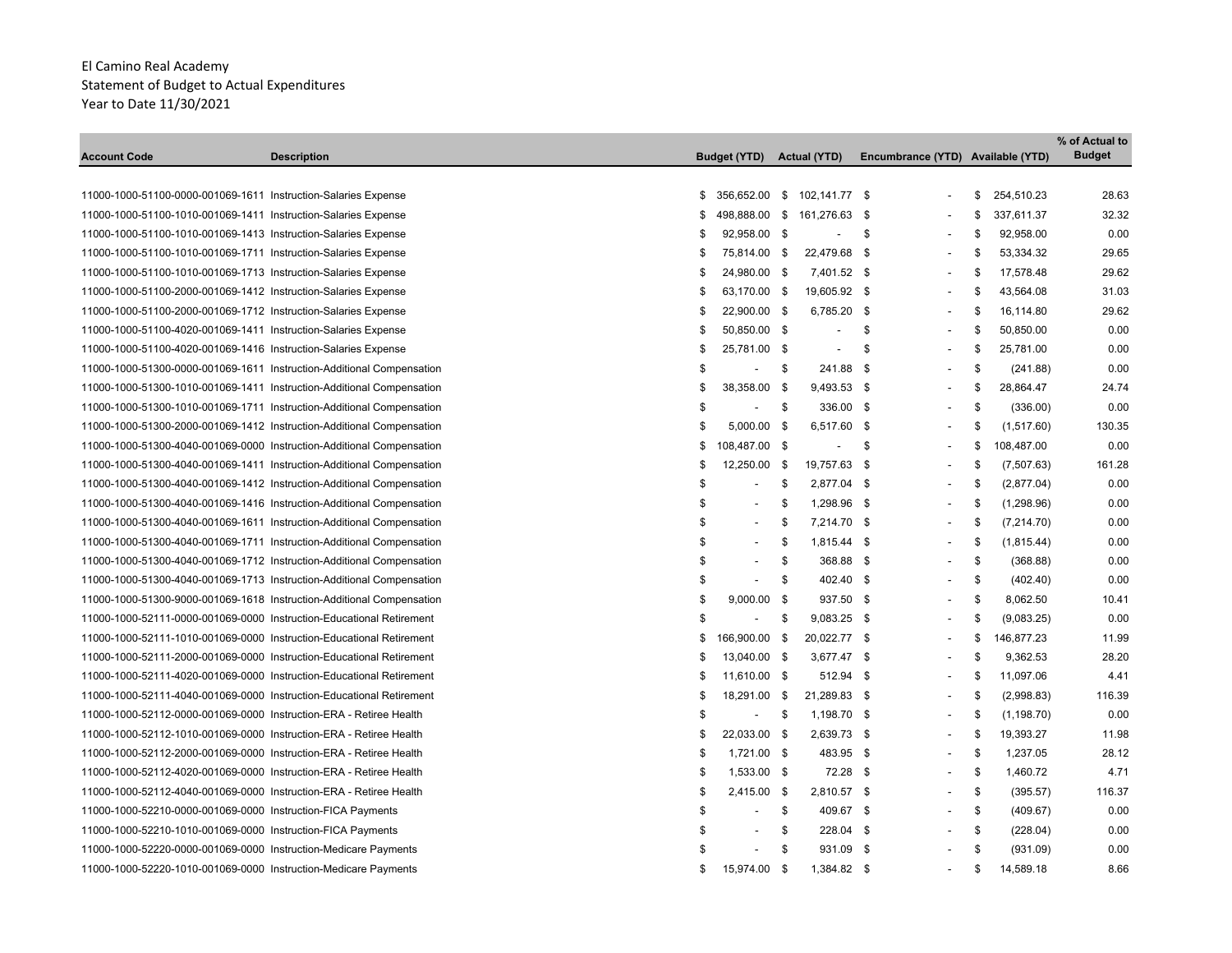| <b>Account Code</b>                                                    | <b>Description</b>                                                                  |     | <b>Budget (YTD)</b>      |          | <b>Actual (YTD)</b>      | Encumbrance (YTD) Available (YTD) |               |              | % of Actual to<br><b>Budget</b> |
|------------------------------------------------------------------------|-------------------------------------------------------------------------------------|-----|--------------------------|----------|--------------------------|-----------------------------------|---------------|--------------|---------------------------------|
| 11000-1000-52220-2000-001069-0000 Instruction-Medicare Payments        |                                                                                     | \$  | 1,248.00 \$              |          | 341.77 \$                |                                   | \$            | 906.23       | 27.38                           |
| 11000-1000-52220-4020-001069-0000 Instruction-Medicare Payments        |                                                                                     | \$  | $1,111.00$ \$            |          | 52.39 \$                 |                                   | \$            | 1,058.61     | 4.71                            |
| 11000-1000-52220-4040-001069-0000 Instruction-Medicare Payments        |                                                                                     | \$  | 1,751.00 \$              |          | 1,926.12 \$              | $\blacksquare$                    | \$            | (175.12)     | 110.00                          |
|                                                                        | 11000-1000-52311-0000-001069-0000 Instruction-Health and Medical Premiums           | \$  | $\overline{\phantom{a}}$ | -\$      | 7,290.63 \$              | $\overline{\phantom{a}}$          | \$            | (7,290.63)   | 0.00                            |
|                                                                        | 11000-1000-52311-1010-001069-0000 Instruction-Health and Medical Premiums           | \$  | 81,009.00                | - \$     | 15,508.52 \$             | $\overline{a}$                    | \$            | 65,500.48    | 19.14                           |
|                                                                        | 11000-1000-52311-2000-001069-0000 Instruction-Health and Medical Premiums           | \$  | 6,214.00 \$              |          | 1,863.58 \$              | $\blacksquare$                    | \$            | 4,350.42     | 29.99                           |
|                                                                        | 11000-1000-52311-4020-001069-0000 Instruction-Health and Medical Premiums           | \$  | 5,533.00 \$              |          | $\overline{\phantom{a}}$ | \$                                | \$            | 5,533.00     | 0.00                            |
| 11000-1000-52312-0000-001069-0000 Instruction-Life                     |                                                                                     | \$  | $\blacksquare$           | -\$      | 247.22 \$                |                                   | \$            | (247.22)     | 0.00                            |
| 11000-1000-52312-1010-001069-0000 Instruction-Life                     |                                                                                     | \$  | 890.00                   | \$       | 296.13 \$                |                                   | -\$           | 593.87       | 33.27                           |
| 11000-1000-52312-2000-001069-0000 Instruction-Life                     |                                                                                     | \$  | 70.00 \$                 |          | 57.90 \$                 |                                   | \$            | 12.10        | 82.71                           |
| 11000-1000-52312-4020-001069-0000 Instruction-Life                     |                                                                                     | \$  | 48.00 \$                 |          | $5.26$ \$                | $\overline{\phantom{a}}$          | \$            | 42.74        | 10.95                           |
| 11000-1000-52313-0000-001069-0000 Instruction-Dental                   |                                                                                     | \$  | $\sim$                   | - \$     | 265.61 \$                | $\overline{\phantom{a}}$          | \$            | (265.61)     | 0.00                            |
| 11000-1000-52313-1010-001069-0000 Instruction-Dental                   |                                                                                     | \$  | 3,673.00                 | <b>S</b> | 831.38 \$                | $\overline{a}$                    | \$            | 2,841.62     | 22.63                           |
| 11000-1000-52313-2000-001069-0000 Instruction-Dental                   |                                                                                     | \$  | 301.00 \$                |          | 82.40 \$                 |                                   | \$            | 218.60       | 27.37                           |
| 11000-1000-52313-4020-001069-0000 Instruction-Dental                   |                                                                                     | \$  | 268.00 \$                |          | $\overline{\phantom{a}}$ | \$                                | \$            | 268.00       | 0.00                            |
| 11000-1000-52314-0000-001069-0000 Instruction-Vision                   |                                                                                     | \$  | $\blacksquare$           | \$       | 50.76 \$                 |                                   | \$            | (50.76)      | 0.00                            |
| 11000-1000-52314-1010-001069-0000 Instruction-Vision                   |                                                                                     | \$  | 629.00                   | - \$     | 169.96 \$                |                                   | \$            | 459.04       | 27.02                           |
| 11000-1000-52314-2000-001069-0000 Instruction-Vision                   |                                                                                     | \$  | 52.00 \$                 |          |                          | \$                                | \$            | 52.00        | 0.00                            |
| 11000-1000-52314-4020-001069-0000 Instruction-Vision                   |                                                                                     | \$  | 46.00 \$                 |          | $\overline{\phantom{a}}$ | \$                                | \$            | 46.00        | 0.00                            |
| 11000-1000-52315-0000-001069-0000 Instruction-Disability               |                                                                                     | \$  |                          | -\$      | 94.80 \$                 |                                   | \$            | (94.80)      | 0.00                            |
| 11000-1000-52315-1010-001069-0000 Instruction-Disability               |                                                                                     | \$  | 1,154.00                 | - \$     | 259.00 \$                |                                   | \$            | 895.00       | 22.44                           |
| 11000-1000-52315-2000-001069-0000 Instruction-Disability               |                                                                                     | \$  | 95.00 \$                 |          | $\overline{\phantom{a}}$ | \$                                | $\mathfrak s$ | 95.00        | 0.00                            |
| 11000-1000-52315-4020-001069-0000 Instruction-Disability               |                                                                                     | \$  | 84.00 \$                 |          | $\overline{\phantom{a}}$ | \$                                | \$            | 84.00        | 0.00                            |
|                                                                        | 11000-1000-52500-0000-001069-0000 Instruction-Unemployment Compensation             | \$  | $\blacksquare$           | \$       | 170.50 \$                |                                   | \$            | (170.50)     | 0.00                            |
|                                                                        | 11000-1000-52500-1010-001069-0000 Instruction-Unemployment Compensation             | \$  | 2,494.00                 | - \$     | $(2.55)$ \$              |                                   | \$            | 2,496.55     | $-0.10$                         |
|                                                                        | 11000-1000-52500-2000-001069-0000 Instruction-Unemployment Compensation             | \$  | 196.00 \$                |          | 27.59 \$                 |                                   | \$            | 168.41       | 14.07                           |
|                                                                        | 11000-1000-52500-4020-001069-0000 Instruction-Unemployment Compensation             | \$  | 134.00 \$                |          | 15.62 \$                 |                                   | \$            | 118.38       | 11.65                           |
|                                                                        | 11000-1000-52500-4040-001069-0000 Instruction-Unemployment Compensation             | \$  | $\overline{\phantom{a}}$ | \$       | 164.11 \$                |                                   | \$            | (164.11)     | 0.00                            |
|                                                                        | 11000-1000-52710-1010-001069-0000 Instruction-Workers Compensation Premium          | \$  | 18,970.00                | \$       | 19,333.00 \$             | $\overline{\phantom{a}}$          | \$            | (363.00)     | 101.91                          |
|                                                                        | 11000-1000-52720-1010-001069-0000 Instruction-Workers Compensation Employer's Fee   | \$  | 532.00 \$                |          | 240.80 \$                |                                   | \$            | 291.20       | 45.26                           |
|                                                                        | 11000-1000-52720-2000-001069-0000 Instruction-Workers Compensation Employer's Fee   | \$  | 42.00 \$                 |          |                          | \$                                | \$            | 42.00        | 0.00                            |
|                                                                        | 11000-1000-52720-4020-001069-0000 Instruction-Workers Compensation Employer's Fee   | \$  | 29.00                    | - \$     |                          | \$                                | \$            | 29.00        | 0.00                            |
| 11000-1000-53330-1010-001069-0000 Instruction-Professional Development |                                                                                     | \$  |                          | \$       | 4,000.00 \$              |                                   | \$            | (4,000.00)   | 0.00                            |
|                                                                        | 11000-1000-53414-1010-001069-0000 Instruction-Other Professional/Technical Services | \$  | 29,500.00                | - \$     | 30,112.03 \$             | 20,732.30                         | \$            | (21, 344.33) | 102.07                          |
| 11000-1000-53711-1010-001069-0000 Instruction-Other Charges            |                                                                                     | \$  |                          | \$       | 176.00 \$                | 88.00 \$                          |               | (264.00)     | 0.00                            |
| 11000-1000-55915-1010-001069-0000 Instruction-Other Contract Services  |                                                                                     |     |                          | \$       | $(30.00)$ \$             |                                   | \$            | 30.00        | 0.00                            |
| 11000-1000-56112-1010-001069-0000 Instruction-Other Textbooks          |                                                                                     | \$. | 33,265.00                | - \$     | 16,010.32 \$             | 3,226.36                          | \$            | 14,028.32    | 48.12                           |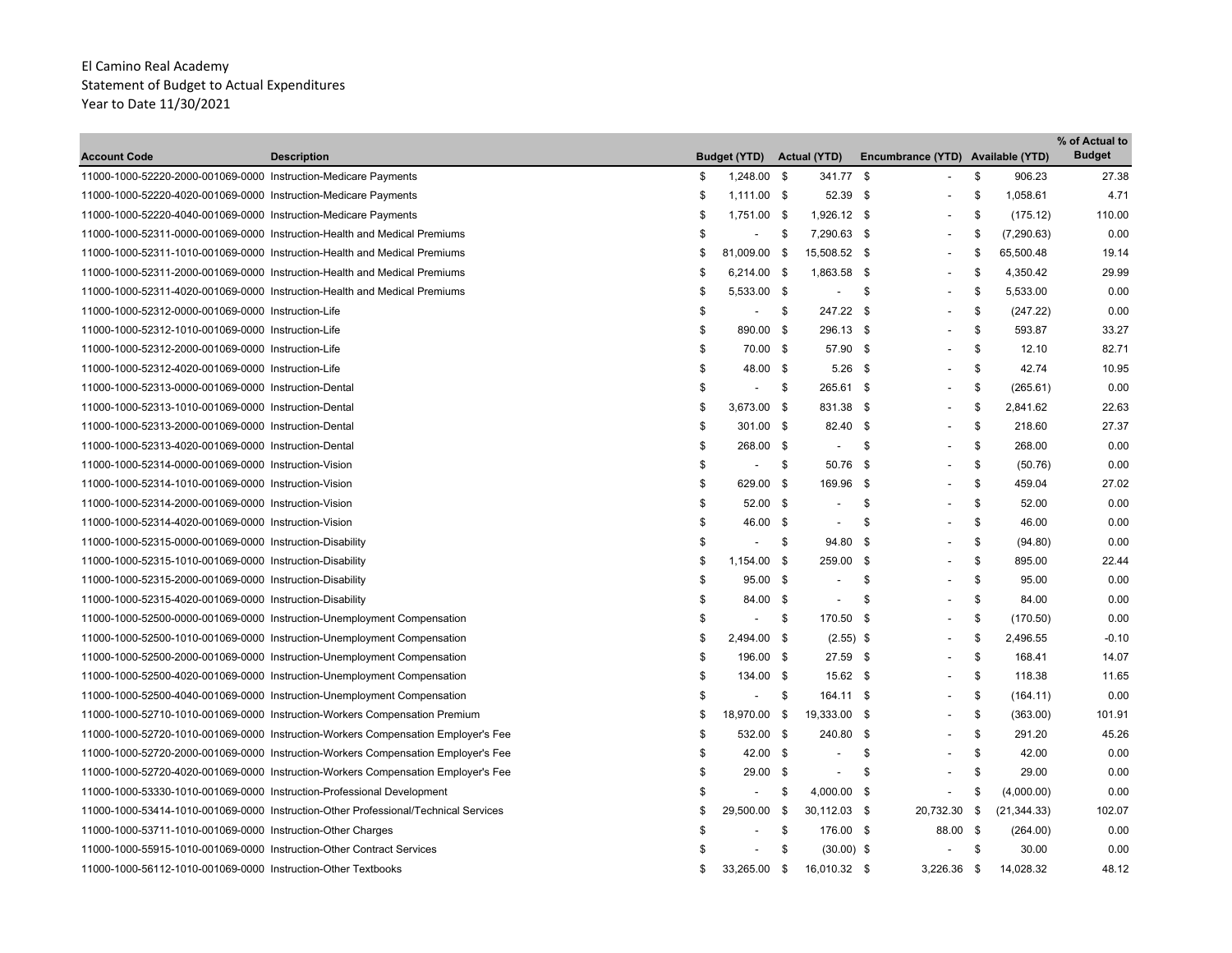| <b>Account Code</b>                                                  | <b>Description</b>                                                                                          |     | <b>Budget (YTD)</b> |      | <b>Actual (YTD)</b>              | Encumbrance (YTD) Available (YTD) |                           | % of Actual to<br><b>Budget</b> |
|----------------------------------------------------------------------|-------------------------------------------------------------------------------------------------------------|-----|---------------------|------|----------------------------------|-----------------------------------|---------------------------|---------------------------------|
| 11000-1000-56113-1010-001069-0000 Instruction-Software               |                                                                                                             | \$  | 15,360.00           | - \$ | 30,683.47 \$                     | 4,320.00 \$                       | (19,643.47)               | 199.76                          |
|                                                                      | 11000-1000-56118-1010-001069-0000 Instruction-General Supplies and Materials                                | \$  | 8,000.00 \$         |      | 3,575.61 \$                      | 2,713.10 \$                       | 1,711.29                  | 44.69                           |
|                                                                      | 11000-1000-57332-1010-001069-0000 Instruction-Supply Assets (\$5,000 or Less)                               | \$  |                     | \$   | 528.21 \$                        |                                   | \$<br>(528.21)            | 0.00                            |
| Subtotal of Element: [Function] 1000 - Instruction                   |                                                                                                             |     |                     |      | $$1,851,303.00$ \$ 570,045.53 \$ |                                   | 31,079.76 \$ 1,250,177.71 | 30.79                           |
|                                                                      | 11000-2110-51100-0000-001069-1217 Attendance and Social Work Services-Salaries Expense                      | S   | 40,600.00 \$        |      | 11,977.81 \$                     |                                   | \$<br>28,622.19           | 29.50                           |
|                                                                      | 11000-2110-52111-0000-001069-0000 Attendance and Social Work Services-Educational Retirement                | \$  | 6,151.00 \$         |      | 1,814.65 \$                      |                                   | \$<br>4,336.35            | 29.50                           |
|                                                                      | 11000-2110-52112-0000-001069-0000 Attendance and Social Work Services-ERA - Retiree Health                  | \$  | 812.00 \$           |      | 239.55 \$                        |                                   | \$<br>572.45              | 29.50                           |
|                                                                      | 11000-2110-52220-0000-001069-0000 Attendance and Social Work Services-Medicare Payments                     | \$  | 589.00 \$           |      | 168.83 \$                        |                                   | \$<br>420.17              | 28.66                           |
|                                                                      | 11000-2110-52311-0000-001069-0000 Attendance and Social Work Services-Health and Medical Premiums           | \$  | 2,404.00 \$         |      | $\overline{\phantom{a}}$         | \$                                | \$<br>2,404.00            | 0.00                            |
|                                                                      | 11000-2110-52312-0000-001069-0000 Attendance and Social Work Services-Life                                  | \$  | $32.00$ \$          |      | $21.04$ \$                       |                                   | \$<br>10.96               | 65.75                           |
|                                                                      | 11000-2110-52313-0000-001069-0000 Attendance and Social Work Services-Dental                                | \$  | 77.00 \$            |      | $\blacksquare$                   | \$                                | \$<br>77.00               | 0.00                            |
|                                                                      | 11000-2110-52314-0000-001069-0000 Attendance and Social Work Services-Vision                                | \$  | $12.00$ \$          |      | $\tilde{\phantom{a}}$            | \$                                | \$<br>12.00               | 0.00                            |
|                                                                      | 11000-2110-52315-0000-001069-0000 Attendance and Social Work Services-Disability                            | \$  | 65.00 \$            |      | $30.40$ \$                       |                                   | \$<br>34.60               | 46.76                           |
|                                                                      | 11000-2110-52500-0000-001069-0000 Attendance and Social Work Services-Unemployment Compensation             | \$  | 89.00 \$            |      | $32.38$ \$                       |                                   | \$<br>56.62               | 36.38                           |
|                                                                      | 11000-2110-52720-0000-001069-0000 Attendance and Social Work Services-Workers Compensation Employer's Fee   | \$  | 19.00 \$            |      |                                  | \$                                | \$<br>19.00               | 0.00                            |
|                                                                      | 11000-2110-53414-0000-001069-0000 Attendance and Social Work Services-Other Professional/Technical Services | \$  | 4,000.00 \$         |      | 1,972.92 \$                      | 3,463.50 \$                       | (1,436.42)                | 49.32                           |
|                                                                      | Subtotal of Element: [Function] 2110 - Attendance and Social Work Services                                  | \$  | 54,850.00 \$        |      | 16,257.58 \$                     | 3,463.50 \$                       | 35,128.92                 | 29.64                           |
| 11000-2120-51100-0000-001069-1211 Guidance Services-Salaries Expense |                                                                                                             | \$. | 63,178.00 \$        |      | 23,570.23 \$                     |                                   | \$<br>39,607.77           | 37.30                           |
| 11000-2120-51100-4025-001069-1211 Guidance Services-Salaries Expense |                                                                                                             | \$. | 26,640.00 \$        |      | 10,587.17 \$                     |                                   | \$<br>16,052.83           | 39.74                           |
|                                                                      | 11000-2120-51300-4040-001069-1211 Guidance Services-Additional Compensation                                 | \$  | $\blacksquare$      | \$   | 483.45 \$                        |                                   | \$<br>(483.45)            | 0.00                            |
|                                                                      | 11000-2120-52111-0000-001069-0000 Guidance Services-Educational Retirement                                  | \$  | 9,571.00 \$         |      | 3,570.89 \$                      |                                   | \$<br>6,000.11            | 37.30                           |
|                                                                      | 11000-2120-52111-4025-001069-0000 Guidance Services-Educational Retirement                                  | \$  | 4,036.00 \$         |      | 1,628.35 \$                      |                                   | \$<br>2,407.65            | 40.34                           |
|                                                                      | 11000-2120-52111-4040-001069-0000 Guidance Services-Educational Retirement                                  | \$  | $\blacksquare$      | \$   | 48.82 \$                         |                                   | \$<br>(48.82)             | 0.00                            |
|                                                                      | 11000-2120-52112-0000-001069-0000 Guidance Services-ERA - Retiree Health                                    | \$  | 1,263.00 \$         |      | 471.42 \$                        |                                   | \$<br>791.58              | 37.32                           |
|                                                                      | 11000-2120-52112-4025-001069-0000 Guidance Services-ERA - Retiree Health                                    | \$  | 533.00 \$           |      | 214.96 \$                        |                                   | \$<br>318.04              | 40.33                           |
|                                                                      | 11000-2120-52112-4040-001069-0000 Guidance Services-ERA - Retiree Health                                    | \$  | $\blacksquare$      | \$   | $6.44$ \$                        |                                   | \$<br>(6.44)              | 0.00                            |
|                                                                      | 11000-2120-52220-0000-001069-0000 Guidance Services-Medicare Payments                                       | \$  | 916.00 \$           |      | $318.14$ \$                      |                                   | \$<br>597.86              | 34.73                           |
|                                                                      | 11000-2120-52220-4025-001069-0000 Guidance Services-Medicare Payments                                       | \$  | 386.00 \$           |      | 126.50 \$                        |                                   | \$<br>259.50              | 32.77                           |
|                                                                      | 11000-2120-52220-4040-001069-0000 Guidance Services-Medicare Payments                                       | \$  |                     | \$   | $4.53$ \$                        |                                   | \$<br>(4.53)              | 0.00                            |
|                                                                      | 11000-2120-52311-0000-001069-0000 Guidance Services-Health and Medical Premiums                             | \$  | 4.760.00 \$         |      | 2,379.88 \$                      |                                   | \$<br>2,380.12            | 49.99                           |
|                                                                      | 11000-2120-52311-4025-001069-0000 Guidance Services-Health and Medical Premiums                             | \$  | 4,157.00 \$         |      | 2,878.14 \$                      |                                   | \$<br>1,278.86            | 69.23                           |
| 11000-2120-52312-0000-001069-0000 Guidance Services-Life             |                                                                                                             | \$  | $32.00$ \$          |      | 26.30 \$                         |                                   | \$<br>5.70                | 82.18                           |
| 11000-2120-52312-4025-001069-0000 Guidance Services-Life             |                                                                                                             | \$  | $21.00$ \$          |      | $12.28$ \$                       |                                   | \$<br>8.72                | 58.47                           |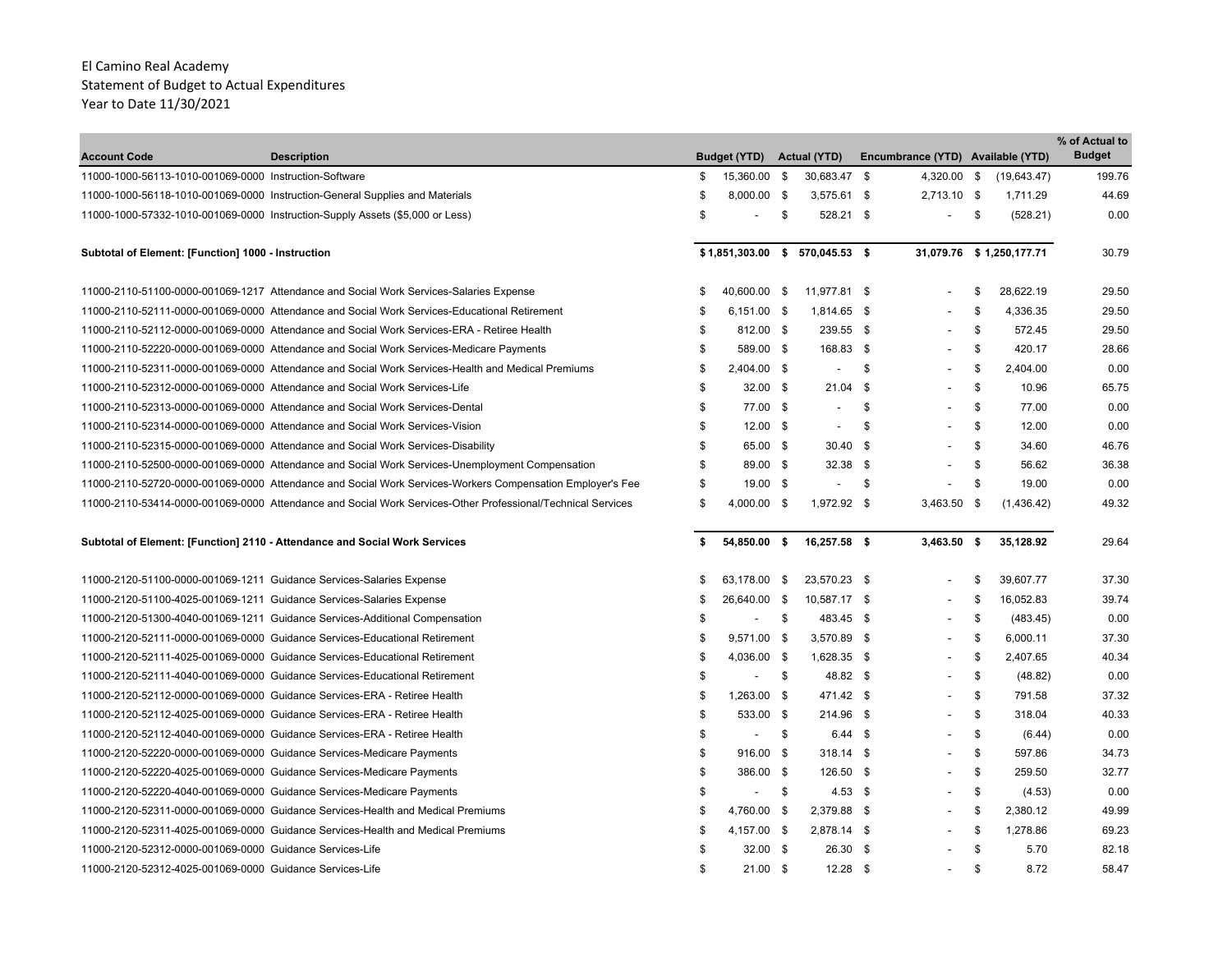| <b>Account Code</b>                                                 | <b>Description</b>                                                                      | <b>Budget (YTD)</b> | <b>Actual (YTD)</b>      | Encumbrance (YTD) Available (YTD) |                   | % of Actual to<br><b>Budget</b> |
|---------------------------------------------------------------------|-----------------------------------------------------------------------------------------|---------------------|--------------------------|-----------------------------------|-------------------|---------------------------------|
| 11000-2120-52313-0000-001069-0000 Guidance Services-Dental          |                                                                                         | \$<br>121.00 \$     | 98.32 \$                 |                                   | \$<br>22.68       | 81.25                           |
| 11000-2120-52313-4025-001069-0000 Guidance Services-Dental          |                                                                                         | \$<br>205.00 \$     | 137.04 \$                |                                   | \$<br>67.96       | 66.84                           |
| 11000-2120-52314-0000-001069-0000 Guidance Services-Vision          |                                                                                         | \$<br>19.00 \$      | 18.80 \$                 |                                   | \$<br>0.20        | 98.94                           |
| 11000-2120-52314-4025-001069-0000 Guidance Services-Vision          |                                                                                         | \$<br>$34.00$ \$    | $22.64$ \$               |                                   | \$<br>11.36       | 66.58                           |
| 11000-2120-52315-0000-001069-0000 Guidance Services-Disability      |                                                                                         | \$<br>101.00 \$     | 59.20 \$                 |                                   | \$<br>41.80       | 58.61                           |
| 11000-2120-52315-4025-001069-0000 Guidance Services-Disability      |                                                                                         | \$<br>61.00 \$      | 40.52 \$                 |                                   | \$<br>20.48       | 66.42                           |
|                                                                     | 11000-2120-52500-0000-001069-0000 Guidance Services-Unemployment Compensation           | \$<br>$90.00$ \$    | $(9.49)$ \$              |                                   | \$<br>99.49       | $-10.54$                        |
|                                                                     | 11000-2120-52500-4025-001069-0000 Guidance Services-Unemployment Compensation           | \$<br>$30.00$ \$    | 26.69 \$                 |                                   | \$<br>3.31        | 88.96                           |
|                                                                     | 11000-2120-52500-4040-001069-0000 Guidance Services-Unemployment Compensation           | \$                  | \$<br>$1.03$ \$          |                                   | \$<br>(1.03)      | 0.00                            |
|                                                                     | 11000-2120-52710-0000-001069-0000 Guidance Services-Workers Compensation Premium        | \$                  | \$<br>3,671.00 \$        |                                   | \$<br>(3,671.00)  | 0.00                            |
|                                                                     | 11000-2120-52710-2000-001069-0000 Guidance Services-Workers Compensation Premium        | \$<br>3,932.00 \$   | $\overline{\phantom{a}}$ | \$                                | \$<br>3,932.00    | 0.00                            |
|                                                                     | 11000-2120-52720-0000-001069-0000 Guidance Services-Workers Compensation Employer's Fee | \$<br>19.00 \$      | $30.10$ \$               |                                   | \$<br>(11.10)     | 158.42                          |
|                                                                     | 11000-2120-52720-4025-001069-0000 Guidance Services-Workers Compensation Employer's Fee | \$<br>19.00 \$      | $\overline{\phantom{a}}$ | \$                                | \$<br>19.00       | 0.00                            |
|                                                                     | 11000-2120-56118-0000-001069-0000 Guidance Services-General Supplies and Materials      | \$                  | \$<br>29.00 \$           |                                   | \$<br>(29.00)     | 0.00                            |
|                                                                     | 11000-2120-56118-4025-001069-0000 Guidance Services-General Supplies and Materials      | \$                  | \$<br>597.81 \$          |                                   | \$<br>(597.81)    | 0.00                            |
| Subtotal of Element: [Function] 2120 - Guidance Services            |                                                                                         | \$<br>120,124.00 \$ | 51,050.16 \$             |                                   | \$<br>69,073.84   | 42.50                           |
|                                                                     | 11000-2130-51300-4040-001069-1215 Health Services-Additional Compensation               | \$                  | \$<br>1,277.36 \$        |                                   | \$<br>(1, 277.36) | 0.00                            |
|                                                                     | 11000-2130-52111-4025-001069-0000 Health Services-Educational Retirement                | \$                  | \$<br>24.19 \$           |                                   | \$<br>(24.19)     | 0.00                            |
|                                                                     | 11000-2130-52111-4040-001069-0000 Health Services-Educational Retirement                | \$                  | \$<br>169.33 \$          |                                   | \$<br>(169.33)    | 0.00                            |
|                                                                     | 11000-2130-52112-4025-001069-0000 Health Services-ERA - Retiree Health                  | \$                  | \$<br>$3.19$ \$          |                                   | \$<br>(3.19)      | 0.00                            |
|                                                                     | 11000-2130-52112-4040-001069-0000 Health Services-ERA - Retiree Health                  | \$                  | \$<br>$22.33$ \$         |                                   | \$<br>(22.33)     | 0.00                            |
| 11000-2130-52220-4025-001069-0000 Health Services-Medicare Payments |                                                                                         | \$                  | \$<br>$2.32$ \$          | $\overline{\phantom{a}}$          | \$<br>(2.32)      | 0.00                            |
| 11000-2130-52220-4040-001069-0000 Health Services-Medicare Payments |                                                                                         | \$                  | \$<br>15.82 \$           |                                   | \$<br>(15.82)     | 0.00                            |
|                                                                     | 11000-2130-52500-4025-001069-0000 Health Services-Unemployment Compensation             | \$                  | \$<br>$0.53$ \$          |                                   | \$<br>(0.53)      | 0.00                            |
|                                                                     | 11000-2130-52500-4040-001069-0000 Health Services-Unemployment Compensation             | \$                  | \$<br>2.02 <sup>5</sup>  | $\overline{\phantom{a}}$          | \$<br>(2.02)      | 0.00                            |
|                                                                     | 11000-2130-53414-0000-001069-0000 Health Services-Other Professional/Technical Services | \$                  | \$<br>323.63 \$          |                                   | \$<br>(323.63)    | 0.00                            |
|                                                                     | 11000-2130-56118-0000-001069-0000 Health Services-General Supplies and Materials        | \$<br>$1,000.00$ \$ | 104.70 \$                | 166.13 \$                         | 729.17            | 10.47                           |
| Subtotal of Element: [Function] 2130 - Health Services              |                                                                                         | \$<br>$1,000.00$ \$ | 1,945.42 \$              | 166.13 \$                         | (1, 111.55)       | 194.54                          |
|                                                                     | 11000-2140-53211-2000-001069-0000 Psychological Services-Diagnosticians - Contracted    | \$                  | \$<br>2,835.00 \$        |                                   | \$<br>(2,835.00)  | 0.00                            |
|                                                                     | 11000-2140-53215-0000-001069-0000 Psychological Services-Psychologists - Contracted     | \$                  | \$<br>$\blacksquare$     | \$<br>9,936.25 \$                 | (9,936.25)        | 0.00                            |
|                                                                     | 11000-2140-53215-2000-001069-0000 Psychological Services-Psychologists - Contracted     | \$<br>$5,000.00$ \$ | 63.75 \$                 | 11,902.50 \$                      | (6,966.25)        | 1.27                            |
|                                                                     | 11000-2140-53218-0000-001069-0000 Psychological Services-Specialists - Contracted       | \$                  | \$<br>385.00 \$          | $\blacksquare$                    | \$<br>(385.00)    | 0.00                            |

11000-2140-53218-2000-001069-0000 Psychological Services-Specialists - Contracted 16,403.00 \$ 4,970.00 \$ 24,185.00 \$ (12,752.00) \$ 30.29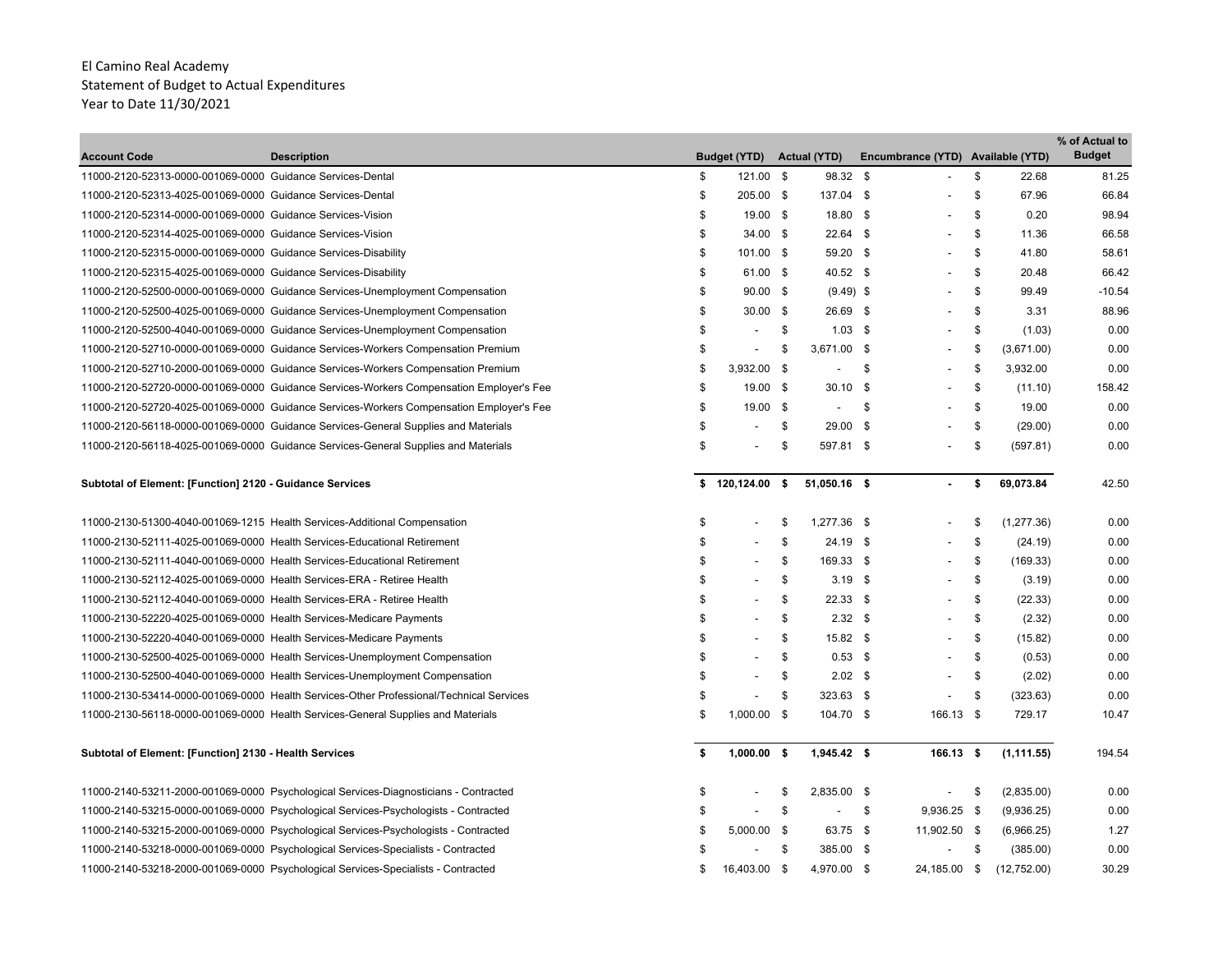| <b>Account Code</b>                                                   | <b>Description</b>                                                                                            |     | <b>Budget (YTD)</b> |              | <b>Actual (YTD)</b>      |     | Encumbrance (YTD) Available (YTD) |            |              | % of Actual to<br><b>Budget</b> |
|-----------------------------------------------------------------------|---------------------------------------------------------------------------------------------------------------|-----|---------------------|--------------|--------------------------|-----|-----------------------------------|------------|--------------|---------------------------------|
|                                                                       | 11000-2140-53218-4025-001069-0000 Psychological Services-Specialists - Contracted                             | \$  |                     | \$           | $3,045.00$ \$            |     |                                   | \$         | (3,045.00)   | 0.00                            |
|                                                                       | 11000-2140-56118-2000-001069-0000 Psychological Services-General Supplies and Materials                       | \$  | 500.00 \$           |              |                          | \$  |                                   | \$         | 500.00       | 0.00                            |
| Subtotal of Element: [Function] 2140 - Psychological Services         |                                                                                                               | \$  | 21,903.00 \$        |              | 11,298.75 \$             |     | 46,023.75                         | $\sqrt{2}$ | (35, 419.50) | 51.59                           |
|                                                                       | 11000-2150-51100-2000-001069-1319 Speech Pathology and Audiology Services-Salaries Expense                    | S   | 11.071.00 \$        |              |                          | \$  |                                   | \$.        | 11,071.00    | 0.00                            |
|                                                                       | 11000-2150-52720-2000-001069-0000 Speech Pathology and Audiology Services-Workers Compensation Employer's Fee | \$  | $19.00 \quad$ \$    |              | $\overline{a}$           | \$  |                                   | \$         | 19.00        | 0.00                            |
|                                                                       | 11000-2150-53212-2000-001069-0000 Speech Pathology and Audiology Services-Speech Therapists - Contracted      | \$  | 31,008.00           | \$           | 4,620.00 \$              |     | 27,875.50 \$                      |            | (1,487.50)   | 14.89                           |
|                                                                       | 11000-2150-53216-2000-001069-0000 Speech Pathology and Audiology Services-Audiologists - Contracted           | \$  |                     | \$           |                          | \$  | 500.00 \$                         |            | (500.00)     | 0.00                            |
|                                                                       | Subtotal of Element: [Function] 2150 - Speech Pathology and Audiology Services                                |     | 42,098.00 \$        |              | 4,620.00 \$              |     | 28,375.50 \$                      |            | 9,102.50     | 10.97                           |
|                                                                       | 11000-2160-53213-2000-001069-0000 Occupational Therapy-Related Services-Occupational Therapists - Contracted  | \$  | 13,680.00 \$        |              | $3,340.00$ \$            |     | 10,715.00 \$                      |            | (375.00)     | 24.41                           |
|                                                                       | Subtotal of Element: [Function] 2160 - Occupational Therapy-Related Services                                  | \$  | 13,680.00 \$        |              | $3,340.00$ \$            |     | 10,715.00 \$                      |            | (375.00)     | 24.42                           |
|                                                                       | 11000-2190-51100-4025-001069-1217 Other Support Services-Student-Salaries Expense                             |     | 32,614.00 \$        |              | 4,013.68 \$              |     |                                   | \$         | 28,600.32    | 12.30                           |
|                                                                       | 11000-2190-51100-4025-001069-1218 Other Support Services-Student-Salaries Expense                             |     | 55,318.00 \$        |              | 20,637.91 \$             |     |                                   | \$         | 34,680.09    | 37.30                           |
|                                                                       | 11000-2190-51300-4025-001069-1217 Other Support Services-Student-Additional Compensation                      | S   |                     | -\$          | 219.17 \$                |     |                                   | \$         | (219.17)     | 0.00                            |
|                                                                       | 11000-2190-52111-4025-001069-0000 Other Support Services-Student-Educational Retirement                       | \$  | 13,321.00 \$        |              | 3,767.88 \$              |     |                                   | \$         | 9,553.12     | 28.28                           |
|                                                                       | 11000-2190-52112-4025-001069-0000 Other Support Services-Student-ERA - Retiree Health                         | \$  | 1.759.00 \$         |              | 497.44 \$                |     |                                   | \$         | 1,261.56     | 28.27                           |
|                                                                       | 11000-2190-52220-4025-001069-0000 Other Support Services-Student-Medicare Payments                            | \$  | 1,274.00 \$         |              | 348.20 \$                |     | $\overline{\phantom{0}}$          | \$         | 925.80       | 27.33                           |
|                                                                       | 11000-2190-52311-4025-001069-0000 Other Support Services-Student-Health and Medical Premiums                  | \$  | 5,205.00 \$         |              | 1,383.02 \$              |     | ٠                                 | \$         | 3,821.98     | 26.57                           |
| 11000-2190-52312-4025-001069-0000 Other Support Services-Student-Life |                                                                                                               | \$  | 63.00 \$            |              | 47.34 \$                 |     |                                   | \$         | 15.66        | 75.14                           |
|                                                                       | 11000-2190-52313-4025-001069-0000 Other Support Services-Student-Dental                                       | \$  | 166.00 \$           |              | 77.22 \$                 |     |                                   | \$         | 88.78        | 46.51                           |
|                                                                       | 11000-2190-52314-4025-001069-0000 Other Support Services-Student-Vision                                       | \$  | $26.00$ \$          |              | $7.52$ \$                |     |                                   | \$         | 18.48        | 28.92                           |
|                                                                       | 11000-2190-52315-4025-001069-0000 Other Support Services-Student-Disability                                   | \$  | 140.00 \$           |              | $\overline{\phantom{a}}$ | -\$ |                                   | \$         | 140.00       | 0.00                            |
|                                                                       | 11000-2190-52500-4025-001069-0000 Other Support Services-Student-Unemployment Compensation                    | \$  | 89.00 \$            |              | 13.88 \$                 |     |                                   | \$         | 75.12        | 15.59                           |
|                                                                       | 11000-2190-52720-4025-001069-0000 Other Support Services-Student-Workers Compensation Employer's Fee          | \$  | 38.00 \$            |              | $\overline{\phantom{a}}$ | \$  |                                   | \$         | 38.00        | 0.00                            |
|                                                                       | 11000-2190-53414-0000-001069-0000 Other Support Services-Student-Other Professional/Technical Services        | \$  | 4,000.00            | $\mathbf{s}$ | 11,619.01 \$             |     | 2,395.00                          | \$         | (10, 014.01) | 290.47                          |
|                                                                       | 11000-2190-56113-4025-001069-0000 Other Support Services-Student-Software                                     | \$  | 500.00 \$           |              | 350.00 \$                |     |                                   | \$         | 150.00       | 70.00                           |
|                                                                       | 11000-2190-56118-0000-001069-0000 Other Support Services-Student-General Supplies and Materials               | \$  |                     | -\$          | 38.94 \$                 |     | $\overline{\phantom{0}}$          | \$         | (38.94)      | 0.00                            |
| Subtotal of Element: [Function] 2190 - Other Support Services-Student |                                                                                                               |     | \$114,513.00\$      |              | 43,021.21 \$             |     | 2,395.00                          | -\$        | 69,096.79    | 37.57                           |
|                                                                       | 11000-2230-51100-0000-001069-1511 Instruction-Related Technology-Salaries Expense                             |     | 79.704.00           | - \$         | 15,873.54 \$             |     |                                   | S          | 63,830.46    | 19.91                           |
|                                                                       | 11000-2230-52111-0000-001069-0000 Instruction-Related Technology-Educational Retirement                       | \$. | 12,075.00           | \$           | 2.404.83 \$              |     |                                   | \$         | 9.670.17     | 19.91                           |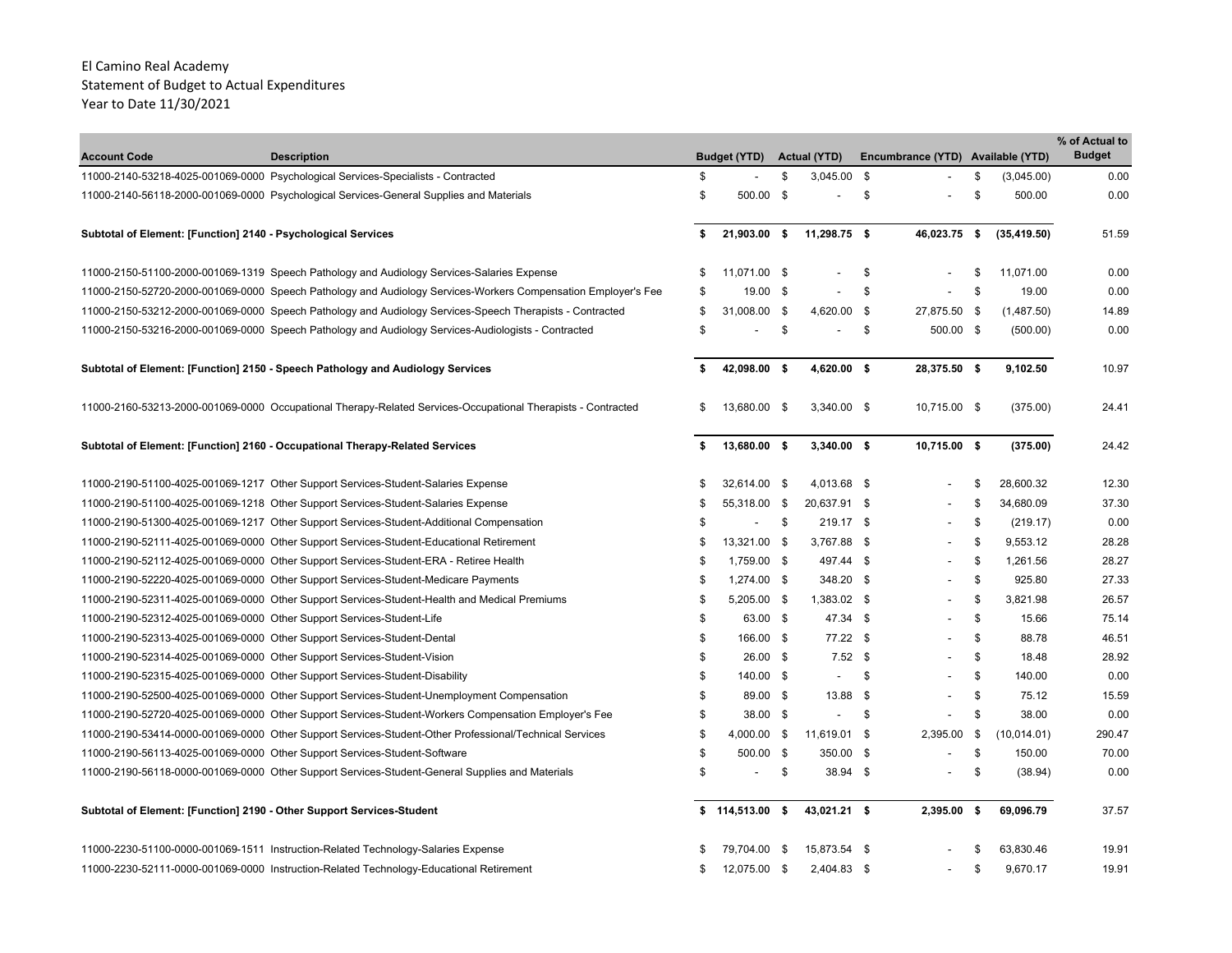| <b>Account Code</b>                                                     | <b>Description</b>                                                                                     | <b>Budget (YTD)</b>             | <b>Actual (YTD)</b>      | Encumbrance (YTD) Available (YTD) |               |             | % of Actual to<br><b>Budget</b> |
|-------------------------------------------------------------------------|--------------------------------------------------------------------------------------------------------|---------------------------------|--------------------------|-----------------------------------|---------------|-------------|---------------------------------|
|                                                                         | 11000-2230-52112-0000-001069-0000 Instruction-Related Technology-ERA - Retiree Health                  | \$<br>1,594.00 \$               | 317.47 \$                |                                   | \$            | 1,276.53    | 19.91                           |
|                                                                         | 11000-2230-52220-0000-001069-0000 Instruction-Related Technology-Medicare Payments                     | \$<br>1,156.00 \$               | 215.19 \$                | $\overline{a}$                    | \$            | 940.81      | 18.61                           |
|                                                                         | 11000-2230-52311-0000-001069-0000 Instruction-Related Technology-Health and Medical Premiums           | \$<br>8,052.00 \$               | 1,905.46 \$              | $\overline{a}$                    | \$            | 6,146.54    | 23.66                           |
| 11000-2230-52312-0000-001069-0000 Instruction-Related Technology-Life   |                                                                                                        | \$<br>48.00 \$                  | 23.67 \$                 | $\overline{\phantom{a}}$          | \$            | 24.33       | 49.31                           |
|                                                                         | 11000-2230-52313-0000-001069-0000 Instruction-Related Technology-Dental                                | \$<br>430.00 \$                 | 115.97 \$                | $\overline{\phantom{a}}$          | \$            | 314.03      | 26.96                           |
| 11000-2230-52314-0000-001069-0000 Instruction-Related Technology-Vision |                                                                                                        | \$<br>88.00 \$                  | $23.27$ \$               |                                   | \$            | 64.73       | 26.44                           |
|                                                                         | 11000-2230-52315-0000-001069-0000 Instruction-Related Technology-Disability                            | \$<br>183.00 \$                 | 43.08 \$                 |                                   | \$            | 139.92      | 23.54                           |
|                                                                         | 11000-2230-52500-0000-001069-0000 Instruction-Related Technology-Unemployment Compensation             | \$<br>134.00 \$                 | 19.00 \$                 |                                   | \$            | 115.00      | 14.17                           |
|                                                                         | 11000-2230-52710-0000-001069-0000 Instruction-Related Technology-Workers Compensation Premium          | \$<br>1,092.00 \$               | 1,019.00 \$              |                                   | \$            | 73.00       | 93.31                           |
|                                                                         | 11000-2230-52720-0000-001069-0000 Instruction-Related Technology-Workers Compensation Employer's Fee   | \$<br>$29.00$ \$                |                          | \$<br>$\overline{\phantom{a}}$    | \$            | 29.00       | 0.00                            |
|                                                                         | 11000-2230-53414-0000-001069-0000 Instruction-Related Technology-Other Professional/Technical Services | \$                              | \$<br>1,389.86 \$        | 9,860.14                          | \$            | (11,250.00) | 0.00                            |
| Subtotal of Element: [Function] 2230 - Instruction-Related Technology   |                                                                                                        | \$104,585.00\$                  | 23,350.34 \$             | $9,860.14$ \$                     |               | 71,374.52   | 22.33                           |
| 11000-2310-51100-0000-001069-1111 Board of Education-Salaries Expense   |                                                                                                        | \$<br>102,146.00 \$             | 44,168.56 \$             |                                   | \$            | 57,977.44   | 43.24                           |
| 11000-2310-51100-0000-001069-1113 Board of Education-Salaries Expense   |                                                                                                        | 33,705.00 \$                    | 12,574.59 \$             |                                   | \$            | 21,130.41   | 37.30                           |
|                                                                         | 11000-2310-51300-0000-001069-1113 Board of Education-Additional Compensation                           |                                 | \$<br>930.65 \$          |                                   | \$            | (930.65)    | 0.00                            |
|                                                                         | 11000-2310-52111-0000-001069-0000 Board of Education-Educational Retirement                            | \$<br>20,581.00 \$              | 8,737.59 \$              |                                   | \$            | 11,843.41   | 42.45                           |
|                                                                         | 11000-2310-52112-0000-001069-0000 Board of Education-ERA - Retiree Health                              | \$<br>2,717.00 \$               | 1,153.54 \$              |                                   | \$            | 1,563.46    | 42.45                           |
|                                                                         | 11000-2310-52220-0000-001069-0000 Board of Education-Medicare Payments                                 | \$<br>1,970.00 \$               | 809.52 \$                | $\overline{a}$                    | S.            | 1,160.48    | 41.09                           |
|                                                                         | 11000-2310-52311-0000-001069-0000 Board of Education-Health and Medical Premiums                       | \$<br>4,766.00 \$               | 1,924.54 \$              | $\overline{\phantom{a}}$          | \$            | 2,841.46    | 40.38                           |
| 11000-2310-52312-0000-001069-0000 Board of Education-Life               |                                                                                                        | \$<br>64.00 \$                  | 52.60 \$                 | $\overline{\phantom{a}}$          | $\mathfrak s$ | 11.40       | 82.18                           |
| 11000-2310-52313-0000-001069-0000 Board of Education-Dental             |                                                                                                        | \$<br>204.00 \$                 | 85.80 \$                 |                                   | \$            | 118.20      | 42.05                           |
| 11000-2310-52314-0000-001069-0000 Board of Education-Vision             |                                                                                                        | \$<br>190.00 \$                 | 18.80 \$                 |                                   | \$            | 171.20      | 9.89                            |
| 11000-2310-52315-0000-001069-0000 Board of Education-Disability         |                                                                                                        | \$<br>353.00 \$                 | 85.50 \$                 |                                   | \$            | 267.50      | 24.22                           |
|                                                                         | 11000-2310-52500-0000-001069-0000 Board of Education-Unemployment Compensation                         | \$<br>178.00 \$                 | $31.65$ \$               |                                   | \$            | 146.35      | 17.78                           |
|                                                                         | 11000-2310-52710-0000-001069-0000 Board of Education-Workers Compensation Premium                      | \$<br>1.861.00 \$               | 1.737.00 \$              |                                   | \$            | 124.00      | 93.33                           |
|                                                                         | 11000-2310-52720-0000-001069-0000 Board of Education-Workers Compensation Employer's Fee               | \$<br>38.00 \$                  | $17.20$ \$               |                                   | $\mathfrak s$ | 20.80       | 45.26                           |
| 11000-2310-53411-0000-001069-0000 Board of Education-Auditing           |                                                                                                        | \$<br>22,000.00 \$              | $\overline{\phantom{a}}$ | \$<br>22,000.00 \$                |               | $\sim$      | 0.00                            |
| 11000-2310-53413-0000-001069-0000 Board of Education-Legal              |                                                                                                        | \$<br>$9,000.00$ \$             | 21,187.38 \$             | 6,812.62 \$                       |               | (19,000.00) | 235.41                          |
|                                                                         | 11000-2310-53414-0000-001069-0000 Board of Education-Other Professional/Technical Services             | \$<br>14,400.00 \$              | 8,705.82 \$              | 2,666.00 \$                       |               | 3,028.18    | 60.45                           |
| Subtotal of Element: [Function] 2310 - Board of Education               |                                                                                                        | $$214,173.00$$ \$ 102,220.74 \$ |                          | 31,478.62 \$                      |               | 80,473.64   | 47.73                           |
|                                                                         | 11000-2410-51100-0000-001069-1112 Office of the Principal-Salaries Expense                             | 53,360.00 \$                    | 18,212.83 \$             |                                   | - \$          | 35, 147. 17 | 34.13                           |
|                                                                         | 11000-2410-52111-0000-001069-0000 Office of the Principal-Educational Retirement                       | 8,084.00 \$                     | 2,759.24 \$              |                                   | \$            | 5,324.76    | 34.13                           |
|                                                                         | 11000-2410-52112-0000-001069-0000 Office of the Principal-ERA - Retiree Health                         | \$<br>1,067.00 \$               | 364.27 \$                |                                   | \$            | 702.73      | 34.13                           |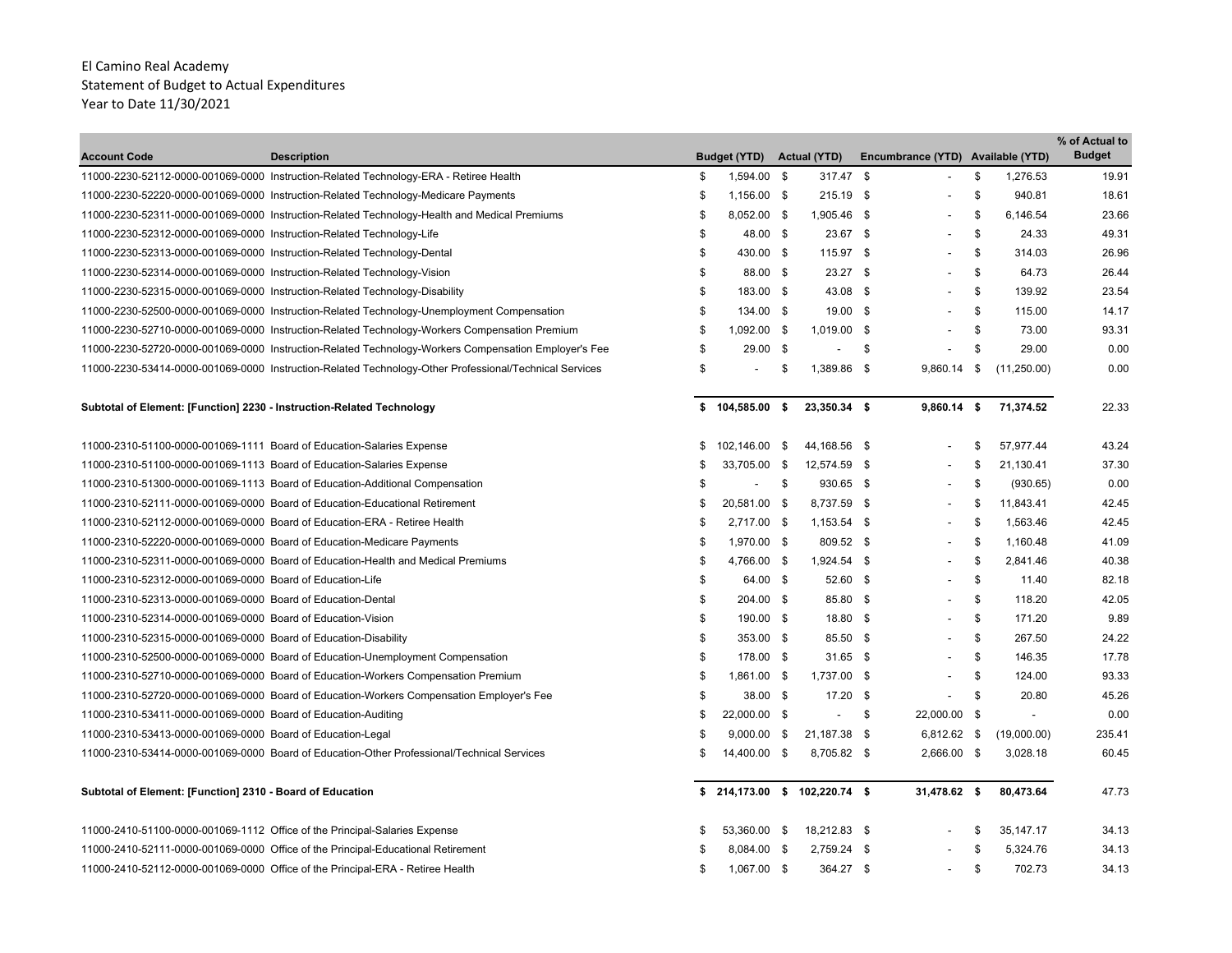| <b>Account Code</b>                                                    | <b>Description</b>                                                                                                |    | <b>Budget (YTD)</b>      |     | <b>Actual (YTD)</b>      | Encumbrance (YTD) Available (YTD) |                  | % of Actual to<br><b>Budget</b> |
|------------------------------------------------------------------------|-------------------------------------------------------------------------------------------------------------------|----|--------------------------|-----|--------------------------|-----------------------------------|------------------|---------------------------------|
|                                                                        | 11000-2410-52220-0000-001069-0000 Office of the Principal-Medicare Payments                                       | \$ | 774.00 \$                |     | 238.48 \$                |                                   | \$<br>535.52     | 30.81                           |
|                                                                        | 11000-2410-52311-0000-001069-0000 Office of the Principal-Health and Medical Premiums                             | \$ | 8,327.00 \$              |     | 2,510.72 \$              |                                   | \$<br>5,816.28   | 30.15                           |
| 11000-2410-52312-0000-001069-0000 Office of the Principal-Life         |                                                                                                                   | \$ | 42.00 \$                 |     | $14.02$ \$               |                                   | \$<br>27.98      | 33.38                           |
| 11000-2410-52313-0000-001069-0000 Office of the Principal-Dental       |                                                                                                                   | \$ | 411.00 \$                |     | 119.76 \$                | $\overline{\phantom{a}}$          | \$<br>291.24     | 29.13                           |
| 11000-2410-52314-0000-001069-0000 Office of the Principal-Vision       |                                                                                                                   | \$ | 68.00 \$                 |     | 19.86 \$                 | $\blacksquare$                    | \$<br>48.14      | 29.20                           |
| 11000-2410-52315-0000-001069-0000 Office of the Principal-Disability   |                                                                                                                   | \$ | 122.00 \$                |     | $35.48$ \$               |                                   | \$<br>86.52      | 29.08                           |
|                                                                        | 11000-2410-52500-0000-001069-0000 Office of the Principal-Unemployment Compensation                               | \$ | 60.00 \$                 |     | 56.54 \$                 |                                   | \$<br>3.46       | 94.23                           |
|                                                                        | 11000-2410-52720-0000-001069-0000 Office of the Principal-Workers Compensation Employer's Fee                     | \$ | $\overline{\phantom{a}}$ | \$  | $4.30\quad$ \$           |                                   | \$<br>(4.30)     | 0.00                            |
|                                                                        |                                                                                                                   |    |                          |     |                          |                                   |                  |                                 |
| Subtotal of Element: [Function] 2410 - Office of the Principal         |                                                                                                                   | \$ | 72,315.00 \$             |     | 24,335.50 \$             | $\blacksquare$                    | \$<br>47,979.50  | 33.65                           |
| 11000-2510-51100-0000-001069-1115 Fiscal Services-Salaries Expense     |                                                                                                                   | \$ | 63,945.00 \$             |     | 42,750.04 \$             | $\overline{a}$                    | \$<br>21.194.96  | 66.85                           |
|                                                                        | 11000-2510-51300-0000-001069-1217    Fiscal Services-Additional Compensation                                      |    |                          | -\$ | 1,938.75 \$              |                                   | \$<br>(1,938.75) | 0.00                            |
|                                                                        | 11000-2510-52111-0000-001069-0000 Fiscal Services-Educational Retirement                                          | \$ | 9,688.00 \$              |     | 6,758.39 \$              |                                   | \$<br>2,929.61   | 69.76                           |
| 11000-2510-52112-0000-001069-0000 Fiscal Services-ERA - Retiree Health |                                                                                                                   | \$ | 1,279.00 \$              |     | 893.79 \$                |                                   | \$<br>385.21     | 69.88                           |
| 11000-2510-52220-0000-001069-0000 Fiscal Services-Medicare Payments    |                                                                                                                   | \$ | 927.00 \$                |     | 641.05 \$                |                                   | \$<br>285.95     | 69.15                           |
|                                                                        | 11000-2510-52311-0000-001069-0000 Fiscal Services-Health and Medical Premiums                                     | \$ | 11,916.00 \$             |     | $\overline{\phantom{a}}$ | \$                                | \$<br>11,916.00  | 0.00                            |
| 11000-2510-52312-0000-001069-0000 Fiscal Services-Life                 |                                                                                                                   | \$ | $32.00$ \$               |     | $31.56$ \$               |                                   | \$<br>0.44       | 98.62                           |
| 11000-2510-52313-0000-001069-0000 Fiscal Services-Dental               |                                                                                                                   | \$ | 473.00 \$                |     | $\overline{\phantom{a}}$ | \$<br>$\overline{a}$              | \$<br>473.00     | 0.00                            |
| 11000-2510-52314-0000-001069-0000 Fiscal Services-Vision               |                                                                                                                   | \$ | $90.00$ \$               |     | $3.76$ \$                |                                   | \$<br>86.24      | 4.17                            |
| 11000-2510-52315-0000-001069-0000 Fiscal Services-Disability           |                                                                                                                   | \$ | 166.00 \$                |     | $\overline{\phantom{a}}$ | \$                                | \$<br>166.00     | 0.00                            |
|                                                                        | 11000-2510-52500-0000-001069-0000 Fiscal Services-Unemployment Compensation                                       | \$ | $\overline{\phantom{a}}$ | \$  | 28.22 \$                 |                                   | \$<br>(28.22)    | 0.00                            |
| 11000-2510-52510-0000-001069-0000 Fiscal Services-General              |                                                                                                                   | \$ | 89.00 \$                 |     | $\overline{\phantom{a}}$ | \$                                | \$<br>89.00      | 0.00                            |
|                                                                        | 11000-2510-52710-0000-001069-0000 Fiscal Services-Workers Compensation Premium                                    | \$ | 1,240.00 \$              |     | $1,157.16$ \$            |                                   | \$<br>82.84      | 93.31                           |
|                                                                        | 11000-2510-52720-0000-001069-0000 Fiscal Services-Workers Compensation Employer's Fee                             | \$ | 19.00 \$                 |     | $21.50$ \$               | $\overline{\phantom{a}}$          | \$<br>(2.50)     | 113.15                          |
|                                                                        | 11000-2510-53330-0000-001069-0000 Fiscal Services-Professional Development                                        | \$ | 2,000.00 \$              |     | $\frac{1}{2}$            | \$                                | \$<br>2,000.00   | 0.00                            |
|                                                                        | 11000-2510-53414-0000-001069-0000 Fiscal Services-Other Professional/Technical Services                           | \$ | $9,100.00$ \$            |     | 5,608.83 \$              | 45,789.63 \$                      | (42, 298.46)     | 61.63                           |
| Subtotal of Element: [Function] 2510 - Fiscal Services                 |                                                                                                                   |    | \$100,964.00\$           |     | 59,833.05 \$             | 45,789.63 \$                      | (4,658.68)       | 59.26                           |
|                                                                        | 11000-2530-54620-0000-001069-0000 Printing, Publishing, and Duplicating Services-Rental of Equipment and Vehicles | S  | 22,032.00 \$             |     | 9,627.76 \$              | 12,843.00 \$                      | (438.76)         | 43.69                           |
|                                                                        | 11000-2530-56118-0000-001069-0000 Printing, Publishing, and Duplicating Services-General Supplies and Materials   | \$ | 7,500.00 \$              |     | 571.84 \$                | $2,056.21$ \$                     | 4,871.95         | 7.62                            |
|                                                                        |                                                                                                                   |    |                          |     |                          |                                   |                  |                                 |
|                                                                        | Subtotal of Element: [Function] 2530 - Printing, Publishing, and Duplicating Services                             |    | 29,532.00 \$             |     | 10,199.60 \$             | 14,899.21 \$                      | 4,433.19         | 34.54                           |
|                                                                        | 11000-2580-51100-0000-001069-1511 Administrative Technology Services-Salaries Expense                             |    | 26,568.00 \$             |     | 959.26 \$                |                                   | 25,608.74        | 3.61                            |
|                                                                        | 11000-2580-52111-0000-001069-0000 Administrative Technology Services-Educational Retirement                       | \$ | 4,025.00 \$              |     | 145.33 \$                |                                   | \$<br>3,879.67   | 3.61                            |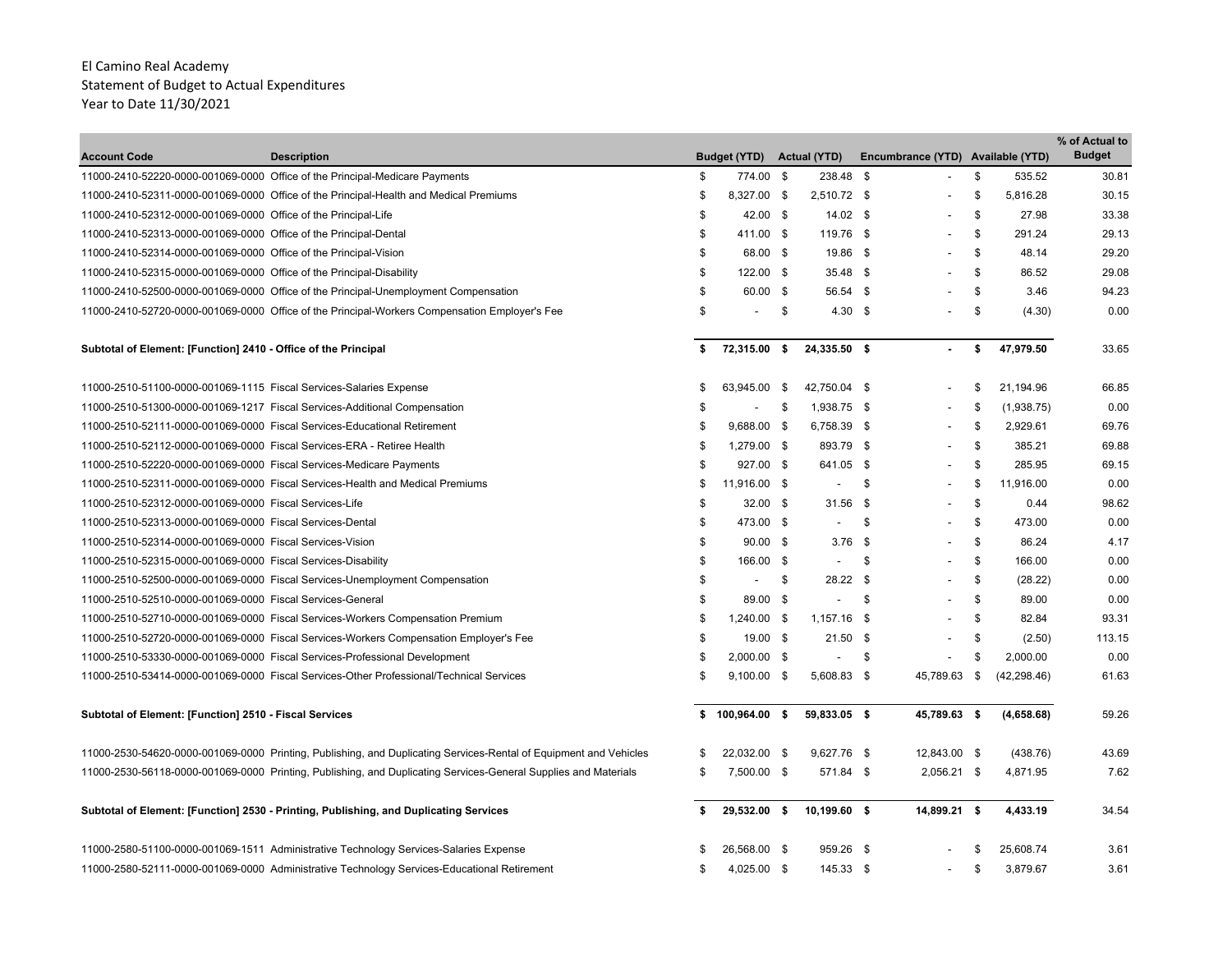| <b>Account Code</b>                                                  | <b>Description</b>                                                                                         | <b>Budget (YTD)</b>  |              | <b>Actual (YTD)</b> | Encumbrance (YTD) Available (YTD) |    |              | % of Actual to<br><b>Budget</b> |
|----------------------------------------------------------------------|------------------------------------------------------------------------------------------------------------|----------------------|--------------|---------------------|-----------------------------------|----|--------------|---------------------------------|
|                                                                      | 11000-2580-52112-0000-001069-0000 Administrative Technology Services-ERA - Retiree Health                  | \$<br>531.00 \$      |              | 19.19 \$            |                                   | \$ | 511.81       | 3.61                            |
|                                                                      | 11000-2580-52220-0000-001069-0000 Administrative Technology Services-Medicare Payments                     | \$<br>385.00 \$      |              | $11.15$ \$          |                                   | \$ | 373.85       | 2.89                            |
|                                                                      | 11000-2580-52311-0000-001069-0000 Administrative Technology Services-Health and Medical Premiums           | \$<br>4,951.00 \$    |              | 243.50 \$           |                                   | \$ | 4,707.50     | 4.91                            |
|                                                                      | 11000-2580-52312-0000-001069-0000 Administrative Technology Services-Life                                  | \$<br>16.00 \$       |              | $2.63$ \$           | $\overline{\phantom{a}}$          | \$ | 13.37        | 16.43                           |
|                                                                      | 11000-2580-52313-0000-001069-0000 Administrative Technology Services-Dental                                | \$<br>197.00 \$      |              | 16.33 \$            | $\overline{\phantom{a}}$          | \$ | 180.67       | 8.28                            |
|                                                                      | 11000-2580-52314-0000-001069-0000 Administrative Technology Services-Vision                                | \$<br>37.00 \$       |              | $3.15$ \$           | $\overline{\phantom{a}}$          | \$ | 33.85        | 8.51                            |
|                                                                      | 11000-2580-52315-0000-001069-0000 Administrative Technology Services-Disability                            | \$<br>69.00 \$       |              | $3.32$ \$           |                                   | \$ | 65.68        | 4.81                            |
|                                                                      | 11000-2580-52500-0000-001069-0000 Administrative Technology Services-Unemployment Compensation             | \$<br>$\blacksquare$ | \$           | $2.53$ \$           |                                   | \$ | (2.53)       | 0.00                            |
|                                                                      | 11000-2580-52510-0000-001069-0000 Administrative Technology Services-General                               | \$<br>45.00          | - \$         | $\overline{a}$      | \$                                | \$ | 45.00        | 0.00                            |
|                                                                      | 11000-2580-52720-0000-001069-0000 Administrative Technology Services-Workers Compensation Employer's Fee   | \$<br>$10.00$ \$     |              |                     | \$                                | \$ | 10.00        | 0.00                            |
|                                                                      | 11000-2580-53414-0000-001069-0000 Administrative Technology Services-Other Professional/Technical Services | \$<br>3,200.00       | $\mathbf{s}$ | 13,939.70 \$        | 25,546.99                         | \$ | (36, 286.69) | 435.61                          |
|                                                                      | 11000-2580-56113-0000-001069-0000 Administrative Technology Services-Software                              | \$<br>29,048.00 \$   |              | 11,235.76 \$        |                                   | \$ | 17,812.24    | 38.67                           |
|                                                                      | 11000-2580-56118-0000-001069-0000 Administrative Technology Services-General Supplies and Materials        | \$<br>$3,000.00$ \$  |              | 140.23 \$           | 165.95 \$                         |    | 2,693.82     | 4.67                            |
|                                                                      | 11000-2580-57332-0000-001069-0000 Administrative Technology Services-Supply Assets (\$5,000 or Less)       | \$<br>6,344.00 \$    |              | 2,648.62 \$         | 4,352.78 \$                       |    | (657.40)     | 41.75                           |
|                                                                      | Subtotal of Element: [Function] 2580 - Administrative Technology Services                                  | \$<br>78,426.00 \$   |              | 29,370.70 \$        | 30,065.72 \$                      |    | 18,989.58    | 37.45                           |
|                                                                      | 11000-2590-53711-0000-001069-0000 Other Support Services-Central Services-Other Charges                    | \$<br>875.00 \$      |              | 325.00 \$           | 48.83 \$                          |    | 501.17       | 37.14                           |
|                                                                      | 11000-2590-55400-0000-001069-0000 Other Support Services-Central Services-Advertising                      | \$<br>15,000.00 \$   |              | $5,000.00$ \$       | 7,000.00 \$                       |    | 3,000.00     | 33.33                           |
|                                                                      | 11000-2590-56118-0000-001069-0000 Other Support Services-Central Services-General Supplies and Materials   | \$<br>4,000.00 \$    |              | 1,485.11 \$         | 528.97 \$                         |    | 1,985.92     | 37.12                           |
|                                                                      | Subtotal of Element: [Function] 2590 - Other Support Services-Central Services                             | \$<br>19,875.00 \$   |              | 6,810.11 \$         | 7,577.80 \$                       |    | 5.487.09     | 34.26                           |
|                                                                      | 11000-2610-51100-0000-001069-1615 Operation of Buildings-Salaries Expense                                  | \$<br>90,230.00      | - \$         | 26,547.52 \$        |                                   | \$ | 63,682.48    | 29.42                           |
|                                                                      | 11000-2610-51300-0000-001069-1615 Operation of Buildings-Additional Compensation                           | \$<br>$\blacksquare$ | \$           | 1,670.83 \$         |                                   | \$ | (1,670.83)   | 0.00                            |
|                                                                      | 11000-2610-52111-0000-001069-0000 Operation of Buildings-Educational Retirement                            | \$<br>13,670.00      | - \$         | 4,275.09 \$         |                                   | Ŝ. | 9,394.91     | 31.27                           |
|                                                                      | 11000-2610-52112-0000-001069-0000 Operation of Buildings-ERA - Retiree Health                              | \$<br>1,805.00 \$    |              | 564.41 \$           |                                   | \$ | 1,240.59     | 31.26                           |
|                                                                      | 11000-2610-52220-0000-001069-0000 Operation of Buildings-Medicare Payments                                 | \$<br>1,308.00 \$    |              | 406.10 \$           | $\overline{\phantom{a}}$          | \$ | 901.90       | 31.04                           |
|                                                                      | 11000-2610-52311-0000-001069-0000 Operation of Buildings-Health and Medical Premiums                       | \$<br>4,945.00 \$    |              | 631.76 \$           | $\blacksquare$                    | Ŝ. | 4,313.24     | 12.77                           |
| 11000-2610-52312-0000-001069-0000 Operation of Buildings-Life        |                                                                                                            | \$<br>95.00 \$       |              | 63.12 \$            | $\overline{\phantom{a}}$          | \$ | 31.88        | 66.44                           |
| 11000-2610-52313-0000-001069-0000 Operation of Buildings-Dental      |                                                                                                            | \$<br>153.00 \$      |              | $20.04$ \$          | $\overline{a}$                    | \$ | 132.96       | 13.09                           |
| 11000-2610-52314-0000-001069-0000 Operation of Buildings-Vision      |                                                                                                            | \$<br>72.00 \$       |              | $8.76$ \$           |                                   | \$ | 63.24        | 12.16                           |
|                                                                      | 11000-2610-52500-0000-001069-0000 Operation of Buildings-Unemployment Compensation                         | \$<br>267.00 \$      |              | $92.38$ \$          |                                   | \$ | 174.62       | 34.59                           |
|                                                                      | 11000-2610-52710-0000-001069-0000 Operation of Buildings-Workers Compensation Premium                      | \$<br>1,236.00 \$    |              | 1,154.00 \$         |                                   | \$ | 82.00        | 93.36                           |
|                                                                      | 11000-2610-52720-0000-001069-0000 Operation of Buildings-Workers Compensation Employer's Fee               | \$<br>57.00 \$       |              | $21.50$ \$          |                                   | \$ | 35.50        | 37.71                           |
| 11000-2610-54411-0000-001069-0000 Operation of Buildings-Electricity |                                                                                                            | \$<br>60,000.00      | $^{\circ}$   | 29,618.24 \$        | 30,381.76 \$                      |    | ÷            | 49.36                           |
|                                                                      | 11000-2610-54412-0000-001069-0000 Operation of Buildings-Natural Gas (Buildings)                           | \$<br>12,000.00 \$   |              | 1,036.72 \$         | 10,963.28 \$                      |    |              | 8.63                            |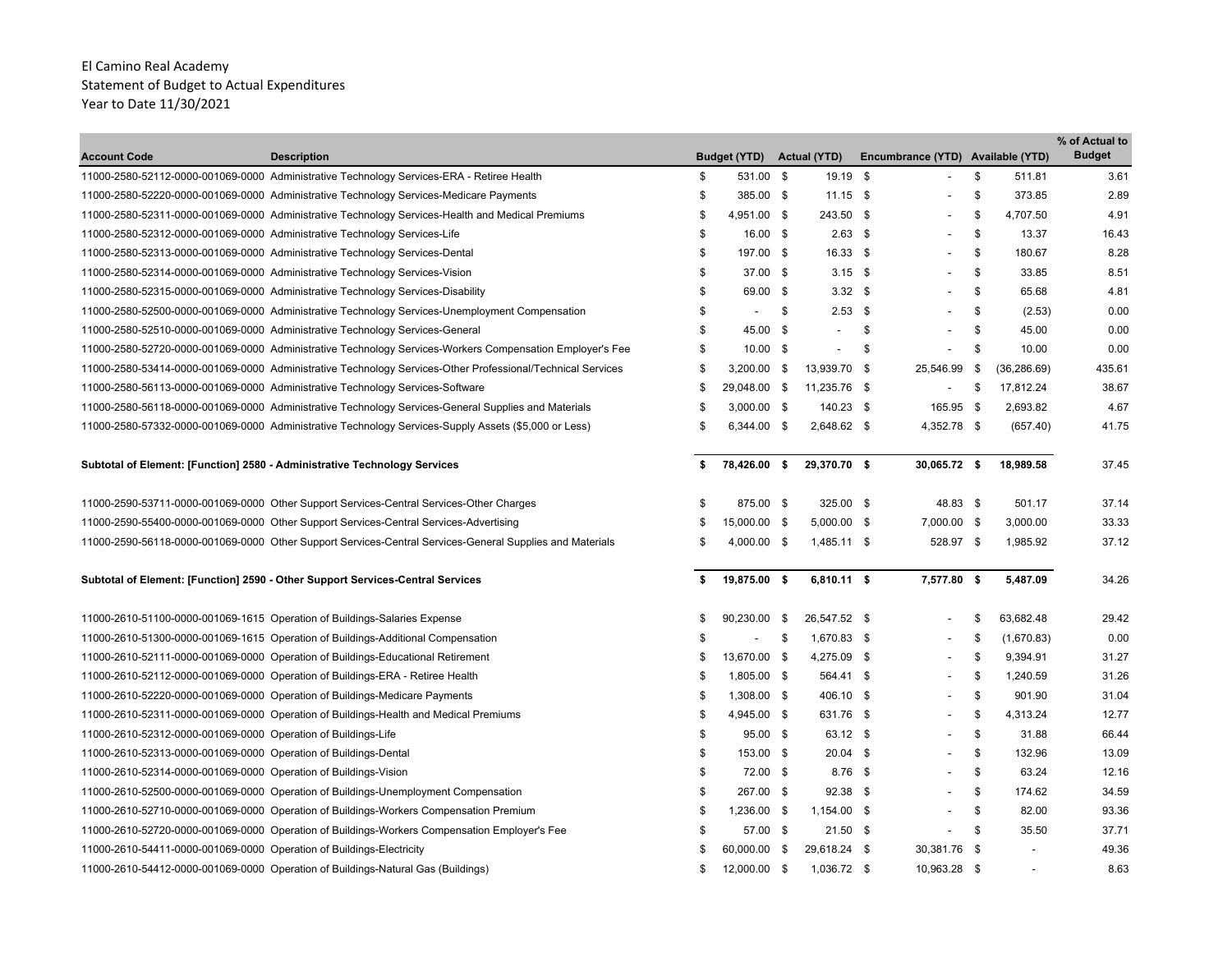| <b>Account Code</b>                                                   | <b>Description</b>                                                                                                    |    | <b>Budget (YTD)</b>              |            | <b>Actual (YTD)</b>         | Encumbrance (YTD) Available (YTD) |     |                           | % of Actual to<br><b>Budget</b> |
|-----------------------------------------------------------------------|-----------------------------------------------------------------------------------------------------------------------|----|----------------------------------|------------|-----------------------------|-----------------------------------|-----|---------------------------|---------------------------------|
| 11000-2610-54415-0000-001069-0000 Operation of Buildings-Water/Sewage |                                                                                                                       | \$ | 10,000.00 \$                     |            | $9,142.42$ \$               | 857.58 \$                         |     |                           | 91.42                           |
|                                                                       | 11000-2610-54416-0000-001069-0000 Operation of Buildings-Communication Services                                       | \$ | 11,320.00 \$                     |            | 4,730.37 \$                 | 7,216.75 \$                       |     | (627.12)                  | 41.78                           |
|                                                                       | 11000-2610-54620-0000-001069-0000 Operation of Buildings-Rental of Equipment and Vehicles                             | \$ | 46,321.00 \$                     |            | 18,891.33 \$                | 27,013.56 \$                      |     | 416.11                    | 40.78                           |
|                                                                       | 11000-2610-55200-0000-001069-0000 Operation of Buildings-Property/Liability Insurance                                 | \$ | 73,039.00 \$                     |            | 58,820.00 \$                |                                   | -\$ | 14,219.00                 | 80.53                           |
|                                                                       | 11000-2610-55915-0000-001069-0000 Operation of Buildings-Other Contract Services                                      | S  | 32,216.00 \$                     |            | 8,089.89 \$                 | 23,038.10 \$                      |     | 1,088.01                  | 25.11                           |
|                                                                       | 11000-2610-56118-0000-001069-0000 Operation of Buildings-General Supplies and Materials                               | \$ | 8,000.00 \$                      |            | 2,614.79 \$                 | 2,276.52 \$                       |     | 3,108.69                  | 32.68                           |
|                                                                       | 11000-2610-57332-0000-001069-0000 Operation of Buildings-Supply Assets (\$5,000 or Less)                              | \$ |                                  | \$         | 379.99 \$                   |                                   | \$  | (379.99)                  | 0.00                            |
|                                                                       |                                                                                                                       |    |                                  |            |                             |                                   |     |                           |                                 |
| Subtotal of Element: [Function] 2610 - Operation of Buildings         |                                                                                                                       |    | \$ 366,734.00 \$ 168,779.26 \$   |            |                             | 101,747.55 \$                     |     | 96,207.19                 | 46.02                           |
|                                                                       | 11000-2690-54312-0000-001069-0000 Other Operation & Maintenance of Plant-Maintenance & Repair - Buildings And Grounds | \$ | 44,500.00                        | - \$       | 27,686.53 \$                | 22,251.35 \$                      |     | (5,437.88)                | 62.21                           |
|                                                                       | 11000-2690-56118-0000-001069-0000 Other Operation & Maintenance of Plant-General Supplies and Materials               | \$ | $2,000.00$ \$                    |            | 258.34 \$                   | 1,415.68 \$                       |     | 325.98                    | 12.91                           |
|                                                                       | Subtotal of Element: [Function] 2690 - Other Operation & Maintenance of Plant                                         | \$ | 46,500.00 \$                     |            | 27,944.87 \$                | 23,667.03 \$                      |     | (5, 111.90)               | 60.10                           |
| 11000-4000-54640-0000-001069-0000 Capital Outlay-Lease Purchase       |                                                                                                                       | \$ |                                  |            | 140,000.00 \$ 117,108.18 \$ |                                   | \$  | 22,891.82                 | 83.64                           |
| Subtotal of Element: [Function] 4000 - Capital Outlay                 |                                                                                                                       |    | $$140,000.00$$ \$ 117,108.18 \$  |            |                             |                                   | \$  | 22,891.82                 | 83.65                           |
| Subtotal of Element: [Fund] 11000 - Operational                       |                                                                                                                       |    | \$3,392,575.00 \$1,271,531.00 \$ |            |                             |                                   |     | 387,304.34 \$1,733,739.66 | 37.48                           |
|                                                                       | 21000-3100-52710-0000-001069-0000 Food Services Operations-Workers Compensation Premium                               | \$ |                                  | \$         | 152.00 \$                   |                                   | \$  | (152.00)                  | 0.00                            |
|                                                                       | 21000-3100-53414-0000-001069-0000 Food Services Operations-Other Professional/Technical Services                      | \$ | 133,827.00                       | $\sqrt{3}$ | 17,995.46 \$                | 104,652.20 \$                     |     | 11,179.34                 | 13.44                           |
| 21000-3100-56116-0000-001069-0000 Food Services Operations-Food       |                                                                                                                       | \$ | 150,911.00 \$                    |            | 17,873.88 \$                | 105,013.88 \$                     |     | 28,023.24                 | 11.84                           |
|                                                                       | 21000-3100-56118-0000-001069-0000 Food Services Operations-General Supplies and Materials                             | \$ |                                  | \$         |                             | \$<br>$24.00$ \$                  |     | (24.00)                   | 0.00                            |
| Subtotal of Element: [Function] 3100 - Food Services Operations       |                                                                                                                       | \$ | 284,738.00 \$                    |            | 36,021.34 \$                | 209,690.08 \$                     |     | 39,026.58                 | 12.65                           |
| Subtotal of Element: [Fund] 21000 - Food Services                     |                                                                                                                       |    | \$284,738.00\$                   |            | 36,021.34 \$                | 209,690.08 \$                     |     | 39,026.58                 | 12.65                           |
| 23000-1000-56116-1010-001069-0000 Instruction-Food                    |                                                                                                                       | \$ |                                  | \$         |                             | \$<br>314.74 \$                   |     | (314.74)                  | 0.00                            |
|                                                                       | 23000-1000-56118-1010-001069-0000 Instruction-General Supplies and Materials                                          | \$ | 2,914.00 \$                      |            | 577.10 \$                   | 127.76 \$                         |     | 2,209.14                  | 19.80                           |
| Subtotal of Element: [Function] 1000 - Instruction                    |                                                                                                                       |    | 2,914.00 \$                      |            | 577.10 \$                   | 442.50 \$                         |     | 1,894.40                  | 19.80                           |
| Subtotal of Element: [Fund] 23000 - Non-Instructional Support         |                                                                                                                       | s. | 2,914.00 \$                      |            | 577.10 \$                   | 442.50 \$                         |     | 1,894.40                  | 19.80                           |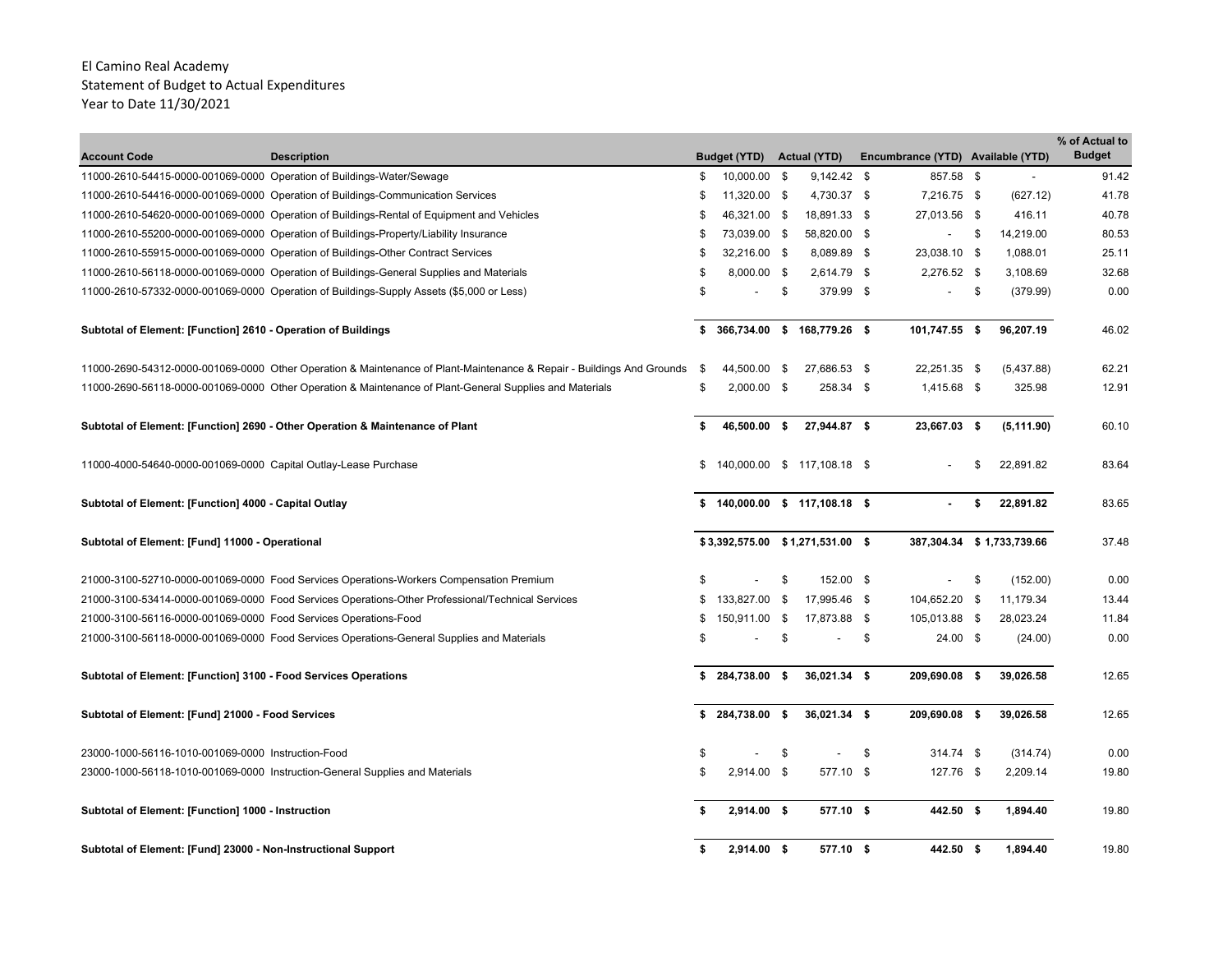| <b>Account Code</b>                                                   | <b>Description</b>                                                                              |    | <b>Budget (YTD)</b> |      | <b>Actual (YTD)</b> | Encumbrance (YTD) Available (YTD) |               |                          | % of Actual to<br><b>Budget</b> |
|-----------------------------------------------------------------------|-------------------------------------------------------------------------------------------------|----|---------------------|------|---------------------|-----------------------------------|---------------|--------------------------|---------------------------------|
| 24101-1000-51100-1010-001069-1411 Instruction-Salaries Expense        |                                                                                                 | \$ | 136,277.00          | \$   | 22,592.34 \$        |                                   | \$            | 113,684.66               | 16.57                           |
| 24101-1000-52111-1010-001069-0000 Instruction-Educational Retirement  |                                                                                                 | S  | 20,647.00 \$        |      | 3,422.70 \$         |                                   | \$            | 17,224.30                | 16.57                           |
| 24101-1000-52112-1010-001069-0000 Instruction-ERA - Retiree Health    |                                                                                                 | \$ | 2,726.00 \$         |      | 451.89 \$           |                                   | -S            | 2,274.11                 | 16.57                           |
| 24101-1000-52220-1010-001069-0000 Instruction-Medicare Payments       |                                                                                                 | \$ | 1,976.00 \$         |      | 327.60 \$           |                                   | \$            | 1,648.40                 | 16.57                           |
|                                                                       | 24101-1000-52311-1010-001069-0000 Instruction-Health and Medical Premiums                       | \$ | 4,453.00 \$         |      |                     | \$                                | \$            | 4,453.00                 | 0.00                            |
| 24101-1000-52312-1010-001069-0000 Instruction-Life                    |                                                                                                 | \$ | 104.00 \$           |      | $21.04$ \$          |                                   | \$            | 82.96                    | 20.23                           |
| 24101-1000-52313-1010-001069-0000 Instruction-Dental                  |                                                                                                 | \$ | 453.00 \$           |      |                     | \$                                | \$            | 453.00                   | 0.00                            |
| 24101-1000-52315-1010-001069-0000 Instruction-Disability              |                                                                                                 | \$ | 327.00 \$           |      | 50.72 \$            |                                   | $\mathfrak s$ | 276.28                   | 15.51                           |
|                                                                       | 24101-1000-52500-1010-001069-0000 Instruction-Unemployment Compensation                         | \$ | 178.00 \$           |      |                     | - \$                              | \$            | 178.00                   | 0.00                            |
|                                                                       | 24101-1000-52710-1010-001069-0000 Instruction-Workers Compensation Premium                      | \$ | 1,272.00 \$         |      | 866.00 \$           |                                   | \$            | 406.00                   | 68.08                           |
|                                                                       | 24101-1000-52720-1010-001069-0000 Instruction-Workers Compensation Employer's Fee               | \$ | 42.00 \$            |      | $8.60$ \$           |                                   | \$            | 33.40                    | 20.47                           |
| 24101-1000-56113-1010-001069-0000 Instruction-Software                |                                                                                                 | \$ | 5,973.00 \$         |      | 5,973.00 \$         |                                   | \$            | $\overline{\phantom{a}}$ | 100.00                          |
| Subtotal of Element: [Function] 1000 - Instruction                    |                                                                                                 | \$ | 174,428.00 \$       |      | 33,713.89 \$        |                                   | \$            | 140,714.11               | 19.33                           |
|                                                                       | 24101-2190-56118-0000-001069-0000 Other Support Services-Student-General Supplies and Materials | £. | $1.411.00$ \$       |      |                     | \$                                | - \$          | 1,411.00                 | 0.00                            |
| Subtotal of Element: [Function] 2190 - Other Support Services-Student |                                                                                                 |    | 1,411.00 \$         |      | $\blacksquare$      | \$                                | s.            | 1,411.00                 | 0.00                            |
| Subtotal of Element: [Fund] 24101 - Title I - IASA                    |                                                                                                 | \$ | 175,839.00 \$       |      | 33,713.89 \$        |                                   | \$            | 142,125.11               | 19.17                           |
| 24106-1000-51100-2000-001069-1412 Instruction-Salaries Expense        |                                                                                                 | \$ | 49.368.00           | - \$ | 13,416.32 \$        |                                   | - \$          | 35.951.68                | 27.17                           |
| 24106-1000-52111-2000-001069-0000 Instruction-Educational Retirement  |                                                                                                 | \$ | 7,479.00 \$         |      | 2,032.56 \$         |                                   | \$            | 5,446.44                 | 27.17                           |
| 24106-1000-52112-2000-001069-0000 Instruction-ERA - Retiree Health    |                                                                                                 | \$ | 987.00 \$           |      | 268.32 \$           |                                   | \$            | 718.68                   | 27.18                           |
| 24106-1000-52220-2000-001069-0000 Instruction-Medicare Payments       |                                                                                                 | \$ | 716.00 \$           |      | 182.88 \$           |                                   | S.            | 533.12                   | 25.54                           |
|                                                                       | 24106-1000-52311-2000-001069-0000 Instruction-Health and Medical Premiums                       | \$ | 4,202.00 \$         |      | 1,242.42 \$         |                                   | \$            | 2,959.58                 | 29.56                           |
| 24106-1000-52312-2000-001069-0000 Instruction-Life                    |                                                                                                 | \$ | 25.00 \$            |      | 16.80 \$            |                                   | \$            | 8.20                     | 67.20                           |
| 24106-1000-52313-2000-001069-0000 Instruction-Dental                  |                                                                                                 | \$ | 183.00 \$           |      | 54.88 \$            |                                   | S.            | 128.12                   | 29.98                           |
|                                                                       | 24106-1000-52500-2000-001069-0000 Instruction-Unemployment Compensation                         | \$ | 71.00 \$            |      |                     | \$                                | \$            | 71.00                    | 0.00                            |
|                                                                       | 24106-1000-52710-2000-001069-0000 Instruction-Workers Compensation Premium                      | \$ | 674.00 \$           |      | 528.00 \$           |                                   | \$            | 146.00                   | 78.33                           |
|                                                                       | 24106-1000-52720-2000-001069-0000 Instruction-Workers Compensation Employer's Fee               | \$ | 15.00 \$            |      | 8.60 <sup>5</sup>   |                                   | \$            | 6.40                     | 57.33                           |
| 24106-1000-55915-2000-001069-0000 Instruction-Other Contract Services |                                                                                                 | \$ | 2,500.00 \$         |      |                     | \$                                | Ŝ.            | 2,500.00                 | 0.00                            |
| Subtotal of Element: [Function] 1000 - Instruction                    |                                                                                                 |    | 66,220.00 \$        |      | 17,750.78 \$        |                                   | \$            | 48,469.22                | 26.81                           |
|                                                                       | 24106-2140-53211-2000-001069-0000 Psychological Services-Diagnosticians - Contracted            | \$ | 598.00 \$           |      | 262.50 \$           |                                   | \$            | 335.50                   | 43.89                           |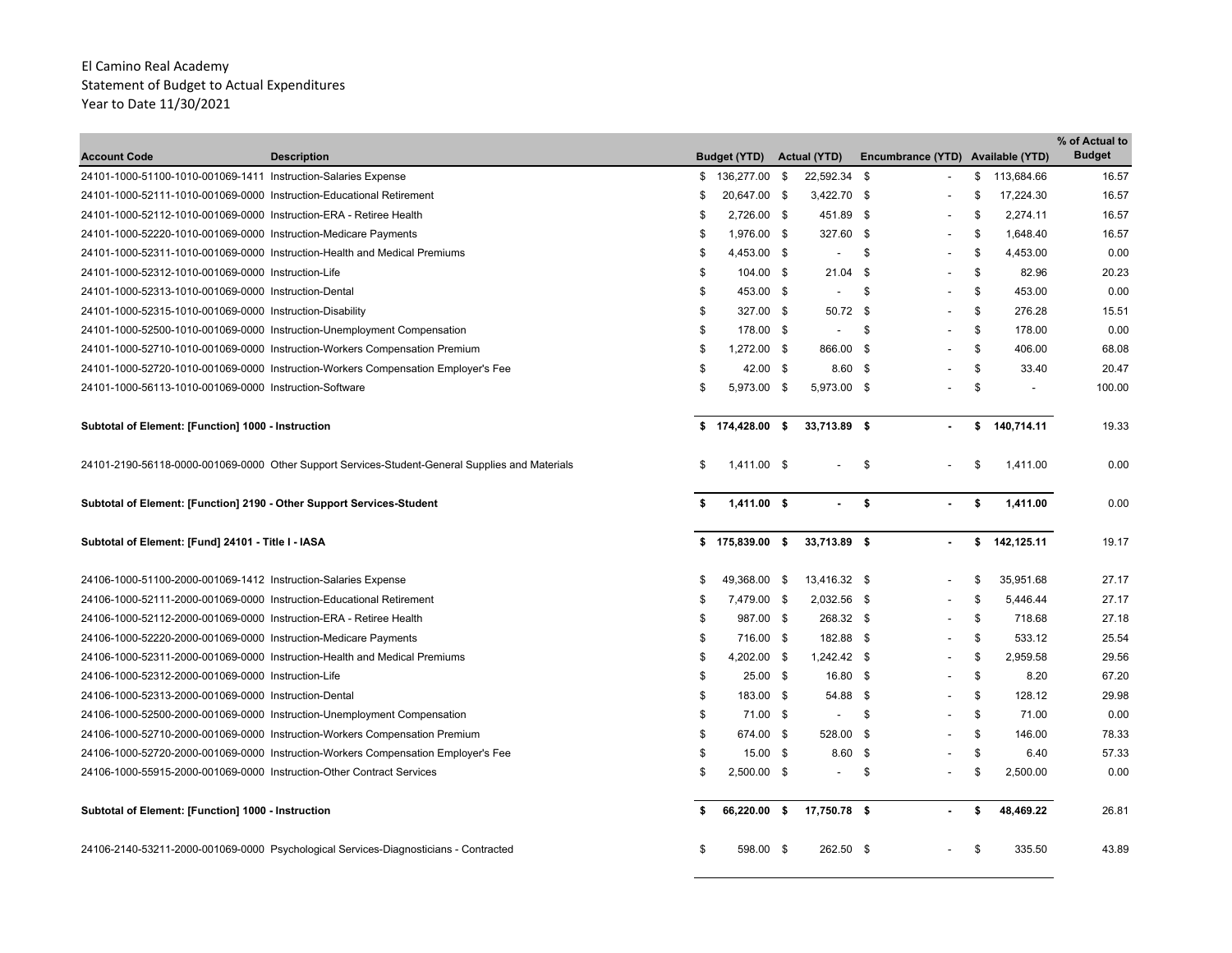| <b>Account Code</b>                                | <b>Description</b>                                                           |    | <b>Budget (YTD)</b> | <b>Actual (YTD)</b> |     | Encumbrance (YTD) Available (YTD) |    |           | % of Actual to<br><b>Budget</b> |
|----------------------------------------------------|------------------------------------------------------------------------------|----|---------------------|---------------------|-----|-----------------------------------|----|-----------|---------------------------------|
|                                                    | Subtotal of Element: [Function] 2140 - Psychological Services                | \$ | 598.00 \$           | 262.50 \$           |     |                                   | \$ | 335.50    | 43.90                           |
|                                                    | Subtotal of Element: [Fund] 24106 - Entitlement IDEA-B                       | \$ | 66,818.00 \$        | 18,013.28 \$        |     | ٠                                 | \$ | 48,804.72 | 26.96                           |
|                                                    | 24118-3100-56116-0000-001069-0000 Food Services Operations-Food              | S  | 14,293.00 \$        | 9,252.79 \$         |     | $3.73$ \$                         |    | 5,036.48  | 64.73                           |
|                                                    | Subtotal of Element: [Function] 3100 - Food Services Operations              |    | 14,293.00 \$        | $9,252.79$ \$       |     | $3.73$ \$                         |    | 5,036.48  | 64.74                           |
|                                                    | Subtotal of Element: [Fund] 24118 - Fresh Fruit and Vegatable                |    | 14,293.00 \$        | $9,252.79$ \$       |     | $3.73$ \$                         |    | 5,036.48  | 64.74                           |
|                                                    | 24153-1000-51300-1010-001069-1411 Instruction-Additional Compensation        | \$ | 1,300.00 \$         |                     | \$  | $\overline{a}$                    | \$ | 1,300.00  | 0.00                            |
|                                                    | 24153-1000-52111-1010-001069-0000 Instruction-Educational Retirement         | \$ | 197.00 \$           |                     | \$  |                                   | \$ | 197.00    | 0.00                            |
|                                                    | 24153-1000-52112-1010-001069-0000 Instruction-ERA - Retiree Health           | \$ | 26.00 \$            |                     | \$  |                                   | \$ | 26.00     | 0.00                            |
|                                                    | 24153-1000-52220-1010-001069-0000 Instruction-Medicare Payments              | \$ | 19.00 \$            |                     | \$  |                                   | \$ | 19.00     | 0.00                            |
|                                                    | 24153-1000-56118-1010-001069-0000 Instruction-General Supplies and Materials | \$ | 1,358.00 \$         |                     | \$  |                                   | \$ | 1,358.00  | 0.00                            |
| Subtotal of Element: [Function] 1000 - Instruction |                                                                              | \$ | $2,900.00$ \$       |                     | \$  |                                   | \$ | 2,900.00  | 0.00                            |
|                                                    | Subtotal of Element: [Fund] 24153 - English Language Acquisition             | \$ | $2,900.00$ \$       | $\blacksquare$      | \$  | ٠                                 | \$ | 2,900.00  | 0.00                            |
|                                                    | 24154-1000-51300-1010-001069-1411 Instruction-Additional Compensation        | \$ | 6,500.00 \$         |                     | \$  | $\overline{a}$                    | \$ | 6,500.00  | 0.00                            |
|                                                    | 24154-1000-52111-1010-001069-0000 Instruction-Educational Retirement         | \$ | 985.00 \$           |                     | \$  |                                   | \$ | 985.00    | 0.00                            |
|                                                    | 24154-1000-52112-1010-001069-0000 Instruction-ERA - Retiree Health           | \$ | 130.00 \$           |                     | \$  |                                   | \$ | 130.00    | 0.00                            |
|                                                    | 24154-1000-52220-1010-001069-0000 Instruction-Medicare Payments              | \$ | 94.00 \$            |                     | \$  |                                   | \$ | 94.00     | 0.00                            |
|                                                    | 24154-1000-53330-1010-001069-0000 Instruction-Professional Development       | \$ | 4,743.00 \$         |                     | \$  |                                   | \$ | 4,743.00  | 0.00                            |
| Subtotal of Element: [Function] 1000 - Instruction |                                                                              | \$ | 12,452.00 \$        | $\sim$              | \$  | $\blacksquare$                    | \$ | 12,452.00 | 0.00                            |
|                                                    | Subtotal of Element: [Fund] 24154 - Teacher/Principal Training & Recruiting  | \$ | 12,452.00 \$        | $\sim$              | -\$ | ٠                                 | \$ | 12,452.00 | 0.00                            |
|                                                    | 24174-1000-56118-1010-001069-0000 Instruction-General Supplies and Materials | \$ | 2,275.00 \$         |                     | \$  |                                   | S. | 2,275.00  | 0.00                            |
| Subtotal of Element: [Function] 1000 - Instruction |                                                                              | \$ | 2,275.00 \$         |                     | \$  |                                   | \$ | 2,275.00  | 0.00                            |
| Subtotal of Element: [Fund] 24174 - Carls Perkins  |                                                                              |    | 2,275.00 \$         |                     | \$  |                                   | \$ | 2,275.00  | 0.00                            |
|                                                    | 24308-1000-51100-1010-001069-1411 Instruction-Salaries Expense               | \$ | 63,000.00 \$        |                     | \$  |                                   | \$ | 63,000.00 | 0.00                            |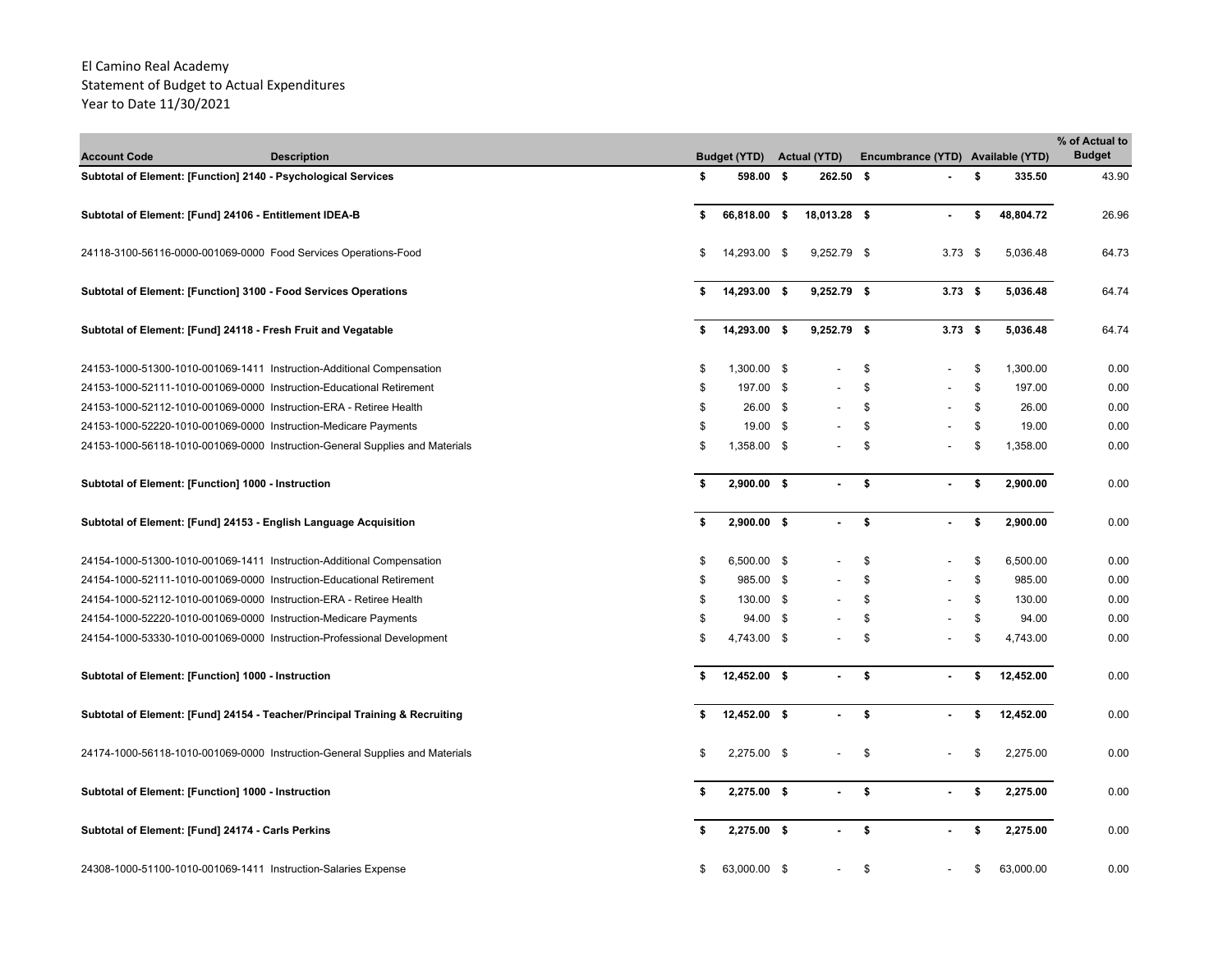| <b>Account Code</b>                                                    | <b>Description</b>                                                                    |    | <b>Budget (YTD)</b>      |      | <b>Actual (YTD)</b>      |     | Encumbrance (YTD) Available (YTD) |               |            | % of Actual to<br><b>Budget</b> |
|------------------------------------------------------------------------|---------------------------------------------------------------------------------------|----|--------------------------|------|--------------------------|-----|-----------------------------------|---------------|------------|---------------------------------|
| 24308-1000-52111-1010-001069-0000 Instruction-Educational Retirement   |                                                                                       | \$ | 9,544.00 \$              |      | $\blacksquare$           | \$  |                                   | \$            | 9,544.00   | 0.00                            |
| 24308-1000-52112-1010-001069-0000 Instruction-ERA - Retiree Health     |                                                                                       | \$ | 1,260.00 \$              |      |                          | \$  |                                   | \$            | 1,260.00   | 0.00                            |
| 24308-1000-52220-1010-001069-0000 Instruction-Medicare Payments        |                                                                                       | \$ | 914.00 \$                |      |                          | \$  |                                   | \$            | 914.00     | 0.00                            |
| 24308-1000-52312-1010-001069-0000 Instruction-Life                     |                                                                                       | \$ | 60.00 \$                 |      | $\overline{\phantom{a}}$ | \$  | $\overline{\phantom{a}}$          | \$            | 60.00      | 0.00                            |
|                                                                        | 24308-1000-52500-1010-001069-0000 Instruction-Unemployment Compensation               | \$ | 89.00 \$                 |      | $\overline{a}$           | \$  | $\overline{\phantom{a}}$          | \$            | 89.00      | 0.00                            |
|                                                                        | 24308-1000-56118-1010-001069-0000 Instruction-General Supplies and Materials          | \$ |                          | \$   | 594.58 \$                |     | $\overline{a}$                    | \$            | (594.58)   | 0.00                            |
|                                                                        | 24308-1000-57332-1010-001069-0000 Instruction-Supply Assets (\$5,000 or Less)         | \$ |                          | \$   | $\overline{\phantom{a}}$ | \$  | 2.426.38                          | - \$          | (2,426.38) | 0.00                            |
| Subtotal of Element: [Function] 1000 - Instruction                     |                                                                                       | S  | 74,867.00 \$             |      | 594.58 \$                |     | 2,426.38 \$                       |               | 71,846.04  | 0.79                            |
|                                                                        | 24308-2120-56118-0000-001069-0000 Guidance Services-General Supplies and Materials    | \$ |                          | \$   | 333.25 \$                |     |                                   | \$            | (333.25)   | 0.00                            |
| Subtotal of Element: [Function] 2120 - Guidance Services               |                                                                                       | \$ | $\sim$                   | -\$  | 333.25 \$                |     | $\mathbf{r}$                      | \$            | (333.25)   | 0.00                            |
| 24308-2130-51100-0000-001069-1215 Health Services-Salaries Expense     |                                                                                       | \$ | 40,803.00 \$             |      | 12,159.76 \$             |     |                                   | -\$           | 28,643.24  | 29.80                           |
|                                                                        | 24308-2130-52111-0000-001069-0000 Health Services-Educational Retirement              | S  | 6,182.00 \$              |      | 1,842.21 \$              |     |                                   | -\$           | 4,339.79   | 29.79                           |
| 24308-2130-52112-0000-001069-0000 Health Services-ERA - Retiree Health |                                                                                       | \$ | 816.00 \$                |      | 243.16 \$                |     | $\overline{\phantom{a}}$          | S.            | 572.84     | 29.79                           |
| 24308-2130-52220-0000-001069-0000 Health Services-Medicare Payments    |                                                                                       | \$ | 592.00 \$                |      | 146.96 \$                |     |                                   | \$            | 445.04     | 24.82                           |
|                                                                        | 24308-2130-52311-0000-001069-0000 Health Services-Health and Medical Premiums         | \$ | 8,150.00 \$              |      | $3,261.18$ \$            |     |                                   | \$            | 4,888.82   | 40.01                           |
| 24308-2130-52312-0000-001069-0000 Health Services-Life                 |                                                                                       | \$ | 60.00 \$                 |      | $21.04$ \$               |     |                                   | $\mathfrak s$ | 38.96      | 35.06                           |
| 24308-2130-52313-0000-001069-0000 Health Services-Dental               |                                                                                       | \$ | 476.00 \$                |      | 205.28 \$                |     |                                   | \$            | 270.72     | 43.12                           |
| 24308-2130-52314-0000-001069-0000 Health Services-Vision               |                                                                                       | \$ | 65.00 \$                 |      | 33.92 \$                 |     |                                   | \$            | 31.08      | 52.18                           |
| 24308-2130-52315-0000-001069-0000 Health Services-Disability           |                                                                                       | \$ | $52.00$ \$               |      | $30.56$ \$               |     |                                   | \$            | 21.44      | 58.76                           |
|                                                                        | 24308-2130-52500-0000-001069-0000 Health Services-Unemployment Compensation           | \$ | 89.00 \$                 |      | 23.87 \$                 |     |                                   | \$            | 65.13      | 26.82                           |
|                                                                        | 24308-2130-52710-0000-001069-0000 Health Services-Workers Compensation Premium        | \$ | $1,000.00$ \$            |      | $\overline{\phantom{a}}$ | -\$ |                                   | \$            | 1,000.00   | 0.00                            |
|                                                                        | 24308-2130-52720-0000-001069-0000 Health Services-Workers Compensation Employer's Fee | \$ |                          | \$   | 25.80 \$                 |     |                                   | \$            | (25.80)    | 0.00                            |
|                                                                        | 24308-2130-56118-0000-001069-0000 Health Services-General Supplies and Materials      | \$ | $\overline{\phantom{a}}$ | \$   | 397.00 \$                |     |                                   | \$            | (397.00)   | 0.00                            |
| Subtotal of Element: [Function] 2130 - Health Services                 |                                                                                       | \$ | 58,285.00 \$             |      | 18,390.74 \$             |     |                                   | \$            | 39,894.26  | 31.55                           |
|                                                                        | 24308-2410-51100-0000-001069-1112 Office of the Principal-Salaries Expense            | \$ | 21,000.00                | - \$ | 28,800.00 \$             |     | $\overline{a}$                    | Ŝ.            | (7,800.00) | 137.14                          |
|                                                                        | 24308-2410-52111-0000-001069-0000 Office of the Principal-Educational Retirement      | \$ |                          | \$   | 4,363.21 \$              |     | $\overline{\phantom{a}}$          | \$            | (4,363.21) | 0.00                            |
|                                                                        | 24308-2410-52112-0000-001069-0000 Office of the Principal-ERA - Retiree Health        | \$ | $\overline{\phantom{a}}$ | \$   | 576.01 \$                |     | $\overline{\phantom{a}}$          | \$            | (576.01)   | 0.00                            |
|                                                                        | 24308-2410-52220-0000-001069-0000 Office of the Principal-Medicare Payments           | \$ |                          | \$   | 384.58 \$                |     |                                   | S.            | (384.58)   | 0.00                            |
|                                                                        | 24308-2410-52311-0000-001069-0000 Office of the Principal-Health and Medical Premiums | \$ |                          | \$   | $3,261.18$ \$            |     |                                   | \$            | (3,261.18) | 0.00                            |
| 24308-2410-52312-0000-001069-0000 Office of the Principal-Life         |                                                                                       | S  |                          | \$   | 26.30 \$                 |     |                                   | \$            | (26.30)    | 0.00                            |
| 24308-2410-52313-0000-001069-0000 Office of the Principal-Dental       |                                                                                       | \$ |                          | \$   | 130.64 \$                |     |                                   | $\mathbf{s}$  | (130.64)   | 0.00                            |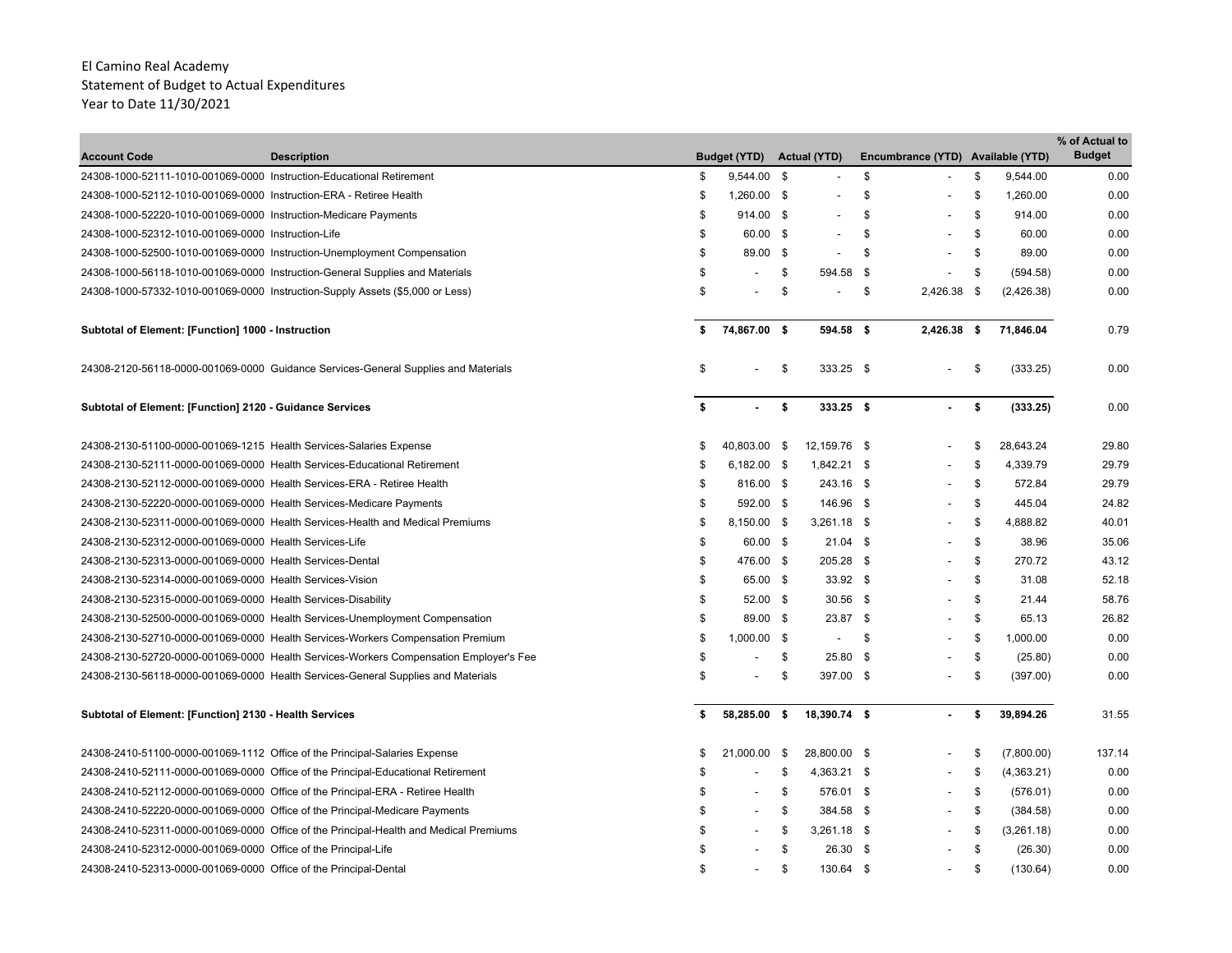|                                                                       |                                                                                                                          |     |                          |        |                     |                                   |    |              | % of Actual to |
|-----------------------------------------------------------------------|--------------------------------------------------------------------------------------------------------------------------|-----|--------------------------|--------|---------------------|-----------------------------------|----|--------------|----------------|
| <b>Account Code</b>                                                   | <b>Description</b>                                                                                                       |     | <b>Budget (YTD)</b>      |        | <b>Actual (YTD)</b> | Encumbrance (YTD) Available (YTD) |    |              | <b>Budget</b>  |
| 24308-2410-52314-0000-001069-0000 Office of the Principal-Vision      |                                                                                                                          | \$  |                          | \$     | $25.20$ \$          |                                   | \$ | (25.20)      | 0.00           |
| 24308-2410-52315-0000-001069-0000 Office of the Principal-Disability  |                                                                                                                          | \$  |                          | \$     | 66.88 \$            |                                   | \$ | (66.88)      | 0.00           |
|                                                                       | 24308-2410-52500-0000-001069-0000 Office of the Principal-Unemployment Compensation                                      | \$  |                          | \$     | 87.39 \$            |                                   | \$ | (87.39)      | 0.00           |
|                                                                       | 24308-2410-52720-0000-001069-0000 Office of the Principal-Workers Compensation Employer's Fee                            | \$  |                          | \$     | $4.30\quad$ \$      |                                   | \$ | (4.30)       | 0.00           |
| Subtotal of Element: [Function] 2410 - Office of the Principal        |                                                                                                                          | \$  | 21,000.00 \$             |        | 37,725.69 \$        |                                   | \$ | (16, 725.69) | 179.65         |
|                                                                       | 24308-2610-55915-0000-001069-0000 Operation of Buildings-Other Contract Services                                         | \$. | 23,140.00 \$             |        | 18,618.38 \$        | 34,551.22 \$                      |    | (30,029.60)  | 80.45          |
|                                                                       | 24308-2610-56118-0000-001069-0000 Operation of Buildings-General Supplies and Materials                                  | \$  | $2,000.00$ \$            |        | 9,680.61 \$         | 117.52 \$                         |    | (7,798.13)   | 484.03         |
|                                                                       | 24308-2610-57332-0000-001069-0000 Operation of Buildings-Supply Assets (\$5,000 or Less)                                 | \$  | $1,000.00$ \$            |        | 1,109.00 \$         | $\overline{a}$                    | \$ | (109.00)     | 110.90         |
| Subtotal of Element: [Function] 2610 - Operation of Buildings         |                                                                                                                          | S   | 26,140.00                | $\sim$ | 29,407.99 \$        | 34,668.74 \$                      |    | (37, 936.73) | 112.50         |
|                                                                       | 24308-2690-54312-0000-001069-0000 Other Operation & Maintenance of Plant-Maintenance & Repair - Buildings And Grounds \$ |     |                          | \$     |                     | \$<br>$3,252.00$ \$               |    | (3,252.00)   | 0.00           |
|                                                                       | Subtotal of Element: [Function] 2690 - Other Operation & Maintenance of Plant                                            | S.  |                          | \$     | $\sim$              | \$<br>$3,252.00$ \$               |    | (3,252.00)   | 0.00           |
| Subtotal of Element: [Fund] 24308 - CRSSA                             |                                                                                                                          |     | \$180,292.00\$           |        | 86,452.25 \$        | 40,347.12 \$                      |    | 53,492.63    | 47.95          |
|                                                                       | 24316-2690-54312-0000-001069-0000 Other Operation & Maintenance of Plant-Maintenance & Repair - Buildings And Grounds \$ |     |                          | \$     | $3,092.00$ \$       |                                   | \$ | (3,092.00)   | 0.00           |
|                                                                       | Subtotal of Element: [Function] 2690 - Other Operation & Maintenance of Plant                                            | S.  |                          | \$     | $3,092.00$ \$       |                                   | \$ | (3,092.00)   | 0.00           |
| Subtotal of Element: [Fund] 24316 - Air Quality 2                     |                                                                                                                          | \$  |                          | \$     | $3,092.00$ \$       |                                   | \$ | (3,092.00)   | 0.00           |
| 24330-1000-51100-4020-001069-1416 Instruction-Salaries Expense        |                                                                                                                          | \$  |                          | \$     | 13,362.96 \$        |                                   | S. | (13,362.96)  | 0.00           |
| 24330-1000-52111-4020-001069-0000 Instruction-Educational Retirement  |                                                                                                                          | \$  |                          | \$     | 2,024.48 \$         |                                   | \$ | (2,024.48)   | 0.00           |
| 24330-1000-52112-4020-001069-0000 Instruction-ERA - Retiree Health    |                                                                                                                          | \$  |                          | \$     | 267.28 \$           |                                   | \$ | (267.28)     | 0.00           |
| 24330-1000-52220-4020-001069-0000 Instruction-Medicare Payments       |                                                                                                                          | \$  | $\overline{\phantom{a}}$ | \$     | 193.13 \$           | $\overline{\phantom{a}}$          | \$ | (193.13)     | 0.00           |
| 24330-1000-52312-4020-001069-0000 Instruction-Life                    |                                                                                                                          | \$  |                          | \$     | $21.04$ \$          | $\overline{\phantom{a}}$          | \$ | (21.04)      | 0.00           |
| 24330-1000-52313-4020-001069-0000 Instruction-Dental                  |                                                                                                                          | \$  |                          | \$     | $3.31$ \$           | $\overline{a}$                    | \$ | (3.31)       | 0.00           |
| 24330-1000-52314-4020-001069-0000 Instruction-Vision                  |                                                                                                                          | \$  |                          | \$     | 65.32 \$            |                                   | \$ | (65.32)      | 0.00           |
| 24330-1000-52315-4020-001069-0000 Instruction-Disability              |                                                                                                                          | \$  |                          | \$     | $31.52$ \$          | $\overline{a}$                    | \$ | (31.52)      | 0.00           |
|                                                                       | 24330-1000-52500-4020-001069-0000 Instruction-Unemployment Compensation                                                  | \$  |                          | \$     | 43.95 \$            |                                   | \$ | (43.95)      | 0.00           |
|                                                                       | 24330-1000-52720-4020-001069-0000 Instruction-Workers Compensation Employer's Fee                                        | \$  |                          | \$     | $4.30\quad$ \$      |                                   | \$ | (4.30)       | 0.00           |
| 24330-1000-55915-1010-001069-0000 Instruction-Other Contract Services |                                                                                                                          | \$  |                          | \$     | 1,034.00 \$         | 4,246.00 \$                       |    | (5,280.00)   | 0.00           |
| 24330-1000-56113-1010-001069-0000 Instruction-Software                |                                                                                                                          | \$  |                          | \$     | 5,639.32 \$         | $\overline{a}$                    | \$ | (5,639.32)   | 0.00           |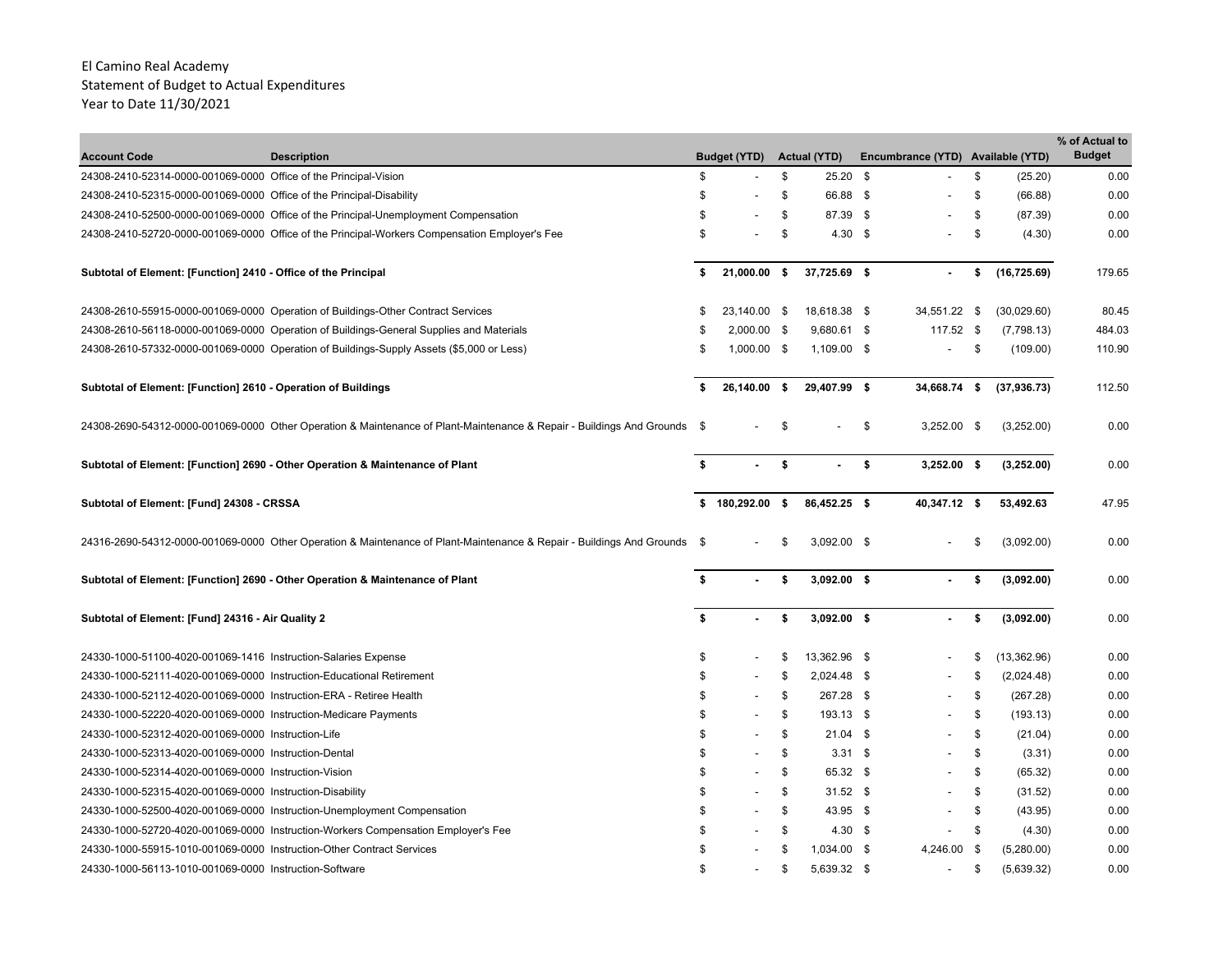| <b>Account Code</b><br><b>Description</b>                                          |                                                                                               |    | <b>Budget (YTD)</b> |      | <b>Actual (YTD)</b> | Encumbrance (YTD) Available (YTD) |      |              | % of Actual to<br><b>Budget</b> |
|------------------------------------------------------------------------------------|-----------------------------------------------------------------------------------------------|----|---------------------|------|---------------------|-----------------------------------|------|--------------|---------------------------------|
| 24330-1000-56118-1010-001069-0000 Instruction-General Supplies and Materials       |                                                                                               | \$ |                     | \$   | 4,241.31 \$         |                                   | \$   | (4, 241.31)  | 0.00                            |
| 24330-1000-57332-1010-001069-0000 Instruction-Supply Assets (\$5,000 or Less)      |                                                                                               | \$ |                     | \$   |                     | \$<br>2,249.95 \$                 |      | (2, 249.95)  | 0.00                            |
|                                                                                    |                                                                                               |    |                     |      |                     |                                   |      |              |                                 |
| Subtotal of Element: [Function] 1000 - Instruction                                 |                                                                                               | \$ |                     | \$   | 26,931.92 \$        | 6,495.95 \$                       |      | (33, 427.87) | 0.00                            |
| 24330-2120-51100-4025-001069-1211 Guidance Services-Salaries Expense               |                                                                                               | \$ |                     | \$   | 6,916.18 \$         |                                   | \$   | (6,916.18)   | 0.00                            |
| 24330-2120-52111-4025-001069-0000 Guidance Services-Educational Retirement         |                                                                                               | \$ |                     | \$   | 1,047.81 \$         |                                   | \$   | (1,047.81)   | 0.00                            |
| 24330-2120-52112-4025-001069-0000 Guidance Services-ERA - Retiree Health           |                                                                                               | \$ |                     | \$   | 138.33 \$           | $\overline{a}$                    | \$   | (138.33)     | 0.00                            |
| 24330-2120-52220-4025-001069-0000 Guidance Services-Medicare Payments              |                                                                                               | \$ |                     | \$   | $92.69$ \$          |                                   | \$   | (92.69)      | 0.00                            |
| 24330-2120-52311-4025-001069-0000 Guidance Services-Health and Medical Premiums    |                                                                                               | \$ |                     | \$   | 765.36 \$           |                                   | \$   | (765.36)     | 0.00                            |
| 24330-2120-52312-4025-001069-0000 Guidance Services-Life                           |                                                                                               | \$ |                     | \$   | $10.52$ \$          |                                   | \$   | (10.52)      | 0.00                            |
| 24330-2120-52313-4025-001069-0000 Guidance Services-Dental                         |                                                                                               | \$ |                     | \$   | $34.32$ \$          |                                   | \$   | (34.32)      | 0.00                            |
| 24330-2120-52315-4025-001069-0000 Guidance Services-Disability                     |                                                                                               | \$ |                     | \$   | $10.02$ \$          |                                   | \$   | (10.02)      | 0.00                            |
| 24330-2120-52500-4025-001069-0000 Guidance Services-Unemployment Compensation      |                                                                                               | \$ |                     | \$   | $21.09$ \$          |                                   | \$   | (21.09)      | 0.00                            |
|                                                                                    | 24330-2120-52720-4025-001069-0000 Guidance Services-Workers Compensation Employer's Fee       | \$ |                     | \$   | $4.30\quad$ \$      |                                   | S.   | (4.30)       | 0.00                            |
|                                                                                    | 24330-2120-53414-0000-001069-0000 Guidance Services-Other Professional/Technical Services     | \$ |                     | \$   | 5,756.14 \$         |                                   | \$   | (5,756.14)   | 0.00                            |
| Subtotal of Element: [Function] 2120 - Guidance Services                           |                                                                                               | \$ |                     | \$   | 14,796.76 \$        |                                   | \$   | (14, 796.76) | 0.00                            |
| 24330-2190-51100-0000-001069-1217 Other Support Services-Student-Salaries Expense  |                                                                                               | \$ |                     | \$   | 8,653.85 \$         |                                   | \$   | (8,653.85)   | 0.00                            |
|                                                                                    | 24330-2190-52111-0000-001069-0000 Other Support Services-Student-Educational Retirement       | \$ |                     | \$   | 1,311.05 \$         |                                   | \$   | (1,311.05)   | 0.00                            |
|                                                                                    | 24330-2190-52112-0000-001069-0000 Other Support Services-Student-ERA - Retiree Health         | \$ |                     | \$   | 173.07 \$           |                                   | \$   | (173.07)     | 0.00                            |
| 24330-2190-52220-0000-001069-0000 Other Support Services-Student-Medicare Payments |                                                                                               | \$ |                     | \$   | 114.29 \$           |                                   | \$   | (114.29)     | 0.00                            |
|                                                                                    | 24330-2190-52311-0000-001069-0000 Other Support Services-Student-Health and Medical Premiums  | \$ |                     | \$   | 1,095.75 \$         |                                   | \$   | (1,095.75)   | 0.00                            |
| 24330-2190-52312-0000-001069-0000 Other Support Services-Student-Life              |                                                                                               | \$ |                     | \$   | 15.78 \$            |                                   | \$   | (15.78)      | 0.00                            |
| 24330-2190-52313-0000-001069-0000 Other Support Services-Student-Dental            |                                                                                               | \$ |                     | \$   | 51.48 \$            |                                   | \$   | (51.48)      | 0.00                            |
| 24330-2190-52314-0000-001069-0000 Other Support Services-Student-Vision            |                                                                                               | \$ |                     | \$   | $11.28$ \$          |                                   | \$   | (11.28)      | 0.00                            |
|                                                                                    | 24330-2190-52500-0000-001069-0000 Other Support Services-Student-Unemployment Compensation    | \$ |                     | \$   | $25.99$ \$          |                                   | \$   | (25.99)      | 0.00                            |
|                                                                                    | 24330-2190-52710-0000-001069-0000 Other Support Services-Student-Workers Compensation Premium | \$ |                     | \$   | 3,437.00 \$         |                                   | \$   | (3,437.00)   | 0.00                            |
| Subtotal of Element: [Function] 2190 - Other Support Services-Student              |                                                                                               | S. |                     | \$   | 14,889.54 \$        |                                   | \$   | (14, 889.54) | 0.00                            |
| Subtotal of Element: [Fund] 24330 - ARP ESSER III                                  |                                                                                               | \$ |                     | \$   | 56,618.22 \$        | 6,495.95                          | - \$ | (63, 114.17) | 0.00                            |
| 25153-2130-51100-0000-001069-1215 Health Services-Salaries Expense                 |                                                                                               |    | 12,554.00           | - \$ |                     | \$                                | S    | 12,554.00    | 0.00                            |
| 25153-2130-51100-0000-001069-1216 Health Services-Salaries Expense                 |                                                                                               |    | 31,990.00           | -\$  | 11,800.33 \$        |                                   | \$   | 20,189.67    | 36.88                           |
| 25153-2130-51300-0000-001069-1216 Health Services-Additional Compensation          |                                                                                               | \$ |                     | \$   | 1,090.06 \$         |                                   | \$   | (1,090.06)   | 0.00                            |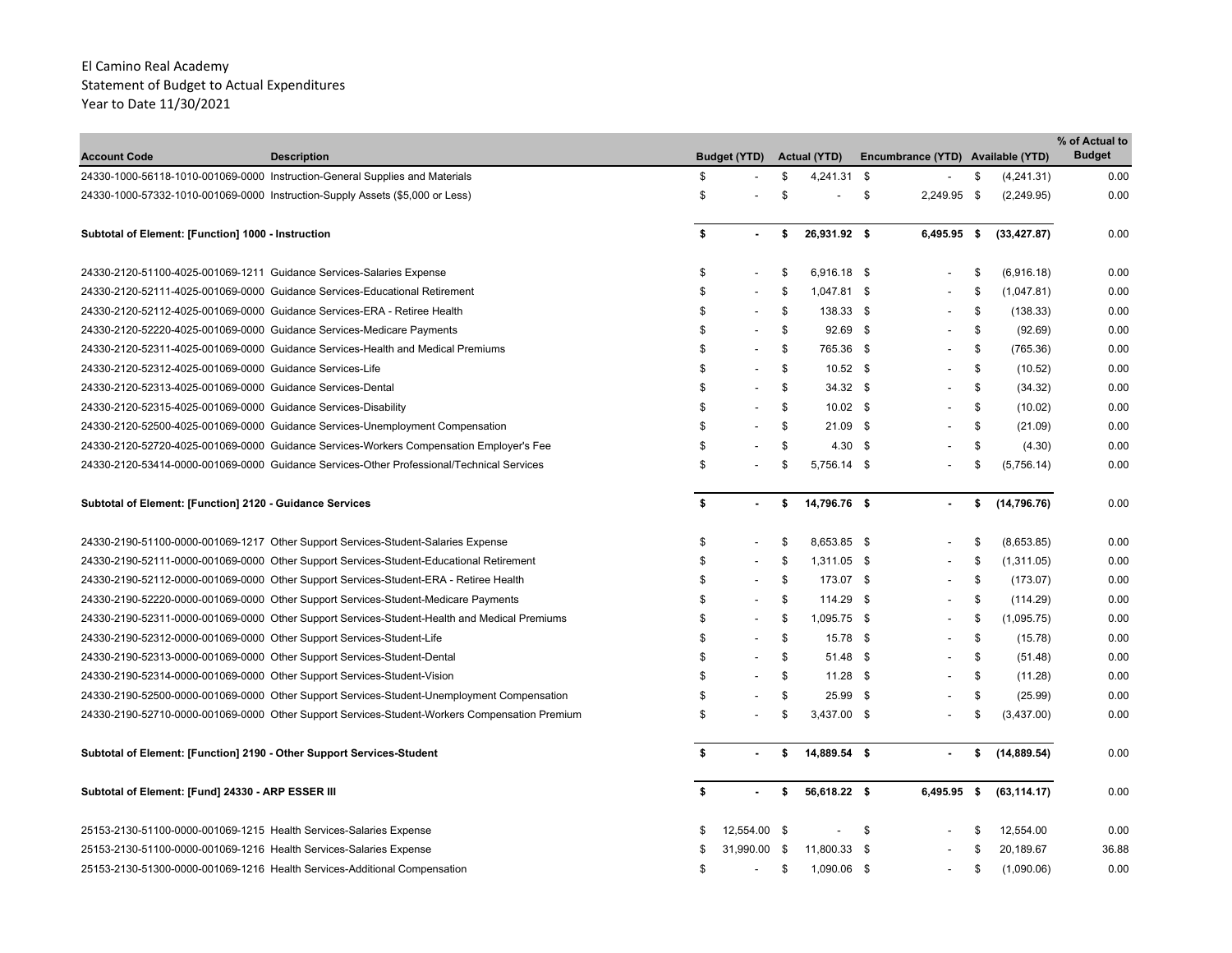| <b>Account Code</b>                                                    | <b>Description</b>                                                                      | <b>Budget (YTD)</b> | <b>Actual (YTD)</b>          |    | Encumbrance (YTD) Available (YTD) |                  | % of Actual to<br><b>Budget</b> |
|------------------------------------------------------------------------|-----------------------------------------------------------------------------------------|---------------------|------------------------------|----|-----------------------------------|------------------|---------------------------------|
|                                                                        | 25153-2130-52111-0000-001069-0000 Health Services-Educational Retirement                | \$<br>6,748.00 \$   | 1,952.77 \$                  |    |                                   | \$<br>4,795.23   | 28.93                           |
| 25153-2130-52112-0000-001069-0000 Health Services-ERA - Retiree Health |                                                                                         | \$<br>891.00 \$     | 257.79 \$                    |    |                                   | \$<br>633.21     | 28.93                           |
| 25153-2130-52220-0000-001069-0000 Health Services-Medicare Payments    |                                                                                         | \$<br>646.00 \$     | 169.74 \$                    |    |                                   | \$<br>476.26     | 26.27                           |
|                                                                        | 25153-2130-52311-0000-001069-0000 Health Services-Health and Medical Premiums           | \$<br>8,414.00 \$   | 1,924.54 \$                  |    |                                   | \$<br>6,489.46   | 22.87                           |
| 25153-2130-52312-0000-001069-0000 Health Services-Life                 |                                                                                         | \$<br>$32.00$ \$    | 26.30 \$                     |    |                                   | \$<br>5.70       | 82.18                           |
| 25153-2130-52313-0000-001069-0000 Health Services-Dental               |                                                                                         | \$<br>481.00 \$     | 85.80 \$                     |    | $\overline{\phantom{a}}$          | \$<br>395.20     | 17.83                           |
| 25153-2130-52314-0000-001069-0000 Health Services-Vision               |                                                                                         | \$<br>94.00 \$      | 18.80 \$                     |    |                                   | \$<br>75.20      | 20.00                           |
| 25153-2130-52315-0000-001069-0000 Health Services-Disability           |                                                                                         | \$<br>107.00 \$     | 29.90 \$                     |    |                                   | \$<br>77.10      | 27.94                           |
|                                                                        | 25153-2130-52500-0000-001069-0000 Health Services-Unemployment Compensation             | \$<br>89.00 \$      | 38.63 \$                     |    | $\overline{\phantom{a}}$          | \$<br>50.37      | 43.40                           |
|                                                                        | 25153-2130-52710-0000-001069-0000 Health Services-Workers Compensation Premium          | \$<br>605.00 \$     | 409.00 \$                    |    | $\blacksquare$                    | \$<br>196.00     | 67.60                           |
|                                                                        | 25153-2130-52720-0000-001069-0000 Health Services-Workers Compensation Employer's Fee   | \$<br>19.00 \$      | $8.60$ \$                    |    |                                   | \$<br>10.40      | 45.26                           |
| Subtotal of Element: [Function] 2130 - Health Services                 |                                                                                         | \$<br>62,670.00 \$  | 17,812.26 \$                 |    |                                   | \$<br>44,857.74  | 28.42                           |
|                                                                        | 25153-2510-53414-0000-001069-0000 Fiscal Services-Other Professional/Technical Services | \$<br>2,000.00 \$   | 245.54 \$                    |    | 1,754.46 \$                       |                  | 12.27                           |
| Subtotal of Element: [Function] 2510 - Fiscal Services                 |                                                                                         | \$<br>$2,000.00$ \$ | 245.54 \$                    |    | 1,754.46 \$                       |                  | 12.28                           |
| Subtotal of Element: [Fund] 25153 - Title XIX MEDICAID 3/21 Years      |                                                                                         | 64,670.00 \$        | 18,057.80 \$                 |    | 1,754.46 \$                       | 44,857.74        | 27.92                           |
|                                                                        | 27107-2220-56114-0000-001069-0000 Library/Media Services-Library And Audio-Visual       | \$<br>7,444.00 \$   |                              | \$ |                                   | \$<br>7,444.00   | 0.00                            |
| Subtotal of Element: [Function] 2220 - Library/Media Services          |                                                                                         | \$<br>7,444.00 \$   | $\overline{\phantom{0}}$     | \$ |                                   | \$<br>7,444.00   | 0.00                            |
| Subtotal of Element: [Fund] 27107 - 2012 GO Library SB66               |                                                                                         | \$<br>7,444.00 \$   | $\blacksquare$               | \$ |                                   | \$<br>7,444.00   | 0.00                            |
| 31200-4000-54640-0000-001069-0000 Capital Outlay-Lease Purchase        |                                                                                         | \$                  | 212,665.00 \$ 106,332.50 \$  |    |                                   | \$<br>106,332.50 | 50.00                           |
| Subtotal of Element: [Function] 4000 - Capital Outlay                  |                                                                                         |                     | \$212,665.00 \$106,332.50 \$ |    | $\blacksquare$                    | \$106,332.50     | 50.00                           |
| Subtotal of Element: [Fund] 31200 - Public School Capital Outlay       |                                                                                         |                     | \$212,665.00 \$106,332.50 \$ |    |                                   | \$<br>106,332.50 | 50.00                           |
| 31400-4000-54500-0000-001069-0000 Capital Outlay-Construction Services |                                                                                         | 127,500.00 \$       |                              | \$ |                                   | 127,500.00       | 0.00                            |
|                                                                        | 31400-4000-57332-0000-001069-0000 Capital Outlay-Supply Assets (\$5,000 or Less)        | 60.000.00 \$        |                              | \$ |                                   | \$<br>60,000.00  | 0.00                            |
| Subtotal of Element: [Function] 4000 - Capital Outlay                  |                                                                                         | \$187,500.00\$      | $\blacksquare$               | S. |                                   | \$ 187,500.00    | 0.00                            |